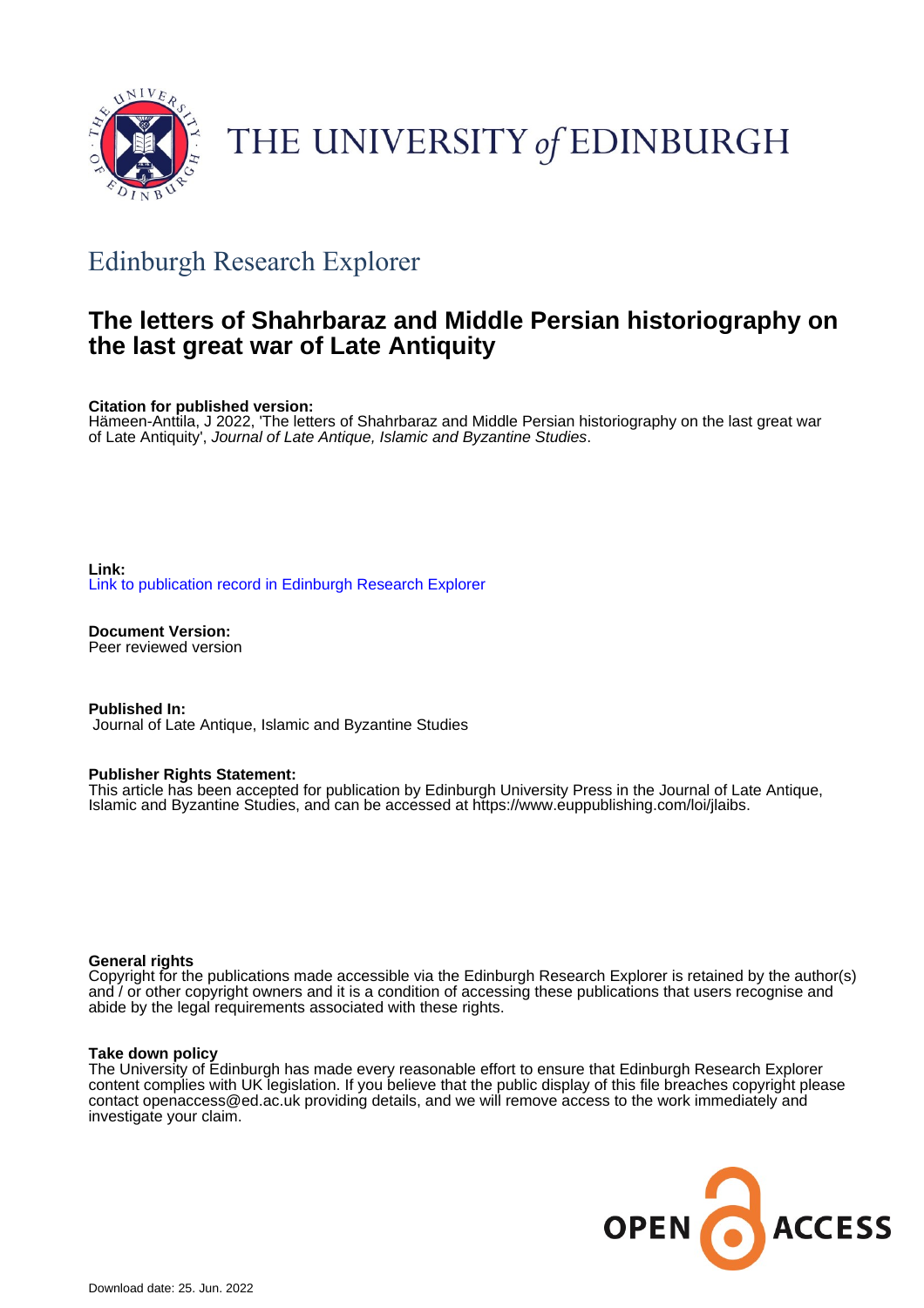## THE LETTERS OF SHAHRBARĀZ AND MIDDLE PERSIAN HISTORIOGRAPHY ON THE LAST GREAT WAR OF LATE ANTIQUITY Jaakko Hämeen-Anttila, University of Edinburgh

[j.hameen-anttila@ed.ac.uk](mailto:j.hameen-anttila@ed.ac.uk)

19 George Square Edinburgh EH8 9LD UK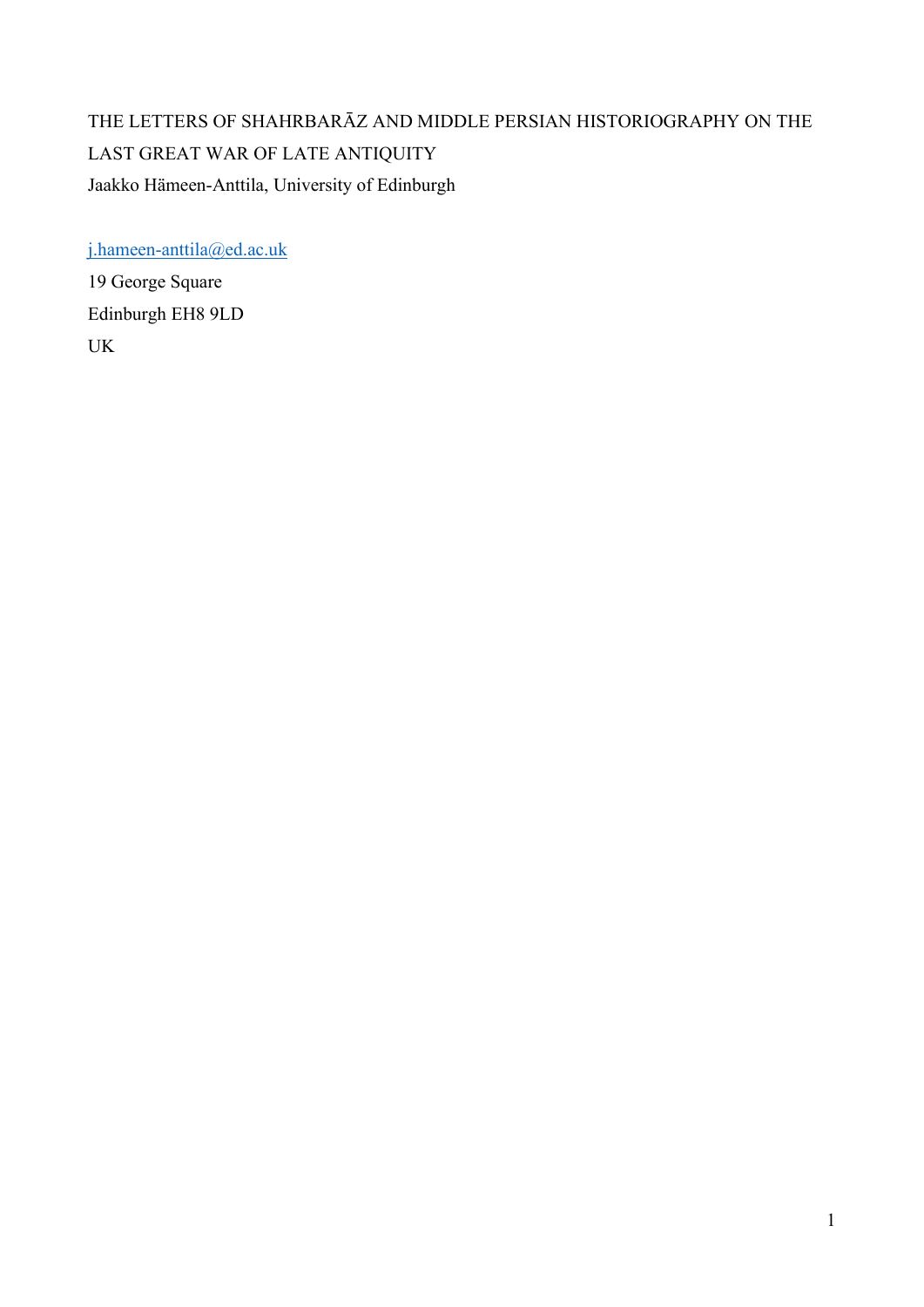### **The letters of Shahrbarāz and Middle Persian historiography on the last Great War of Late Antiquity**

*abstract*: The article analyses stories about letters sent by Kisrā Abarwīz to his general Shahrbarāz during the last Great War of Late Antiquity. The analysis sheds light on Middle Persian historiography and the transmission of historical information in the Late Sasanian and Early Islamic periods, information we need in order to understand the history of the period. Based on the study of this episode, supported by wider evidence, the article suggests that Middle Persian historiography was prone to literary embellishment, that it was solipsistic, almost exclusively interested in matters Persian, and that for its Persian sections Arabic historiography inherited this attitude from Middle Persian sources. The article also points to previously unused, or underused, sources that can throw more light on the relations between Middle Persian, Christian, and Islamic historiography.

*keywords*: Middle Persian historiography - Sasanians - Arabic historiography - Heraclius

Letter writing is often mentioned in Byzantine, Syriac, Armenian, Arabic, and Persian historiography, and Persian kings and heroes both send and receive letters in these various, partly interdependent historical traditions. Some of the letters are obviously not historical: when the Sistanian hero Zāl writes a letter to his father Sām, and Sām further to King Manūchihr, <sup>1</sup> we are in the universe of legend, not history. Some of the letters of the Sasanian period mentioned in historical works may have been historical, but the purpose of the present article is not to throw light on how letters were used in Sasanian Iran. Instead, it offers a case study of *stories* about letters and cunning plots that wandered from one source into another, changing on the way.

The analysis of these stories will shed light on Middle Persian historiography and the transmission of historical information in the Late Sasanian and Early Islamic periods, information we need in order to understand the history of the time. Based on the study of this episode, supported by wider evidence, it will be suggested that Middle Persian historiography was prone to literary embellishment, that it was solipsistic, almost exclusively interested in matters Persian, and that for its Persian sections Arabic historiography inherited this attitude from Middle Persian sources. This

<sup>1</sup> Firdawsī, *Shāhnāme*, ed. D. Khaleghi-Motlagh and A. Khatibi, 8 vols., (New York, 1987–2008), I: 205–20 (vv. 611– 840), 231–44 (vv. 982–1180).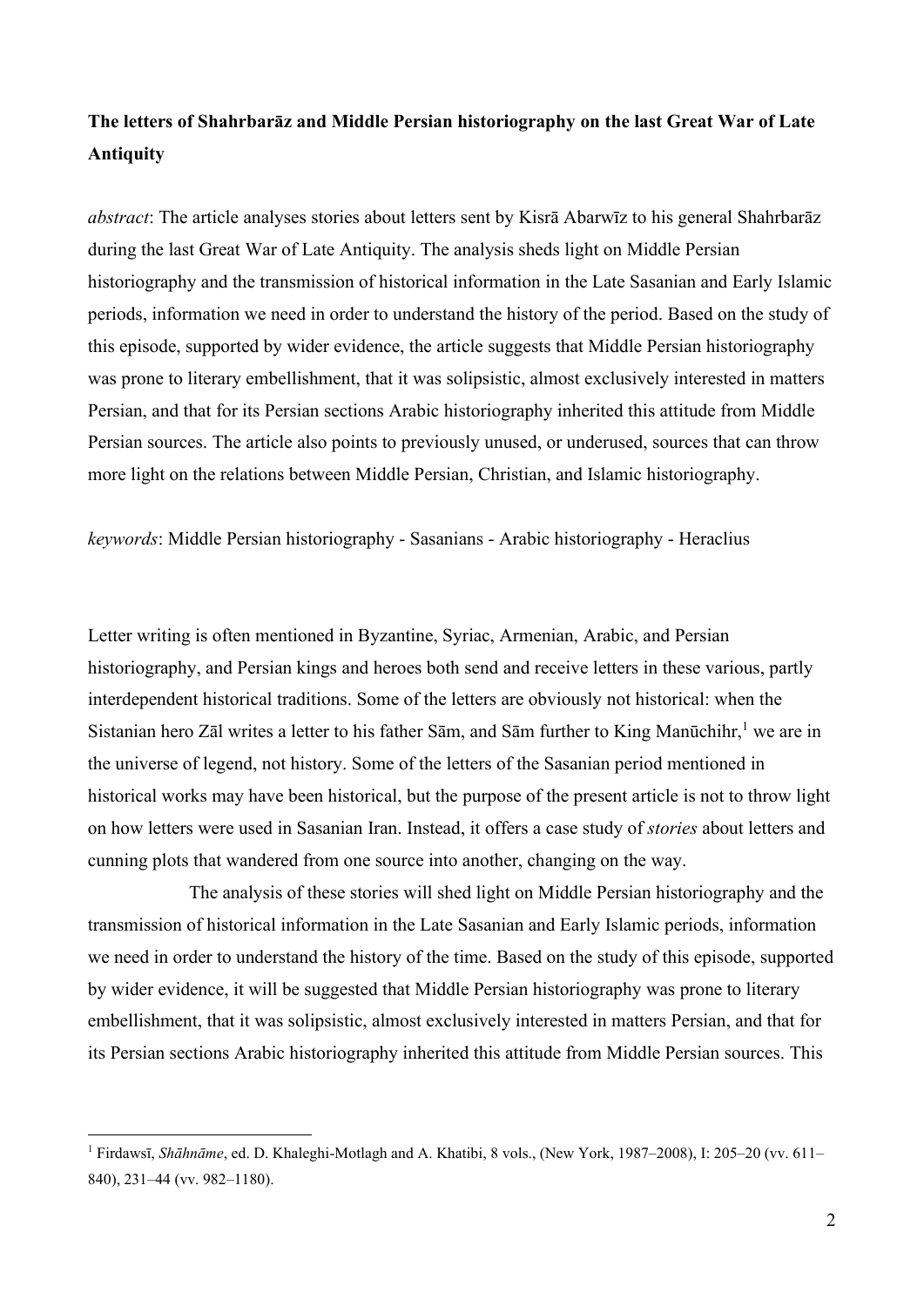article will also point to previously unused, or underused, sources that can throw more light on the relations between Middle Persian, Christian, and Islamic historiography.<sup>2</sup>

Islamic historiography of the early seventh-century wars between Persia and Byzantium is remarkably concise and telescopes events of almost two decades into a few pages of a somewhat confused narrative.<sup>3</sup> In stories about these wars, the Persian commander Shahrbarāz is the recipient of a number of letters and the sender of a few. <sup>4</sup> To facilitate following the story, here is a very brief skeleton of what happened in the crucial years: Maurice, the former benefactor of Kisrā Abarwīz, was executed in 602, and Phocas was proclaimed emperor. Ostensibly to put a son of Maurice back on the throne, Kisrā sent Persian armies to invade Byzantium, but it was only Heraclius' revolt that lead to Phocas' death in 610. The following years were favourable to the Persians, who, e.g., conquered Jerusalem in 614. Heraclius launched a counter-attack in 622, but

<sup>3</sup> For Christian historians, see J. Howard-Johnston, *Witnesses to a World Crisis. Historians and Histories of the Middle East in the Seventh Century* (Oxford, 2010), 1–341. J. Howard-Johnston, 'al-Ṭabarī on the Last Great War of Antiquity', in H. Kennedy (ed.), *al-Ṭabarī. A Medieval Muslim Historian and His Work* (Princeton, 2008), 73–93, here 74, rather surprisingly claims that al-Ṭabarī's "coverage [of "the last old-style war of antiquity"] is extensive, running to nearly a hundred pages in Nöldeke's German translation" (T. Nöldeke, *Geschichte der Perser und Araber zur Zeit der Sasaniden aus der arabischen Chronik des Tabari* (Leyden, 1879), 290–382). This is utterly misleading, as al-Ṭabarī only devotes 14 pages (in Nöldeke's translation, 290–303 = C.E. Bosworth, *The History of al-Ṭabarī* V: *The Sāsānids, the Byzantines, the Lakhmids, and Yemen* (Albany, 1999), 317–31) to the war itself, the rest being dedicated to presages of the collapse of Persia, narrated from an Islamic viewpoint, Dhū Qār and other materials of Arab interest, and the fall of Kisrā, narrated as an internal Persian matter with next to no reference to the Byzantines and largely taken by the imaginary exchange between Shīrūya and Kisrā. Even the 14 pages contain a lot of duplication and repetition. <sup>4</sup> There is some unclarity as to Shahrbarāz's name, see Bosworth, *Sāsānids*, 319, note 749; P. Pourshariati, *Decline and Fall of the Sasanian Empire. The Sasanian-Parthian Confederacy and the Arab Conquest of Iran* (London–New York, 2008), 143; and J. Banaji, 'On the identity of Shahrālānyōzān in the Greek and Middle Persian papyri from Egypt', in A.T. Schubert and P.M. Sijpestein (eds.), *Documents and the History of the Early Islamic World* (Leiden–Boston, 2015), 27–42. Again, his identification is not at stake here. In this article, the names of Kisrā Abarwīz and Shahrbarāz are throughout given in these Arabic forms, except in the book title to be discussed below. P. Orsatti, *Materials for a History of the Persian Narrative Tradition. Two Characters: Farhād and Turandot* (Venezia, 2019), 56–9 and 'The last years of the Sasanid empire as reflected in the Persian romantic narrative tradition', in L. Capezzone (ed.), *Before Archaeology. The Meaning of the Past in the Islamic Pre-Modern Thought (and after)* (Rome, 2020), 105–17, here 111–2, makes an attempt to identify Shahrbarāz with the "King of Syria" (or his son) in later Persian romances, but his late appearance in Khwājū Kirmānī's *Gul o-Nawrūz*, composed in 742/1341, and Salmān-e Sāwajī's *Jamshīd o-Khwarshīd*, composed in 763/1372, makes her case less strong.

<sup>&</sup>lt;sup>2</sup> Though somewhat problematic, I use the term "Islamic historiography" to refer to historical works written by Muslim authors in New Persian or Classical Arabic. Similarly, "Christian historiography" refers to works written by Christian authors, irrespective of the language they write in.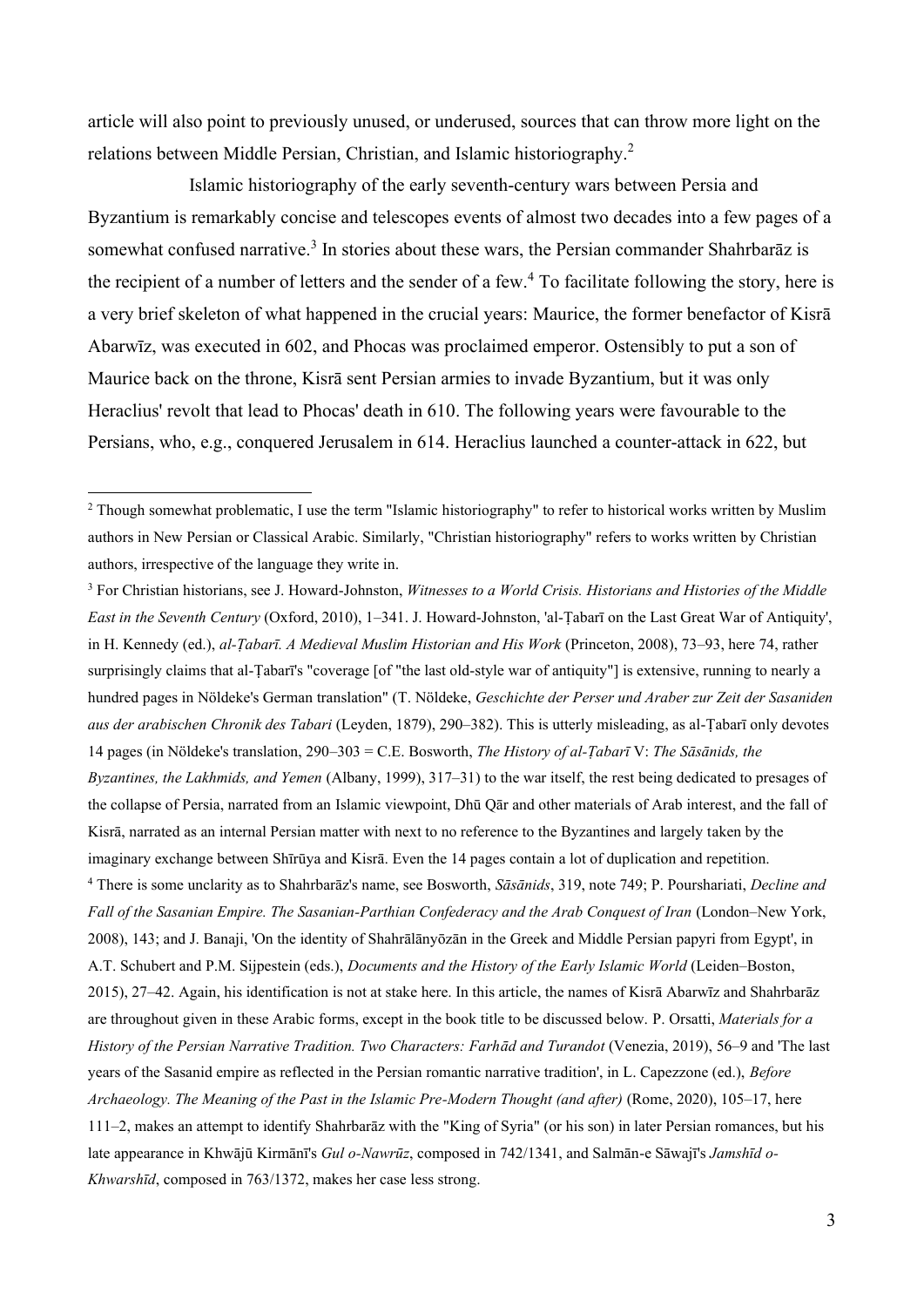626 saw the siege of Constantinople. Finally in December 627, Heraclius invaded Mesopotamia, which lead to the dethronement and death of Kisrā in 628. Especially the last years of Kisrā will be in the focus of this paper. 5

Let us now start with outlining the story as told by al-Ṭabarī (d. 923) in his *Ta'rīkh*, with special attention to letter writing.<sup>6</sup> In the more extensive versions, I have divided the story in sections, [TAB 1] etc., for ease of reference.

#### **Arabic and Persian sources**

[TAB 1] Al-Ṭabarī mentions three army commanders sent by Kisrā Abarwīz against the Byzantines in various directions, Rumyūzān(?), Shāhīn, and Farruhān, the last mentioned having the honorary name of Shahrbarāz ("the Boar of the Land").<sup>7</sup> The newly elected Emperor Heraclius made a countermove and marched through Armenia to Nisibis. Kisrā had been angered with Shāhīn, the provincial civil governor (*fādhūsbān*) of the West and had called him back to his court "and dismissed him from that frontier command (*thaghr*). Shahrbarāz, however, was firmly holding the place where he was stationed because of Kisrā's command to him to remain and not to leave it."<sup>8</sup>

<sup>&</sup>lt;sup>5</sup> For a reconstruction, largely based on Byzantine sources, of the history behind the stories discussed in this article, see W.E. Kaegi, *Heraclius. Emperor of Byzantium* (Cambridge, 2003), 58–155, especially 148–55. See also J. Howard-Johnston, *The Last Great War of Antiquity* (Oxford, 2021), especially 214–320.

<sup>6</sup> Al-Ṭabarī, *Ta'rīkh*, ed. M.J. de Goeje et al., *Annales quod scripsit (...) al-Ṭabarî*, 15 vols. (Leiden, 1879–1901), I: 1001–9 (= trans. Bosworth, *Sāsānids*, 317–30). W.E. Kaegi and P. Cobb, 'Heraclius, Shahrbarāz, and al-Ṭabarī', in H. Kennedy (ed.), *al-Ṭabarī. A Medieval Muslim Historian and His Work* (Princeton, 2008), 95–112, studies the episode on the basis of Christian historians, al-Ṭabarī, and Ibn ʿAbd al-Ḥakam from the point of view of what actually happened and without giving much attention to the stories about the letters. Pourshariati, *Decline*, dedicates much space to Shahrbarāz (Middle Persian Shahrwarāz), especially 142–9, but her approach is almost diametrically opposed to mine and she seems to consider all the letters as source critically unproblematic (see 144, 147, and 152). Orsatti, *Materials*, 47–59, studies the whole life of Shahrbarāz.

<sup>7</sup> *Ta'rīkh* I: 1001 (= trans. Bosworth, *Sāsānids*, 317–9). Others only know of one general, like al-Thaʿālibī, *Ghurar*, ed. H. Zotenberg, *Histoire des Rois des Perses* (Paris, 1900), 701, but as we will see, Shahrbarāz is also in al-Ṭabarī's version the supreme commander of the other two generals. *Nihāyat al-arab fī ta'rīkh al-Furs wa'l-ʿArab*, ed. M.T. Dānishpazhūh (Tehran, 1996), 424, names the three generals Shahrbarāz (first written Shahr-'Nzād and then Shahriyār), Shahr-BNDāD (cf. Nöldeke, *Geschichte*, 291, note 2), and Shāhīn.

<sup>8</sup> *Ta'rīkh* I: 1003–4 (= trans. Bosworth, *Sāsānids*, 321–2). As we will see, a similar letter is mentioned as a Byzantine forgery by Nicephorus.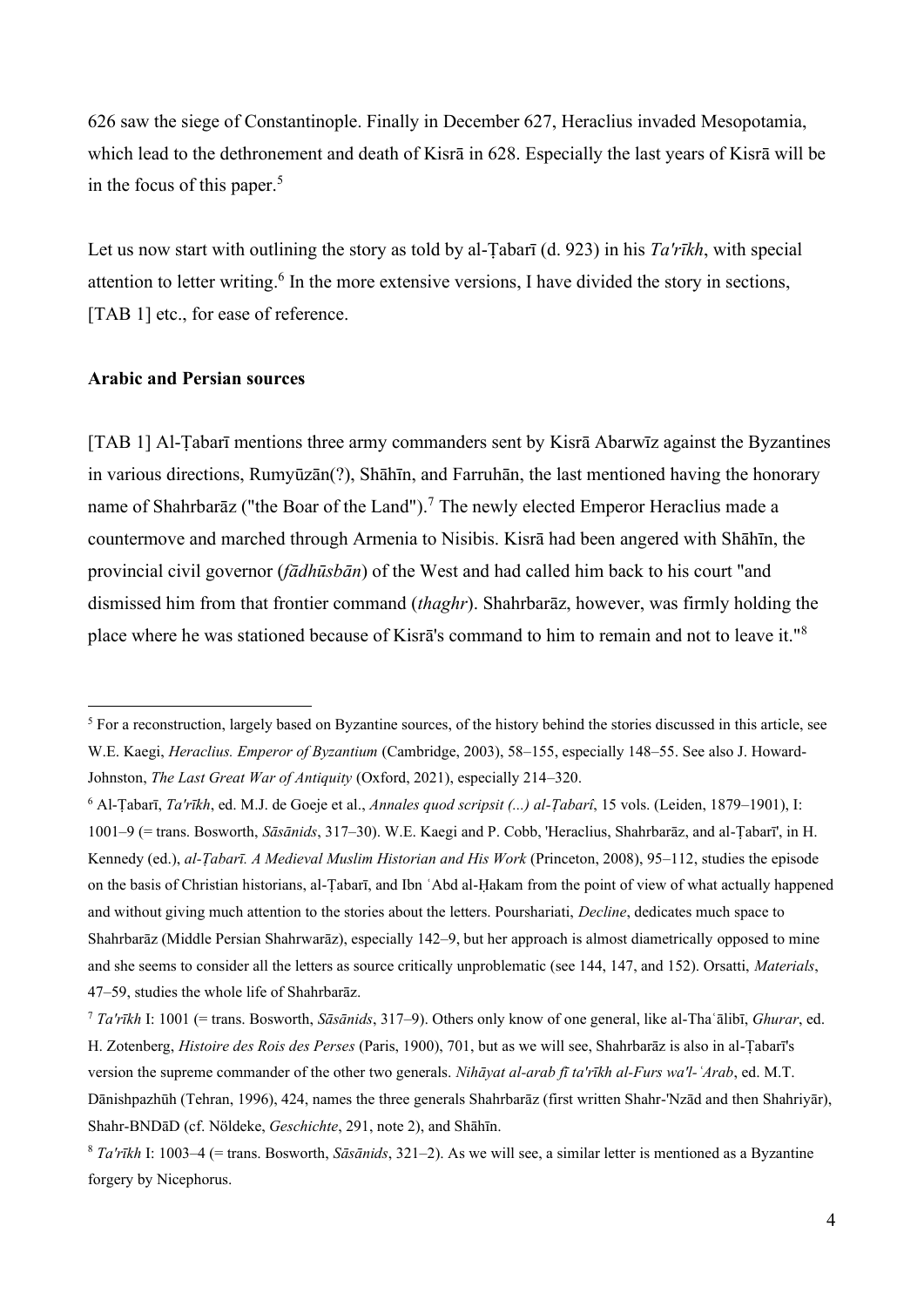[TAB 2] Another general, Rāhzādh (written Rāhzār), was sent against the approaching Heraclius. Realising the enemy's numbers, Rāhzādh wrote several times to Kisrā letting him know that the Persians could not stand against them, but Kisrā kept replying that they could, at least, die trying to. Eventually, they did so and were wiped out. Kisrā heard of the defeat and fled from Daskarat al-Malik to al-Madā'in, fortifying himself there. Heraclius approached, but then turned back to Byzantium – this is not motivated in any way in al-Ṭabarī's version. (This marks the end of the first version of these wars, told in a mere four pages.) Kisrā wrote to the three defeated generals asking them to report all who had shown weakness, a fatal letter, which turned men against him. He also wrote to Shahrbarāz ordering him to come post haste and report on the damage done by the Byzantines.<sup>9</sup>

[TAB 3] After this, al-Tabarī turns for a while to Qur'ān 30: 1–5 (on the defeat of the Byzantines) and its interpretation and then restarts the story from the beginning. With an *isnād* leading back to 'Ikrima (d. 723),<sup>10</sup> he reports how Kisrā asked a woman, "who gave birth only to kings and heroes," which of her sons should lead the army against the Byzantines. The woman replied by describing three of her sons, So-and-So, Farrukhān, and Shahrbarāz, and Kisrā appointed the last mentioned.<sup>11</sup> The continuation shows that we are to understand that the remaining two became the other two commanders under Shahrbarāz's supreme command.

[TAB 4] The *ḥadīth* continues with a brief description of the battles between the Persians and Byzantines and a reference to Q 30: 1–5. Further, we are told that after the Persians had been victorious Farrukhān had been sitting with his companions and drinking, telling them about his dream in which he had seen himself on Kisrā's throne. When this came to Kisrā's ears, he wrote to Shahrbarāz, demanding Farrukhān's head. Shahrbarāz defended his brother Farrukhān and after some letters had been exchanged on this Kisrā sent a letter to the Persians (i.e., the Persian army) removing Shahrbarāz from command and appointing in his stead Farrukhān. At the same time, he sent another letter, to be given to Farrukhān when he was in power, telling him to execute Shahrbarāz. Farrukhān was about to do so, but Shahrbarāz showed him the earlier correspondence, and Farrukhān gave the command back to Shahrbarāz.<sup>12</sup>

<sup>9</sup> *Ta'rīkh* I: 1004–5 (= trans. Bosworth, *Sāsānids*, 322–3). The fatal letter resembles the forged letter in the Christian tradition, see below.

<sup>&</sup>lt;sup>10</sup> Dating *hadīths* on the basis of their *isnāds* is a very precarious business, so we cannot take 'Ikrima's date as in any way indicative of the time this story started circulating in Arabic.

<sup>11</sup> *Ta'rīkh* I: 1006–7 (= trans. Bosworth, *Sāsānids*, 326–7).

<sup>12</sup> *Ta'rīkh* I: 1007–8 (= trans. Bosworth, *Sāsānids*, 327–8).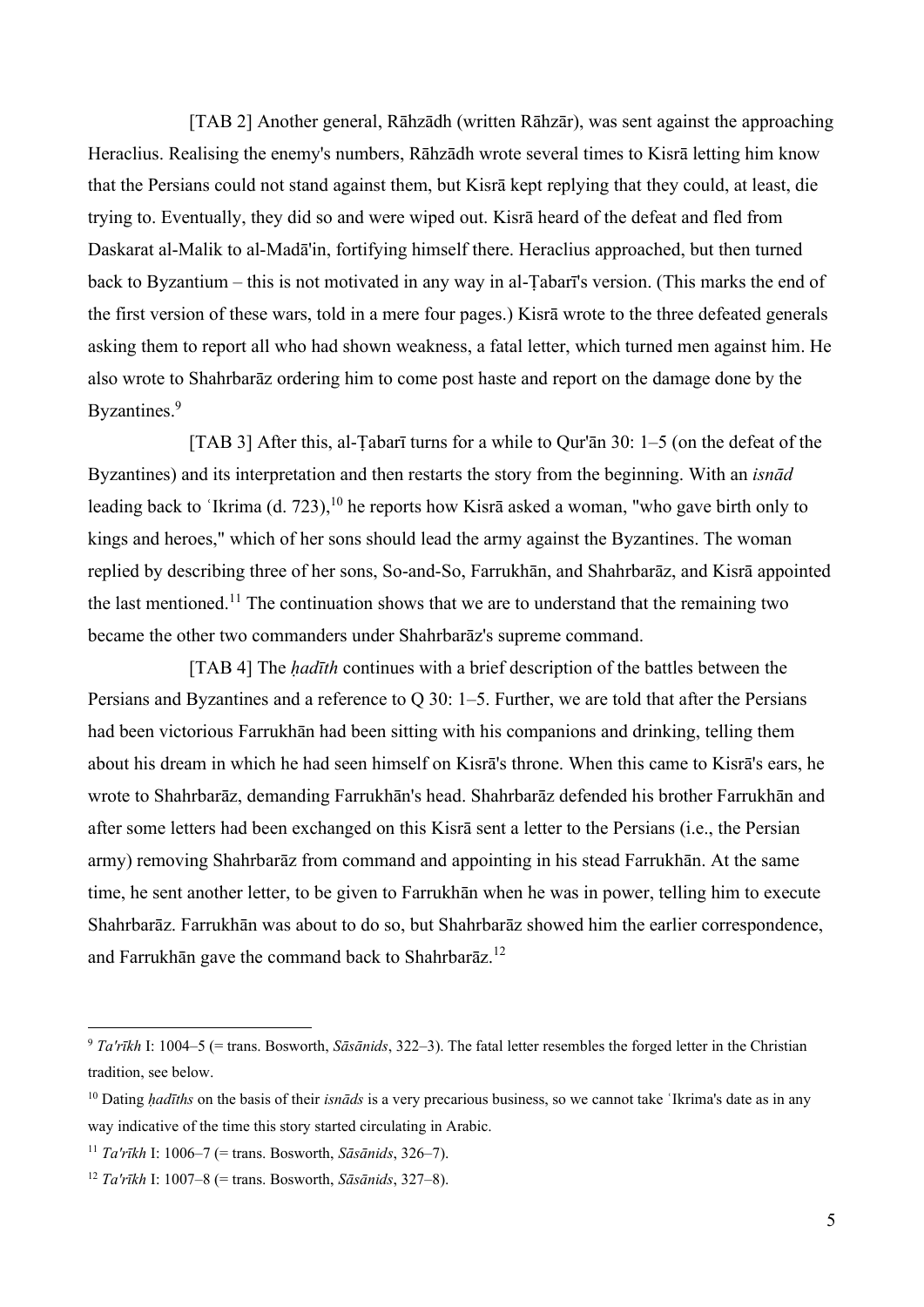[TAB 5] Then Shahrbaraz wrote to Qaysar, king of the Byzantines, inviting him to a secret meeting, in which he told the king that he and his brother were willing to rise against Kisrā, and they joined forces. Together, they killed the interpreter (*tarjumān*) they had used in their negotiations. This ends this part of the story of Shahrbaraz in al-Țabari.<sup>13</sup> It is worth pointing out that in [TAB 3–5] the king of the Byzantines is not identified by name.

Al-Ṭabarī's narrative is not linear but offers variant versions of the same incidents. In [TAB 1], Shāhīn is called back to court, Shahrbarāz told to remain, but in [TAB 2] it is Shahrbarāz who is called back to court. In [TAB 1], there are three commanders, one of them Shahrbarāz, and in [TAB 3] Shahrbarāz is chosen from among three heroic sons, and the continuation makes it clear that the other two also became commanders of armies under Shahrbarāz. In [TAB 2], a commander repeatedly writes to Kisrā to make him change his order, and the same happens in [TAB 4]. Even the provenance of the reports, as given by al-Ṭabarī, the first being part of an *isnād*-less narrative, the second a long *ḥadīth* with an *isnād*, shows that [TAB 1–2] and [TAB 3–5] are parallel versions of one narrative, rather than one continuous narrative. The first version is relatively sober, while the second is somewhat melodramatic and full of details far beyond ordinary (woman giving birth only to kings and heroes; secret orders to execute people; last-minute deliverance from the gallows; clandestine meetings; silencing of witnesses; etc.).

In broad lines, Miskawayhi (d. 1030), *Tajārib*, <sup>14</sup> follows [TAB 1–4]. [MISK 1] Ignoring the other commanders, Miskawayhi tells how Shahrbarāz devastated Byzantine areas and how the newly elected Heraclius marched to Nisibis through Armenia. The anonymous commander (*ṣāḥib*) of the *thaghr* had been summoned away by Kisrā because of some grudge, but Shahrbarāz received numerous letters from Kisrā telling him to stay where he was. [MISK 2] Kisrā sent a commander of his, Rāhzādh, against Heraclius. Rāhzādh sent numerous letters to Kisrā, explaining the desperate situation, but Kisrā replied to him, saying he was strong enough to shed his blood in obeisance of the king.<sup>15</sup> Rāhzādh and his men were wiped out, Kisrā fortified himself in al-Madā'in and prepared to fight, but Heraclius suddenly turned back to Byzantium. Kisrā wrote the fateful

<sup>13</sup> *Ta'rīkh* I: 1008–9 (= trans. Bosworth, *Sāsānids*, 329–30). Shahrbarāz's rebellion against Ardashīr III and his short reign is later told in *Ta'rīkh* I: 1061–3 (= trans. Bosworth, *Sāsānids*, 400–3), but as an internal Persian matter rather than continuation of the war: more than fifty pages separate the war from the end of Kisrā's reign. The *ḥadīth* of ʿIkrima is also found in al-Ṭabarī, *Jāmiʿ al-bayān ʿan ta'wīl āy al-Qur'ān*, ed. ʿAbdallāh ibn ʿAbd al-Muḥsin al-Turkī (Cairo, 2001), XVIII: 451–4.

<sup>14</sup> Miskawayhi, *Tajārib al-umam wa-taʿāqub al-himam*, 7 vols., ed. S.K. Ḥasan (Beirut, 2003). 15*Tajārib* I: 148–9.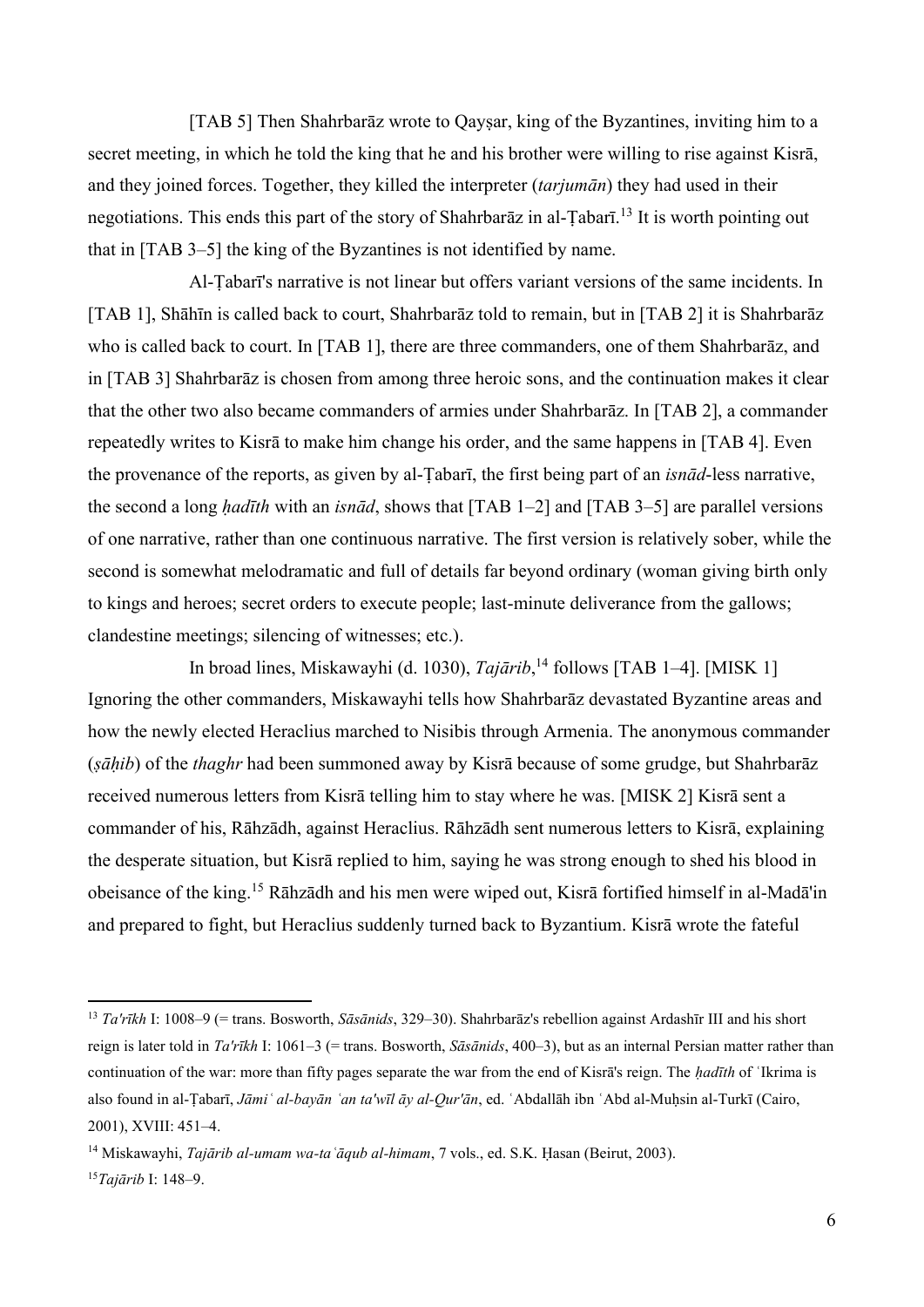letter giving orders to the commanders to identify those who had not held their place. He also wrote to Shahrbarāz to come and report on the destruction caused by the Byzantines.<sup>16</sup>

[MISK 3] Then there follows the story about the woman and her three sons, after which [MISK 4] Miskawayhi relates Farrukhān's dream, the correspondence between Kisrā, Shahrbarāz, and Farrukhān, and the meeting of the latter two with Qaysar, the king of the Byzantines.<sup>17</sup> Thus far, Miskawayhi has rather faithfully followed al-Tabarī, abbreviating and rephrasing but keeping to the main story line.

[MISK 5] Miskawayhi comes back to Shahrbarāz and Heraclius ten pages later in *Tajārib* I: 162–4. As this passage does not seem to have drawn much attention in studies of the Last Great War and is not, as far as I know, available in translation, it is translated in full in the Appendix. This story derives from a different source and lacks all personal names, except for that of Kisrā Abarwīz, his opponents being "an army commander" (later "the Persian") and "the king of the Byzantines," not Shahrbarāz and Heraclius. This version relates how Kisrā sent one of his major companions with an army against Byzantium. His remarkable success made Kisrā afraid of him, and Kisrā wrote two letters. In one, he ordered him to leave a trusted man in command and come to him, Kisrā, and in the other to stay where he was, since, on second thought, he could not see who could fill his place. The point of the second letter seems to be to lessen the suspicions of the commander and avoid a direct confrontation in case he disobeyed the first letter.

The messenger was told to give the commander the first letter and only after some time, if he did not obey, the second, as if it had just arrived. The commander was suspicious of the first letter, and after three days was given the second, but he did not fancy that, either, writing instead to the king of the Byzantines, offering peace and promising to let him pass on to Iraq unopposed. The king would be given everything he conquered, except for Iraq, which would be the Persian's – i.e., the commander's – share.

So it was done. Kisrā became suddenly aware of the proximity of the king of the Byzantines and realised that he could only rely on cunning, not strength. Thus, he wrote a small letter in fine script – a suitable style for a secret message to be carried across enemy lines – implying that the commander had obeyed his orders and lured the Byzantine king into a trap.

<sup>16</sup> *Tajārib* I: 149–50.

<sup>17</sup> *Tajārib* I: 150–1.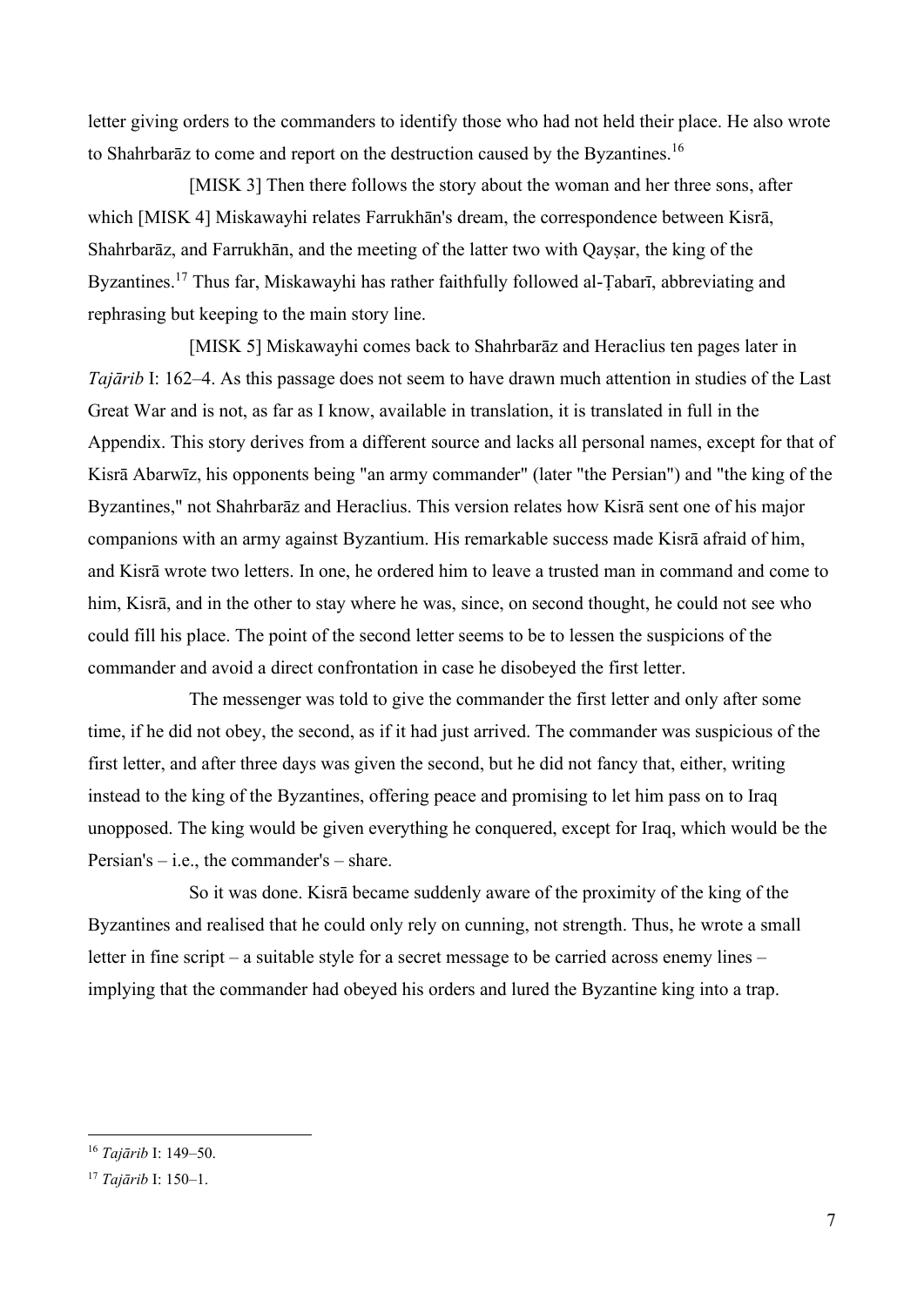Kisrā then went to a monk living close by the town and asked him to take the message to the commander and even made him read the letter.<sup>18</sup> It will come as no surprise that when passing by his fellow Christians, the monk gave away his secret. But this was not all. Kisrā had also sent another messenger, who made haste and passed by the camp of the Byzantines (and then came back from the opposite direction) as if he were coming from the commander and heading toward Kisrā. He let himself be caught, too, carrying a similar message. Having read both, the king of the Byzantines turned away and fled.

[MISK 5] is similar to the version given by al-Thaʿlabī (mid-9th century), *Akhlāq almulūk*, 180–7.<sup>19</sup> This version has also gone unnoticed in this context and will be translated into English in the Appendix.

Al-Thaʿlabī's version is long but somewhat confused. First, [THA 1] it gives an extensive background, telling how the Byzantine king lost his treasures, when the wind pushed the ships to Shahrbarāz, [THA 2] who sent them to Abarwīz. Abarwīz was first delighted with them, but then his servant Ruste made him believe that Shahrbarāz had kept the larger part to himself.

[THA 3] Instigated by Ruste, Abarwīz called Shahrbarāz back to the court. First, he sent a messenger with a letter ordering Shahrbarāz to come, but immediately thereafter he sent another messenger with two letters. The first of these commanded Shahrbarāz to stay where he was and the second to come post haste. The second messenger was advised to hand in the second letter if he saw Shahrbarāz about to return to the court, but the first one if he was not preparing for his return, thus actually confirming whatever Shahrbarāz was doing.

[THA 4] Shahrbarāz realised that Abarwīz was planning something, as he had been informed about the talks between Abarwīz and Ruste by his deputy, who had remained in the court. Realising that Shahrbarāz was not going to come, Abarwīz wrote to Shahrbarāz's brother to take over the command, by force, if need be. The anonymous brother showed the letter to Shahrbarāz and others, and they made peace with the king of the Byzantines.

[THA 5] Shahrbarāz would have liked to lead the armies, but the king of the Byzantines ordered him to stay behind and himself took the command. Shahrbarāz prepared a detailed map of the route and advised him where to camp and where not. When the king came with

<sup>&</sup>lt;sup>18</sup> This is not as obvious a trick as might seem. Letters were often transmitted orally and the physical copy was more ceremonial than practical. For reading the letter one was about to carry, see also Kay Kā'ūs, *Qābūsnāme*, ed. R. Levy, *The Naṣīḥat-nāma known as Qābūs-nāma of Kai Kāʾūs b. Iskandar b. Qābūs b. Washmgīr* (London, 1951), 97.

<sup>19</sup> Al-Thaʿlabī, *Akhlāq al-mulūk*, ed. F. ʿAṭawī as al-Jāḥiẓ, *Kitāb al-Tāj fī akhlāq al-mulūk* (Beirut, 1970) and translated into French in C. Pellat, *Le livre de la Couronne* (Paris, 1954), 196–202.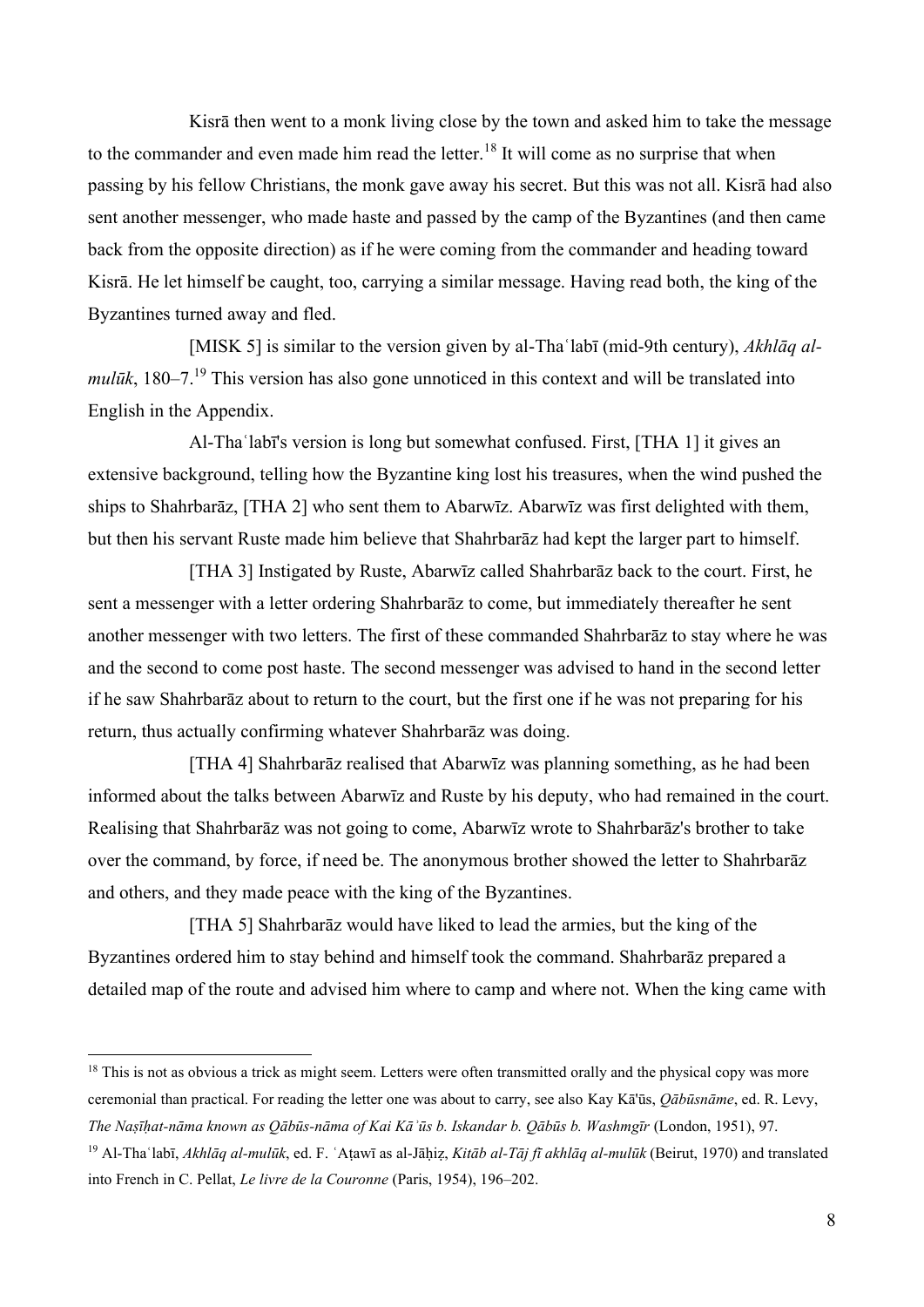his 400,000 men to al-Nahrawān he camped there and prepared for the battle. [THA 6] Abarwīz turned to a Christian, to whose grandfather his grandfather had shown favour, and asked him to carry a secret message to Shahrbarāz. On the way, the Christian heard the sound of the clappers (church bells) and showed the letter to the king of the Byzantines, who fled. The story ends with Abarwīz exclaiming: "One word, which sent 400,000 men to flight, must be of great value and fame!"

The commentary to al-A shall s (d. after 625) verses by al-Qasim al-Anbari (d. 916)<sup>20</sup> narrates a version of a priest being sent to carry a letter to Shahrbarāz, who had gone over to Qayṣar (the name Heraclius is not mentioned in this version).<sup>21</sup> This story differs in details and vocabulary from all the previous ones, but shows an overall similarity to the version of al-Thaʿlabī. As it does not seem to have been translated or used to its full extent, the passage is translated in the Appendix.<sup>22</sup> Ibn Hamdūn (d. 1166) has a similar, though much abbreviated version.<sup>23</sup>

Ibn ʿAbd al-Ḥakam (d. 871), *Futūḥ*, <sup>24</sup> 35–7, tells a different version, based on a *ḥadīth* transmitted through al-Zuhrī (d. 742) from Ibn ʿAbbās (d. 687), who heard ʿUmar ibn al-Khaṭṭāb (d. 644) ask al-Hurmuzān, *`azīm* al-Ahwāz about the matter.<sup>25</sup> Al-Hurmuzān told him that [HAK 1] Kisrā had sent Shahrbarāz with armies to Syria and Egypt, but started suspecting that Shahrbarāz preferred his leisure and delayed in conquering Constantinople. He sent him a letter blaming him for this. [HAK 2] He wrote another letter to an anonymous Persian magnate (*ʿaẓīm min ʿuẓamā'* 

<sup>20</sup> See F. Sezgin, *Geschichte des arabischen Schrifttums*, 9 vols. (Leiden, 1967–84), VIII: 148.

<sup>21</sup> Al-Aʿshā, *Dīwān*, ed. R. Geyer, *Gedichte von (...) al-ʾAʿshā* (London, 1928), 158–9.

<sup>&</sup>lt;sup>22</sup> Many Arabic and Persian historians of pre-Islamic Iran either ignore these events or discuss them without any mention of letters, cunning plans, or clandestine contacts. See, e.g., *Nihāya*, 424–5; al-Dīnawarī, *al-Akhbār al-ṭiwāl*, ed. V. Guirgass (Leiden, 1888), 110–1, al-Yaʿqūbī, *Ta'rīkh*, ed. M.T. Houtsma, *Ibn Wādhih qui dicitur al-Jaʿqubī Historiae*, 2 vols. (Leiden, 1883), I: 196–7 = trans. M.S. Gordon, C.F. Robinson, E.K. Rowson, and M. Fishbein, *The Works of Ibn Wāḍiḥ al-Yaʿqūbī*, 3 vols. (Leiden–Boston, 2018), II: 473 (= R.G. Hoyland, *The 'History of the Kings of the Persians' in Three Arabic Chronicles. The Transmission of the Iranian Past from Late Antiquity to Early Islam* (Liverpool, 2018), 128); *Mujmal al-tawārīkh wa'l-qiṣaṣ*, ed. M.T. Bahār Malik al-Shuʿarā' (n.p., n.d.), 81.

<sup>23</sup> Ibn Ḥamdūn, *Tadhkira*, 10 vols., ed. I. ʿAbbās–B. ʿAbbās (Beirut, 1996), VIII: 254–5 (no. 741).

<sup>24</sup> Ibn ʿAbd al-Ḥakam, *Futūḥ*, ed. C. Torrey, *The History of the Conquests of Egypt, North Africa, and Spain* (Yale, 1922).

<sup>&</sup>lt;sup>25</sup> Ibn 'Abd al-Hakam's version is detailed. In general outlines, it follows [TAB 4], but without any mention of a dream and rather few exact correspondences in the wording. For a translation of the whole passage, see W.E. Kaegi and P. Cobb, 'Heraclius', 108–10. For al-Hurmuzān, king of al-Ahwāz, who according to some converted to Islam and was taken to Medina, where he became the Caliph ʿUmar's advisor, see A.S. Shahbazi, 'Hormozān', *Encyclopaedia Iranica* (http://www.iranicaonline.org), and, e.g., al-Maqrīzī, *Khabar*, ed. and trans. J. Hämeen-Anttila, *al-Maqrīzī's al-Ḫabar ʿan al-bašar*, V: 4, *Persia and Its Kings, Part II* (Leiden, forthcoming), §§276–7.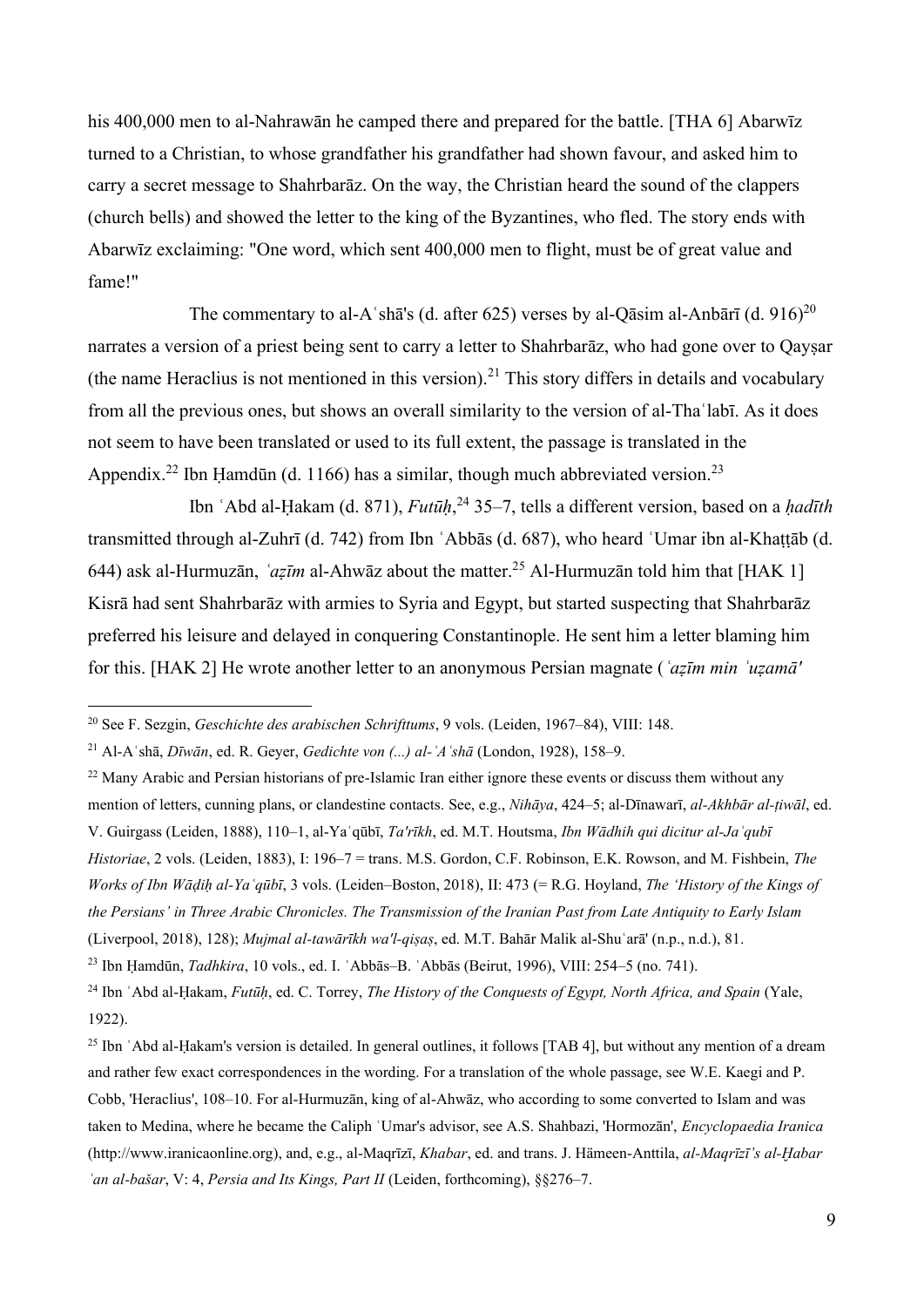*Fārs*), telling him to kill Shahrbarāz and take the command of the troops. Three times the magnate defended Shahrbarāz. Finally, the enraged Kisrā wrote to Shahrbarāz to execute the magnate. When Shahrbarāz was about to comply, the magnate asked for a respite and showed him the previous letters. In reaction, Shahrbarāz wrote to Heraclius and suggested a clandestine meeting, which Heraclius accepted. In the meeting, they decided to turn against Kisrā together.

If they elaborate on the letters, later Islamic historians usually follow al-Ṭabarī's narrative, sometimes adding elements of Miskawayhi's narrative to it,<sup>26</sup> but Ibn 'Abd al-Ḥakam's version does not seem to have left traces in later literature. Al-Masʿūdī (d. 956), *Murūj*, <sup>27</sup> §647, does not relate the events, but sums them briefly up:

(Kisrā Abarwīz) sent Shahrbarāz, the *marzubān* of the West to wage war against the Byzantines. He encamped in Antioch. There were a lot of events, correspondence, and cunning between him, the king of the Byzantines, and Abarwīz, until finally the king of the Byzantines came to fight against Shahrbarāz.<sup>28</sup> He sent his treasuries in advance by sea in a thousand ships, which the wind pushed to the coast of Antioch, where Shahrbarāz looted them and carried the loot to Abarwiz, and the treasures were called the Windfall.<sup>29</sup> After that the relations between Abarwīz and Shahrbarāz deteriorated. Shahrbarāz won the king of the Byzantines on his side and sent him toward Iraq until al-Nahrawān. Abarwīz plotted by writing letters, which he sent through a Christian bishop, who was under his protection, until he (Abarwīz) was able to send him (the king of the Byzantines) back to Constantinople,

<sup>26</sup> E.g., Ibn al-Athīr, *al-Kāmil fī l-ta'rīkh*, 13 vols. (Beirut, n.d.), I: 475–9; al-Maqrīzī, *Khabar/Persia* II §§211–21. Ibn ʿAbd al-Ḥakam was probably ignored because his book deals with the conquest of Egypt, North Africa, and Spain, so the story is out of its natural context.

<sup>27</sup> Al-Masʿūdī, *Murūj al-dhahab*, ed. Barbier de Meynard and Pavet de Courteille, revised by C. Pellat, 8 vols. (Beirut, 1966–79).

<sup>28</sup> Ibn al-Balkhī, *Fārsnāme*, ed. G. Le Strange and R.A. Nicholson (London, 1921), 105, also refers to a long tale about Kisrā's plots and deceptions.

<sup>29</sup> This part of the story is found separately, e.g., in Ibn al-Faqīh, *Mukhtaṣar Kitāb al-Buldān*, ed. M.J. de Goeje, *Ibn al-Fakīh al-Hamadhānī, Compendium libri Kitāb al-Boldān* (Leiden, 1885), 140, where Shahrbarāz is called *ghulām li-Kisrā ʿalā l-Shām* "Kisrā's servant in charge of Syria." This version gives the Persian name of the treasure: *Bādhāwurda*, for which see also al-Thaʿālibī, *Ghurar*, 700–2 (*kanj Bādh-āwurd*) and Ibn al-Balkhī, *Fārsnāme*, 105 (*ganj-e bādh-āwurd*). The name of the treasure points to a Persian source for this part of the story. For a different story about this treasure, see Balʿamī, *Tārīkh*, ed. M.T. Bahār Malik al-Shuʿarā' (Tehran, 2010), 758. Cf. also Kaegi, *Heraclius*, 88.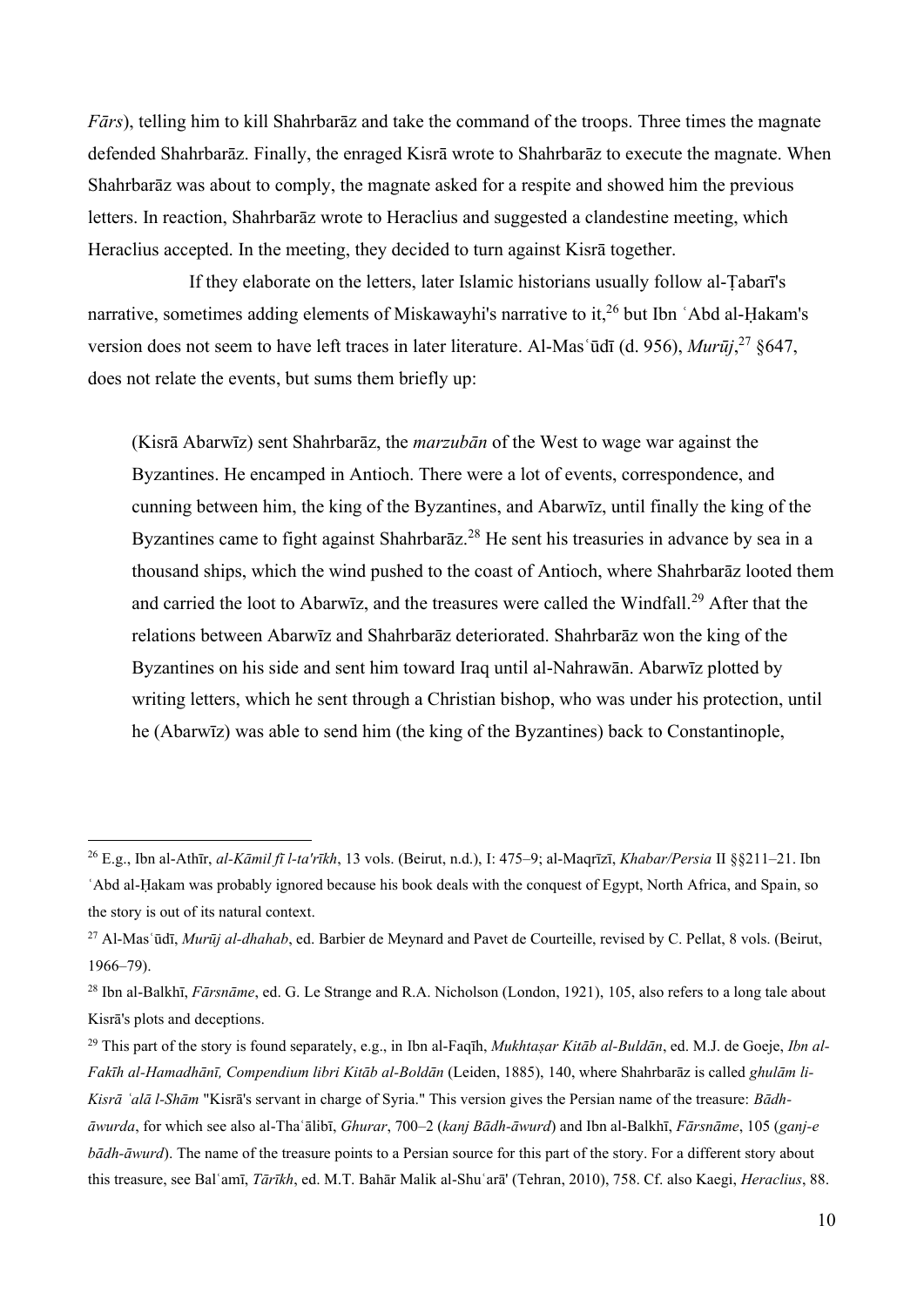spoiling the relations between him and Shahrbarāz, and so on, events we have mentioned in *al-Kitāb al-Awsaṭ*. 30

Al-Masʿūdī repeats this in a more concise form in *Tanbīh*, <sup>31</sup> 157.

The story in Firdawsī's (d. 1020) *Shāhnāme* VIII: 299–305 (vv. 3848–930) differs from the Arabic versions, though most of its elements are by now recognisable. Here, the story starts with the introduction of Gurāz, who guards the frontier – the name is the regular New Persian equivalent of Middle Persian Warāz, in Arabic sources Barāz.<sup>32</sup> Another nobleman, Zādfarrukh, allies himself with Gurāz, who sends a letter to Qayṣar, invites him to invade Iran, and promises to help him. The reason for this treason is not given, although just before the story starts unravelling Kisrā's injustice has been spelt out. However, Gurāz, too, is described in negative terms. Al-Bundārī's Arabic translation, *al-Shāhnāma*, <sup>33</sup> 246, though, does give the reason, probably based on a manuscript variant: despite the alliance, Zādfarrukh remains, like the anonymous deputy of Shahrbarāz in al-Thaʿlabī's version, in the court of Abarwīz and betrays his secret correspondence to Gurāz. Al-Bundārī does not elaborate on this, but it is clearly a remnant of the intercepted letter motif in earlier literature.

Qayṣar invades Iran, but Abarwīz cunningly writes a letter to Gurāz, thanking him for luring Qayṣar into a trap. Abarwīz selects a wise and eloquent man from his court – not a Christian priest, monk, or bishop – and tells him to be conspicuous and act spy-like, so that Qaysar will stop him, interrogate him, and find the letter. This happens, and there is in Oaysar's camp a man able to read Pahlavi – the ability of the Byzantines to read Middle Persian letters is elsewhere taken for granted, even though in the clandestine encounter between Shahrbarāz and Heraclius the need for an interpreter is emphasised. Oaysar turns away and is later not convinced by Gurāz's letter, where he asks why Qaysar has turned against him and pleads innocent. Meanwhile, Abarwīz sends a letter to Gurāz, giving him orders to send to him from among his troops all who had been mutinous, reflecting the ill-omened letter of his in al-Ṭabarī's version.

<sup>30</sup> Al-Masʿūdī often refers to his *al-Kitāb al-Awsaṭ*, which has later been lost.

<sup>31</sup> Al-Masʿūdī, *Tanbīh*, ed. M.J. de Goeje, *Kitâb at-Tanbîh wa'l-Ischrâf auctore al-Masûdî* (Leiden, 1894).

<sup>&</sup>lt;sup>32</sup> "Shahrbarāz" does not fit the *mutaqārib* metre of Firdawsī, having two consecutive short syllables: Shah-r<sup>e</sup>-ba-rāz (with the opening of the double long Shahr to Shahr<sup>e</sup> ). There is also a Shahrāngurāz, who, in *Shāhnāme* VIII: 60 (v. 778) seems to be the same as Gurāz, but in *Shāhnāme* VIII: 388–9 (vv. 26, 33) becomes the murderer of Gurāz, who had meanwhile usurped the kingship.

<sup>33</sup> Al-Bundārī, *Kitāb al-Shāhnāma*, ed. ʿA. ʿAzzām, 2 vols. (Cairo, 1993).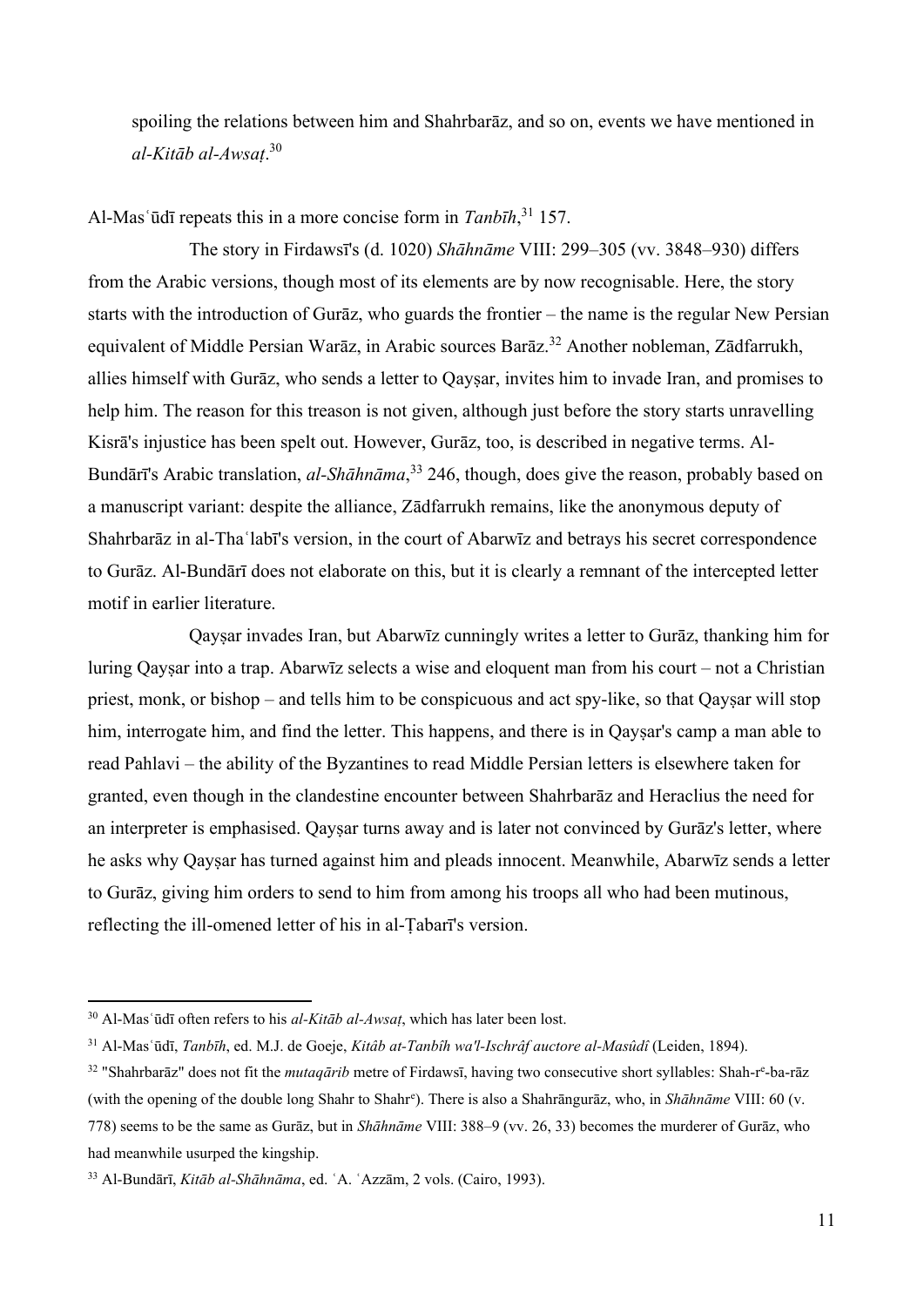Al-Thaʿālibī, *Ghurar*, draws on the same main source as Firdawsī's *Shāhnāme*, the *Prose Shāhnāme* from 957,<sup>34</sup> but only has a very brief mention of Shahrbarāz's Byzantine wars (p. 701) and his subsequent brief period in power (pp. 733–5). This means that either al-Thaʿālibī has abbreviated the story or Firdawsī depends here on an additional source. Balʿamī, *Ta'rīkh*, 761 (and 821–3) is similar to al-Thaʿālibī.

The preserved literature shows that by the tenth century there was a wealth of partly contradictory material circulating in Arabic and Classical Persian about Shahrbarāz and his letters. Al-Masʿūdī is particularly interesting, as he makes it clear that there was much to tell. Sometimes, he seems to exaggerate the amount of material he has, as can be seen when comparing the crossreferences between *Murūj* and *Tanbīh*, but in this case he may, in fact, have written more extensively, since he mentions, besides his *al-Kitāb al-Awsaṭ*, another book of his, titled *Maqātil fursān al-ʿAjam* "Deeds of the Persian knights," written as a *muʿāraḍa* (counter writing) to Abū ʿUbayda Maʿmar ibn al-Muthannā's (d. 824) *Maqātil fursān al-ʿArab* "Deeds of the Arab knights" (*Tanbīh*, 102).<sup>35</sup>

The lost *Maqātil fursān al-ʿAjam* was obviously a compilation of the heroic deeds by Persian kings and heroes, one of which was Shahrbaraz.<sup>36</sup> Although only one of many, he must have received much attention in it, as he is the only king under whose name the book is mentioned – the reference comes within the list of Sasanian kings, where Shahrbarāz is no. 24.

In addition, there existed a book about Shahrbarāz that does not seem to have been referred to in studies of this period. Ibn al-Nadīm (d. 995 or later), *Fihrist*, <sup>37</sup> 364, mentions a *Kitāb Shahrbarāz maʿa Abarwīz* "Shahrbarāz and (literally: with) Abarwīz"<sup>38</sup> in a section dedicated to what was considered serious Persian history ("Titles of books composed by the Persians concerning

<sup>34</sup> See J. Hämeen-Anttila, *Khwadāynāmag. The Middle Persian Book of Kings* (Leiden–Boston, 2018), 141–6.

<sup>35</sup> The passage has been translated in Hoyland, *Three Arabic Chronicles*, 98. For Abū ʿUbayda, see Sezgin, *Geschichte*, VIII: 67–71. Howard-Johnston, 'al-Ṭabarī,' 80, claims that Abū ʿUbayda was one of al-Ṭabarī's main sources for this section, which is somewhat misleading, as Abū ʿUbayda only discusses matters related to the Arabs. Elsewhere, though, Abū ʿUbayda is quoting Persian materials and some books of Persian interest are attributed to him, see Hämeen-Anttila, *Khwadāynāmag*, 74–5, 104–5.

<sup>&</sup>lt;sup>36</sup> There is no information on whether the book included legendary and mythical kings and Sistanian heroes, an otherwise interesting topic, but I find it more probable that it only covered the Sasanians.

<sup>37</sup> Ibn al-Nadīm, *Kitâb al-Fihrist*, ed. R. Tajaddud (Tehran, 2003).

<sup>38</sup> B. Dodge, *The Fihrist of al-Nadīm. A Tenth-Century Survey of Muslim Culture*, 2 vols. (New York, 1970), 716, reads this as Shahr-Bazār. In both ed. Tajaddud and Ibn al-Nadīm, *Kitâb al-Fihrist*, ed. G. Flügel, 2 vols. (Leipzig, 1871–72), 305, the name is given as Shahrīzād. The book is very briefly mentioned in A. Tafaḍḍulī, *Tārīkh-e adabiyyāt-e Īrān pīsh az Islām* (Tehran, 1998), 274.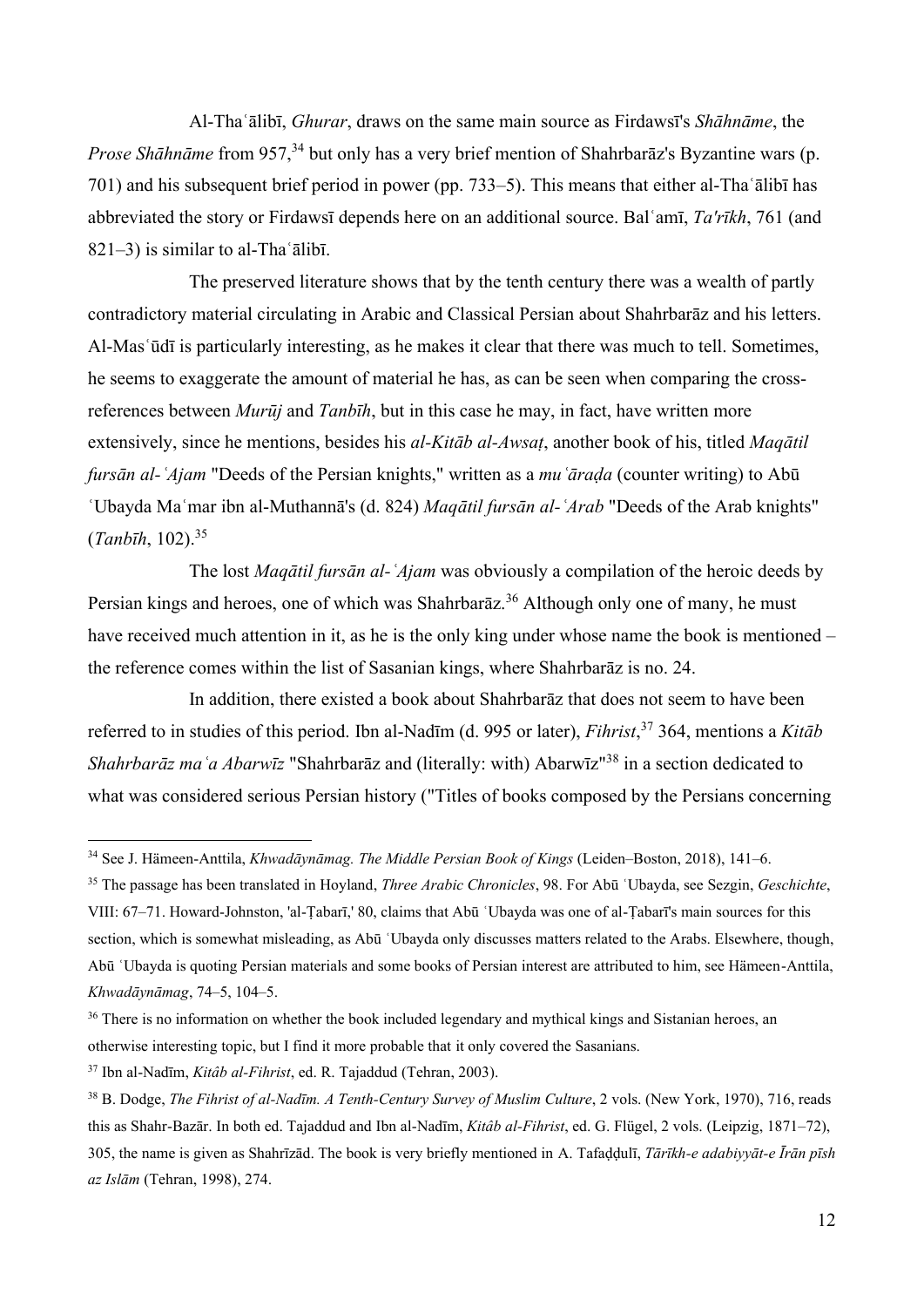their kings' history (*siyar*) and true tales (*al-asmār al-ṣaḥīḥa*)"), not tales of entertainment, to which another chapter is dedicated.<sup>39</sup> Nothing more is said about this book, but its title implies that it focused on Shahrbarāz, rather than the king. Most of the ten books listed in this section are here or elsewhere said to have been translated from Middle Persian, which has to be our default assumption for this book, too, although there always remains the possibility that some of the books were first composed in Arabic, based on Persian oral lore, learned or popular. In any case, it represents the Persian tradition.

As the book is lost, we can only speculate about its contents, but seeing that Islamic historiography is very poor in details of the Last Great War, it would seem probable that it concentrated, true to its title, on the conflict between Shahrbarāz and Kisrā and the internal, national history of Iran, which is also the case in Islamic historiography of pre-Islamic Iran and Iranian storytelling in general.<sup>40</sup> Until the Arab conquest, Iranian history is told strictly from an Iranian view point: with very few exceptions, internal schisms and machinations are much more important than details of wars against non-Iranians. The latter only set the scene on which Iranian heroes and traitors make their appearance.

Ibn al-Nadīm does not say anything about the date of *Shahrbarāz and Abarwīz*. The heyday of Middle Persian translations is marked by the activity of Ibn al-Muqaffaʿ (d. ca. 756), but otherwise the translators and their dates remain shadowy.<sup>41</sup> It is difficult to say more about the work's date except that the interest in Middle Persian literature was at its height early on in the activity of the translation movement, so a date around the mid-eighth century or soon thereafter would be the most probable.

#### **Greek, Syriac, Armenian, and Christian Arabic sources**

<sup>39</sup> Ibn al-Nadīm's division does not follow our ideas of fact vs. fiction – *Rustam and Isfandiyār* would not be classified by any serious scholar as historical information – but it reflects contemporary ideas and the mode of transmission: *Rustam and Isfandiyār* would have been transmitted as history, not as entertainment. Almost all books in these two sections are anonymous.

<sup>40</sup> For a somewhat similar case, cf. *Sharwīn of Dastabay*, discussed in J. Hämeen-Anttila, 'Sharwīn of Dastabay: Reconstructing an early Persian tale', *Journal of the Royal Asiatic Society* (forthcoming).

<sup>41</sup> For translations of historical texts from Middle Persian into Arabic in general, see Hämeen-Anttila, *Khwadāynāmag*, 28–45, and 'Translations of historical works from Middle Persian into Arabic', *Quaderni di Studi Arabi* 16 (2021), 42– 60.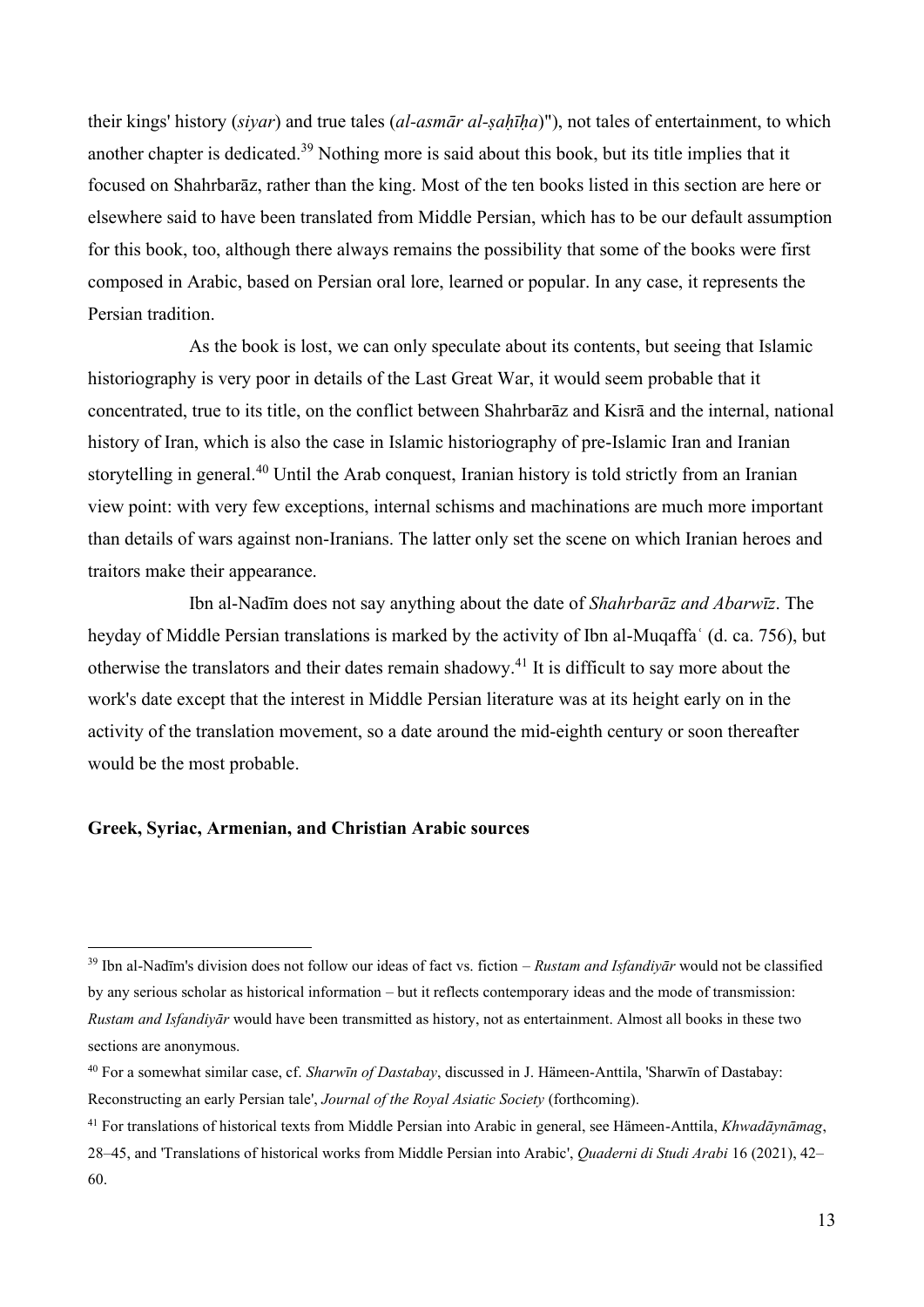Let us now turn to another group of sources. Christian historiography in Greek, Syriac, Armenian, and Arabic narrates the same events differently. It is possible that an older layer<sup>42</sup> is represented by the version of Nicephorus in his *Breviarium*, <sup>43</sup> 56–7 (§12), according to which Kisrā was afraid of the Byzantines' movements and sent a letter to Shahrbarāz, ordering him to come to him, but Heraclius intercepted the letter and altered it to say that Shahrbarāz should stay where he was, which opened the way for Heraclius.<sup>44</sup> This section of Nicephorus may reflect an early Greek source from the  $640s$ ,<sup>45</sup> in which case this version would almost be contemporary with the events themselves – which, obviously, does not guarantee its historicity. This version, in any case, is simple. It contains in embryonic form two motifs that are prominent in later historiography: the letter ordering someone to come and, when altered, to remain and interception and forgery of a letter. It should be pointed out that the altered command is not very dramatic, merely replacing one strategic and reasonable command with another. Whether from the 640s or not, the version does not show much literary development.

A possibly later, and in any case typologically more complex, version is shared by several historical works and seems to derive from Theophilus of Edessa's (fl. second half of the eighth century) lost *Chronicle*.<sup>46</sup> The relevant sources are Theophanes, *Chronicle*, especially 452–3, Agapius, *ʿUnwān*, 461–2, Michael the Syrian, *Chronique* IV: 408 (text), II: 408–9 (translation), and

<sup>&</sup>lt;sup>42</sup> For this division of the Christian tradition into two branches, see Kaegi–Cobb, 'Heraclius', 101.

<sup>43</sup> Nicephorus, *Breviarium*, ed. and trans. C. Mango, *Nicephori Patriarchae Constantinopolitani Breviarium historicum* (Dumbarton Oaks, Washington D.C., 1990).

<sup>44</sup> Kaegi–Cobb, 'Heraclius', 100. The letter and its forged version may be compared with the two letters in [MISK 5].

<sup>45</sup> Kaegi–Cobb, 'Heraclius', 101; Howard-Johnston, *Witnesses*, 248.

<sup>46</sup> Theophanes, *Chronicle*, ed. C. Mango and R. Scott, *The Chronicle of Theophanes Confessor* (Oxford, 1997). Cf. Kaegi–Cobb, 'Heraclius', 107. The role of Theophanes as informing later historians is contested by several scholars, but I do not wish to take part in that discourse, as for my purposes it is enough to show that later authors were most probably influenced by Arabic historiography, itself in debt to Middle Persian historians. Theophanes would be a suitable candidate as a transmitter, but even if the transmitter was some other historian, the process of transmission remains the same, as later historians do share many common elements that have to derive from one or more common sources. For the debate on the role of Theophanes, see M. Debié, 'Theophanes' "Oriental Source": What can we learn from Syriac historiography?', in M. Jankowiak and F. Montinaro (eds.), *Studies in Theophanes* (Paris, 2015), 365–82, here 365–71, 377–82, M. Conterno, 'Theophilos, "the More Likely Candidate?" Towards a Reappraisal of the Question of Theophanes' "Oriental Source"', in *ibid*., 383–400, here 393–400, and A. Hilkens, *The Anonymous Syriac Chronicle of 1234 and its Sources* (Leuven–Paris–Bristol, 2018). For these references I am indebted to Dr Marie Legendre (Edinburgh).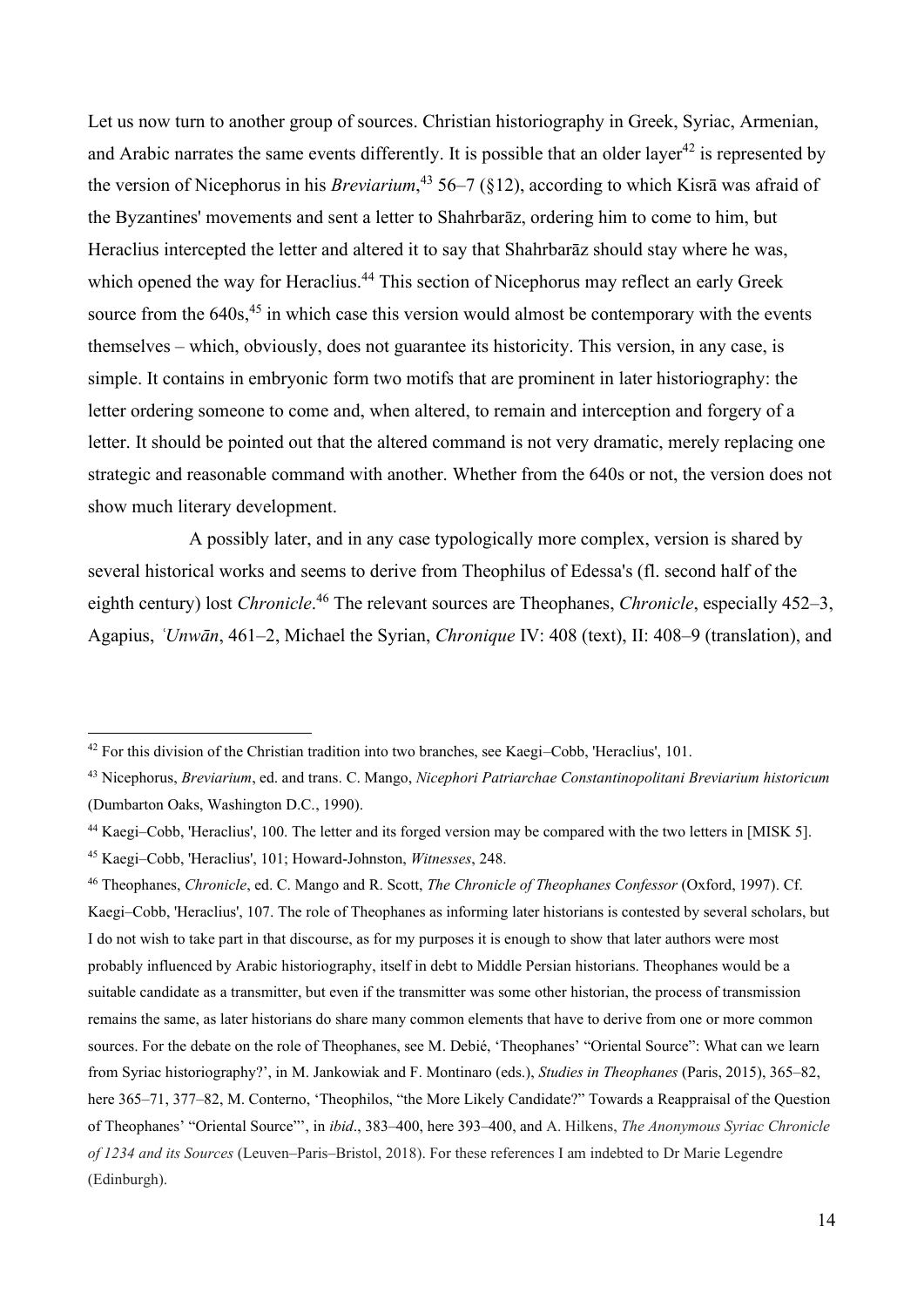*Chronicon 1234* (Dionysios of Tel-Maḥrē), 135–7 (§§33–5). <sup>47</sup> According to these, some Persians had slandered Shahrbarāz, and Kisrā sent a word to his fellow-commander or a *marzubān* in his army to have Shahrbarāz assassinated – in most Islamic versions the earlier commander is to be executed, not assassinated. Ibn ʿAbd al-Ḥakam and the commentary on al-Aʿshā imply assassination, even though the passages are not quite explicit about this, and al-Thaʿlabī's version speaks of fighting against him (*fa-ḥāribhu*). This fellow-commander is called Qardārīgān or Qardīgān (Michael the Syrian, *Chronicon 1234*) or Mardīf (only Agapius).<sup>48</sup> Some of the versions explicitly say that Qardārīgān/Mardīf is to take the command after having killed Shahrbarāz, which reverses the order in [TAB 4].

In the version of Theophilus and the sources dependent on him, the same letter gave orders for the fellow-commander to hasten home to assist the king, but the Byzantines intercepted the message. This combines the motifs of killing and ordering to come home, usually separate in the Islamic versions. Heraclius invited Shahrbarāz and showed him the message, and Shahrbarāz moved over to his side. Here, contrary to the Islamic narratives, the Byzantines take an active role in creating the contact with Shahrbarāz.

Shahrbarāz then altered the letter to say that beside him, 400 (or 300) other men in high positions were to be killed. In the Islamic sources, it is Kisrā who sends false letters, and the fatal letter threatening to kill, or at least punish, those who left their positions is a genuine letter by Kisrā. According to Theophanes, after this, the letter was shown to the Persians, who, the fellowcommander included, were furious and made peace with the Byzantine Emperor.<sup>49</sup>

*Chron. Siirt*, <sup>50</sup> 540, agrees with this, although it does not have the motif of a letter being falsified. There, the fellow-commander Fardinjān – an obvious corruption from Qardījān<sup>51</sup> –

<sup>47</sup> Agapius, *ʿUnwān*, ed. A.-A. Vasiliev, *Kitab al-ʿUnvan (Histoire universelle, écrite par Agapius de Menbida)* II/2, Patrologia Orientalis VIII/3 (Paris, 1912); J.-B. Chabot, *Chronique de Michel le Syrien* (Paris, 1899–1910); *Chronicon 1234*, trans. A. Palmer, *The Seventh Century in the West-Syrian Chronicles* (Liverpool, 1993), 111–221. Excerpted in Hoyland, *Three Arabic Chronicles*, 69–72, partly also in Kaegi–Cobb, 'Heraclius', 98–100. Where the names are identifiable and the identification is certain I will use the forms of the Islamic tradition.

<sup>&</sup>lt;sup>48</sup> It is within the limits of possibility that Mardīf derives from some form of the name Qardārīgān, e.g., Qardīq(ān). <sup>49</sup> This is also roughly the version of Ibn al-ʿAmīd, *Majmūʿ*, ed E. Pococke, *Historia Saracenica* (Leiden, 1625), 13, also used by al-Maqrīzī, *Khabar/Greeks*, ed. M. Penelas, *al-Maqrīzī, Kitāb al-Ḫabar ʿan al-bašar. Vol. V, Section 6: The Greeks, Romans, Byzantines, Franks, and Goths* (Leiden–Boston, 2021), §§261–2. Both read Shahriyār for Shahrbarāz.

<sup>50</sup> S.G. Addai Scher and R. Griveau (eds.), *Histoire nestorienne (Chronique de Séert)* II/2, Patrologia Orientalis XIV/4 (Paris, 1919).

<sup>51</sup> Cf. Kaegi–Cobb, 'Heraclius', 99.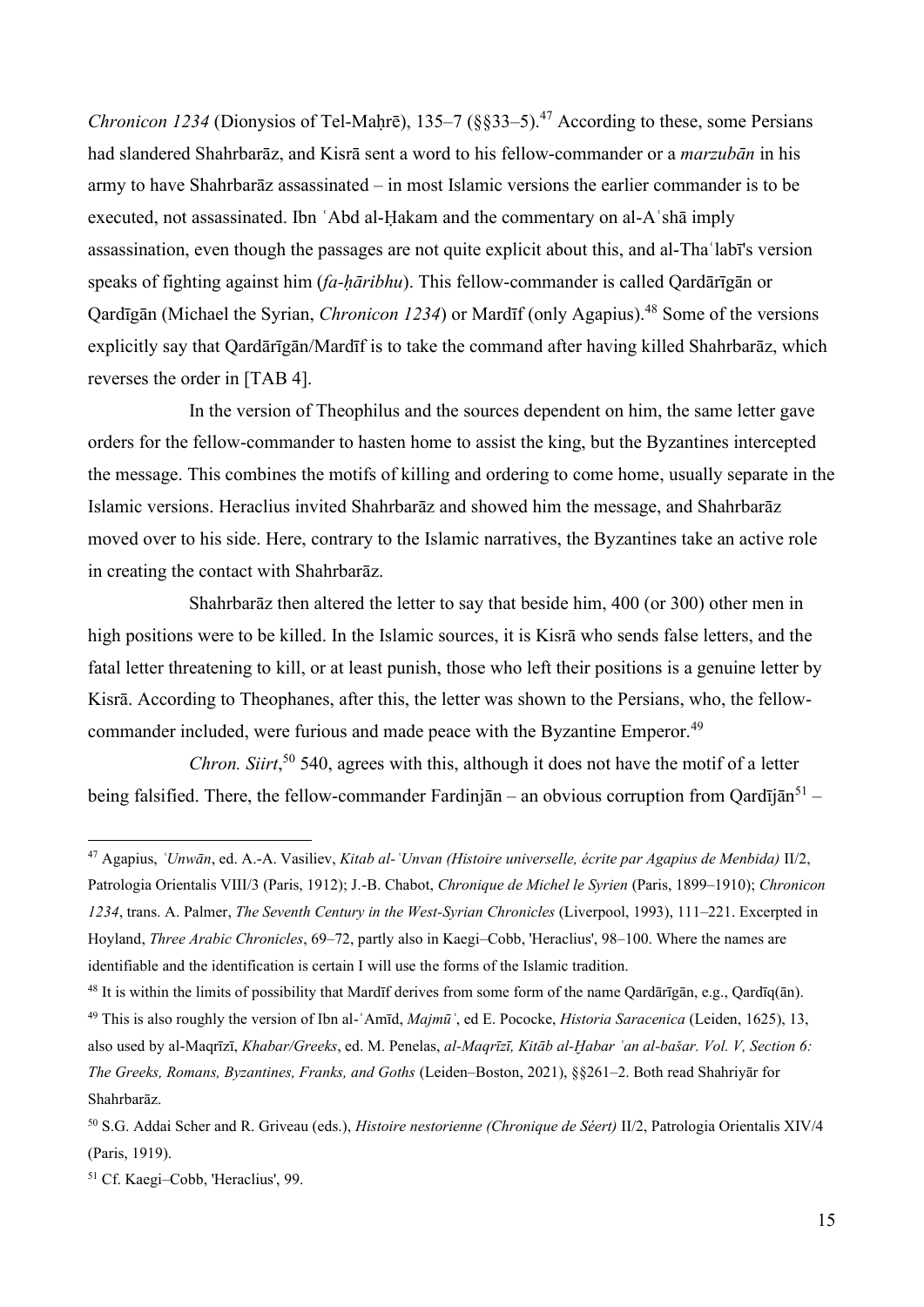changes sides merely because of the threat on Shahrbarāz, here called Shahriyūn. This version adds the reason for the falling out of Kisrā and Shahrbarāz: the latter's daughter had been insulted by the former's favourite Shamtā ibn Yazdīn, and the king refused to punish him.<sup>52</sup>

#### **Analysis**

All these stories and their versions share a handful of motifs in various combinations, used differently in the sources and in different parts of the narrative. Those related to letters are: CONTRADICTORY LETTERS; FALSE LETTERS; DELAYED LETTERS; REPEATED PLEADING LETTERS IGNORED; FATAL LETTER. It is difficult to avoid the conclusion that various narrators have used the same motifs but situated them in different contexts, sometimes adding considerable literary embellishment. Moreover, it is evident that the motifs have proliferated in Islamic historiography, whereas Christian historiography shows far less development.

The most striking difference between Christian and Islamic versions of the story concerns agency and viewpoint. All Christian sources present Heraclius as the resourceful protagonist, who intercepts letters, contacts Shahrbarāz, and ends up the winner – Christian sources tend to continue directly to the dethronement of Kisrā, which is seen as the immediate result of Heraclius' campaign.<sup>53</sup> The focus stays all the time on the external conflict between Byzantium and Persia with Heraclius the primus motor at all stages.<sup>54</sup>

<sup>52</sup> Sebeos, *History*, trans. R.W. Thomson, *The Armenian History Attributed to Sebeos*. Historical commentary by J. Howard-Johnston, 2 vols. (Liverpool, 1999), I: 80–4, relates the events without any reference to Shahrbarāz's letters, although there is the familiar motif of Heraclius being caught between two armies. *The History of Alwank'*, trans. C.J.F. Dowsett, *The History of the Caucasian Albanians by Movsēs Dasxurançi* (London–New York–Toronto, 1961), 77–82, contains an interesting reference to a letter by Kisrā to Shahrbarāz, ordering him to come and help him (p. 79). This letter is neither intercepted nor forged, and Shahrbarāz does come to Kisrā's aid (see also Tim Greenwood, 'Sasanian echoes and apocalyptic expectations: a re-evaluation of the *Armenian History* attributed to Sebeos', *Le Muséon* 115 (2002), 323–397, here 340–341). *Chronicon Paschale 284–628*, trans. M. Whitby and M. Whitby (Liverpool, 2007), 157–62, 170–6, also lacks any reference to Shahrbarāz's letters, as does Eutychius, *Annales*, ed. L. Cheikho, *Eutychii patriarchae alexandrini Annales*, I (Paris–Leipzig, 1906), 215, which tells of two commanders sent against Byzantium, Kisrā himself being the third.

<sup>53</sup> See, e.g., Hoyland, *Three Arabic Chronicles*, 74–9.

<sup>&</sup>lt;sup>54</sup> Something similar may be seen in the case of dreams. While Christian sources relate some prophetic dreams of Heraclius about the pending collapse of Kisrā, Islamic sources concentrate on Kisrā's dreams (e.g., al-Ṭabarī, *Ta'rīkh* I: 1013–5 = trans. Bosworth, *Sāsānids*, 335–8), although with a clear Islamic twist.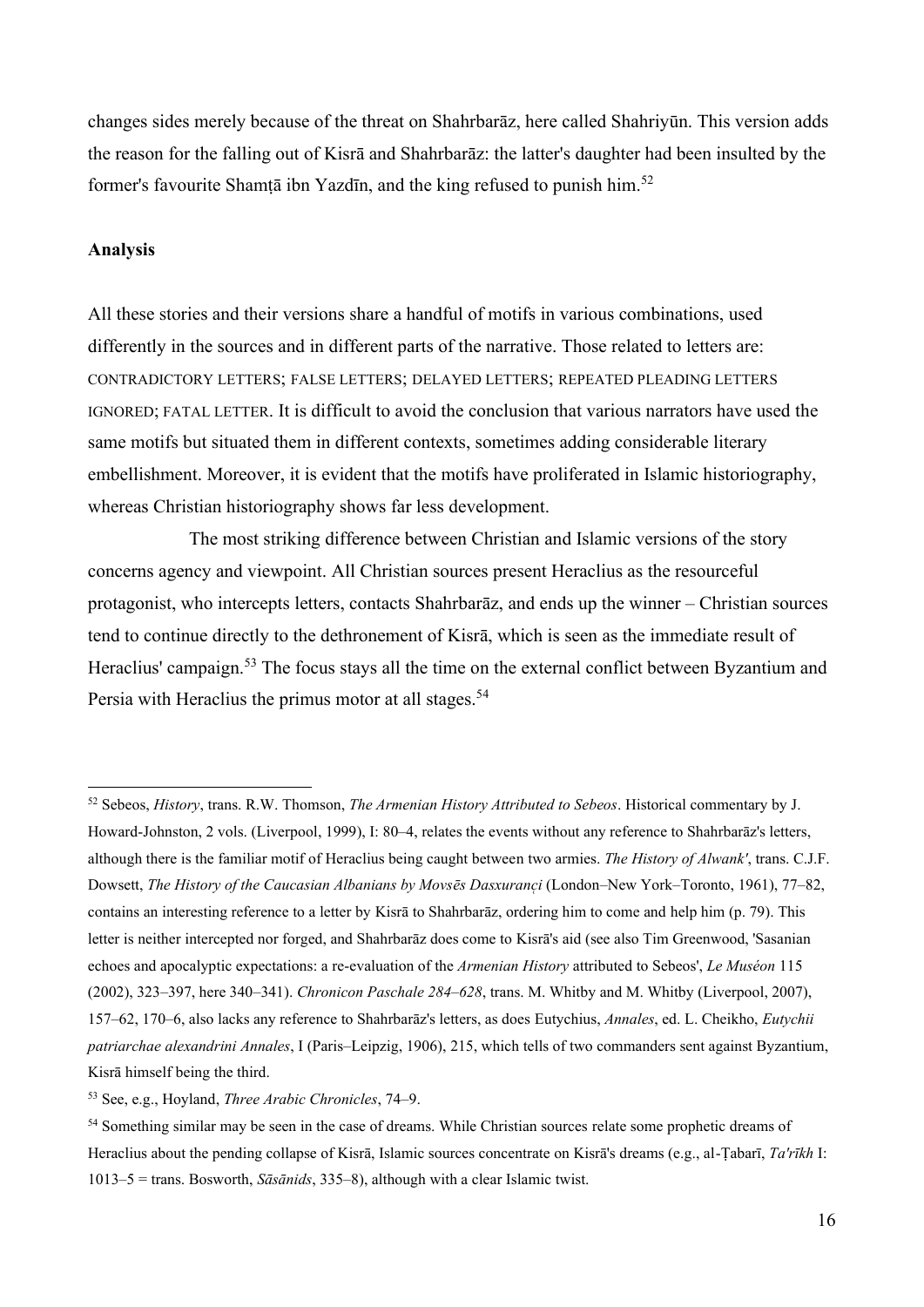Islamic sources, on the contrary, focus on internal tensions within Persia, and Heraclius is merely an outside threat that helps these to surface. Kisrā and/or Shahrbarāz are the resourceful protagonists, who take the story forward. It is symptomatic that the version of al-Masʿūdī, *Murūj* §647, even uses expressions such as Shahrbarāz *sending* Heraclius (*sayyarahu*) to Iraq and Kisrā *sending* him *back* (*raddahu*) to Byzantium: Heraclius has no agency of his own and is sent around by the Persian protagonists. In these versions, the story ends in a triumph of the resourceful Kisrā, especially clear in the version of Miskawayhi. Al-Ṭabarī leaves the story at a cliffhanger, Shahrbarāz and Farrukhān having gone over to Heraclius, and proceeds to tell of the ominous collapse of Kisrā's palace and then his equally ominous dreams, but Heraclius has no role in the final defeat of Kisrā and the Persian Empire, which are explained partly in terms of internal schisms, partly as divine retribution. Often, this is discussed in the context of the letter of the Prophet Muḥammad said to have been torn to pieces by Kisrā, symbolically mirrored in the tearing to pieces of his Empire, not by the Byzantines but by the conquering Arabs.<sup>55</sup>

When Miskawayhi proceeds to relate the downfall of Kisra,<sup>56</sup> the (according to him) defeated Heraclius has no part to play, and it is Kisrā's fateful order to his commander of the guard (*ḥaras bābihi l-khāṣṣa*) Zādhānfarrukh to kill 60,000 prisoners in his prisons – a reflection of the fateful letter – his contempt of the nobility, his appointing a brute (*'ilj*) called al-Farrukhānzādh<sup>57</sup> to collect the remaining unpaid taxes, and his decision to execute those who had fled from Heraclius – another reflection of the fateful letter – that are explicitly said to have caused Kisrā's downfall, not Heraclius and his campaign. Al-Ṭabarī and other historians share this viewpoint.

This is very much a Persian version of the events and in its Persian solipsism it matches the title of *Shahrbarāz and Abarwīz*, as if narrating a series of internal Persian events. It is obviously impossible to prove that this is the source, or perhaps rather the main source, of information for this part of the Islamic historiography, but it would be the most economical solution, instead of assuming the existence of both this work and an otherwise undocumented text, East Syriac or Persian, that would have been the main source for the Islamic tradition.<sup>58</sup> In addition,

<sup>55</sup> See, e.g., al-Ṭabarī, *Ta'rīkh* I: 1572 = trans. M. Fishbein, *The History of al-Ṭabarī* VIII: *The Victory of Islam* (Albany, 1997), 111–2. Cf. also S. Anthony, *Muhammad and the Empires of Faith. The Making of the Prophet of Islam* (Oakland, California, 2020), 182–6.

<sup>56</sup> *Tajārib* I: 164–5. Cf. al-Ṭabarī, *Ta'rīkh* I: 1042–3 = trans. Bosworth, *Sāsānids*, 377–8.

<sup>57</sup> Zādhānfarrukh and Farrukhānzādh most probably refer to the same person, as does Firdawsī's Zādfarrukh, again *metri gratia*.

<sup>58</sup> Even though I am afraid of repeating myself, it may be useful to point out that the *Khwadāynāmag* was *not* a voluminous storybook but a rather dry list of kings and their regnal years, with very little narrative material, see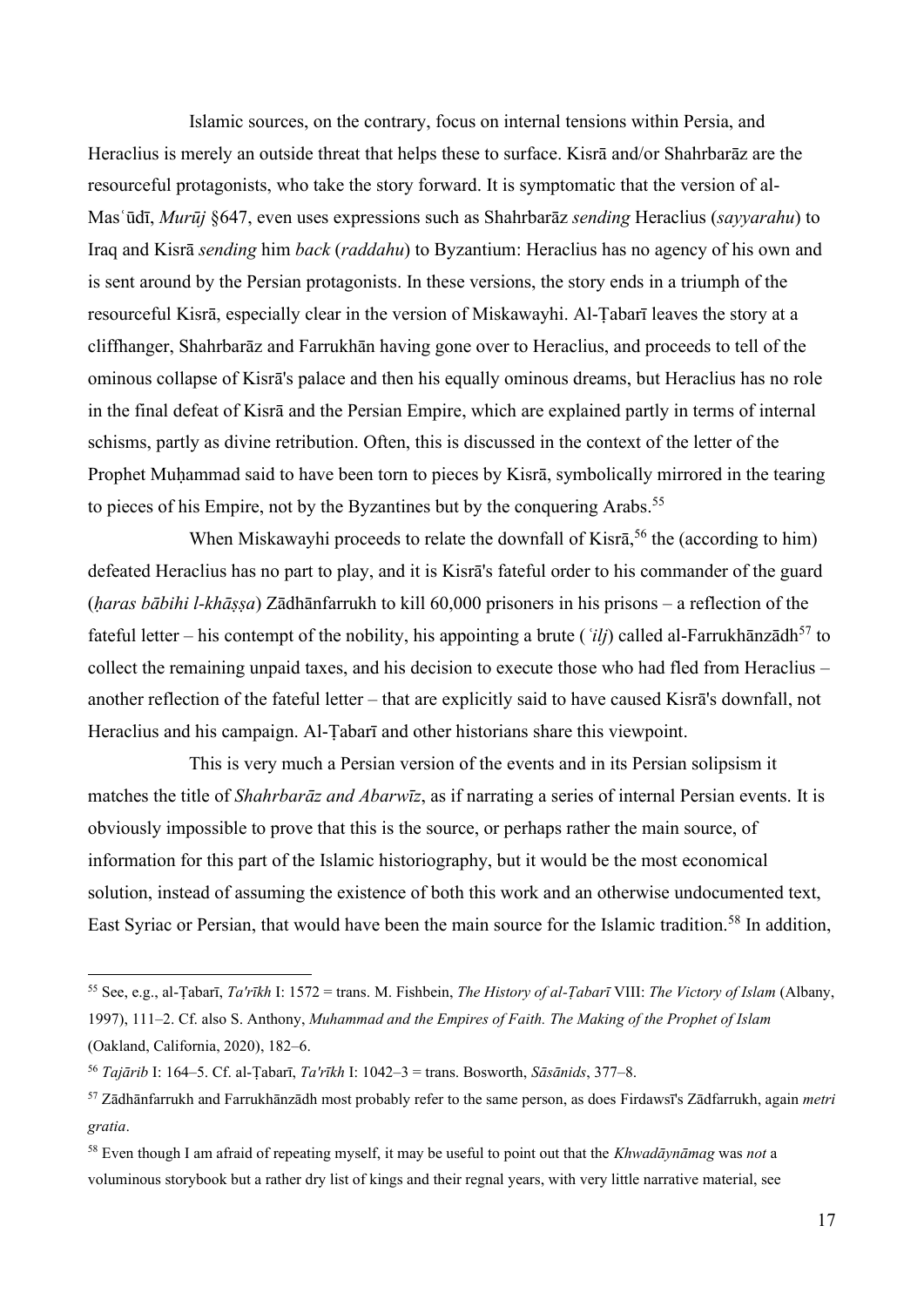of course, there must have circulated learned, and popular, oral traditions of the last days of the Persian Empire. As the events date to the last years of the Sasanian Empire, it may be superfluous to ask whether a version was written down before the Arab conquest or after it. As there is no evidence of writing histories of contemporary events in pre-Islamic Persia, it would seem more probable that versions were only written down after the collapse of the Empire, but, in any case, the viewpoint is definitely Persian.

The traditions concerning Shahrbarāz form, rather unsurprisingly, two branches, a Christian branch with a Byzantine viewpoint focusing on Heraclius and an Islamic branch with a Persian viewpoint focusing on Kisrā and Shahrbarāz. The Christian branch can further be divided into Nicephorus' probably earlier and in any case less developed version and another version deriving from the East Syrian Theophilus from the second half of the eighth century. The Islamic branch is more developed and also more variegated. It shares with *Shahrbarāz and Abarwīz* the focus on internal Persian affairs and a pro-Persian viewpoint – although we have little information of the contents of *Shahrbarāz and Abarwīz* it would seem clear that it must have had a pro-Persian viewpoint and its focus is implied by the title.

If we accept *Shahrbarāz and Abarwīz* as the Arabic translation of a Middle Persian text, its most probable date would be around 750 when translations from Middle Persian were eagerly made. The Arabic text would, thus, be roughly contemporaneous with Theophilus. In Theophilus's version, Kisrā sends an order to assassinate Shahrbarāz, which finds a parallel in the Islamic tradition, but the interception of the letter by Heraclius ties Theophilus together with Nicephorus, as they both show Heraclius as the protagonist, whereas the Islamic tradition lets Kisrā run the show and stage the interception to trick Heraclius.

The most natural way to explain the changes in Theophilus as compared to Nicephorus is to see his version as a combination of an earlier Byzantine or Christian version and this pro-Persian version, from which Theophilus could have received the more dramatic story of intercepting an order to kill the Persian commander, which he added to the Byzantine version harmonising the two by focusing on Heraclius as the hero of the story and relating it accordingly.

Theophilus was in a position to be familiar with the pro-Persian version. First of all, his interest in astrology makes it probable that he was able to read Middle Persian,<sup>59</sup> that being the

Hämeen-Anttila, *Khwadāynāmag*, and, thus, hardly the source for these stories, especially since they relate to the final years of the Sasanian Empire.

<sup>59</sup> See D. Gutas, *Greek Thought, Arabic Culture. The Graeco-Arabic Translation Movement in Baghdad and Early ʿAbbāsid Society (2nd–4th/8th–10th centuries)* (London–New York, 1998), 16; D. Pingree, 'Classical and Byzantine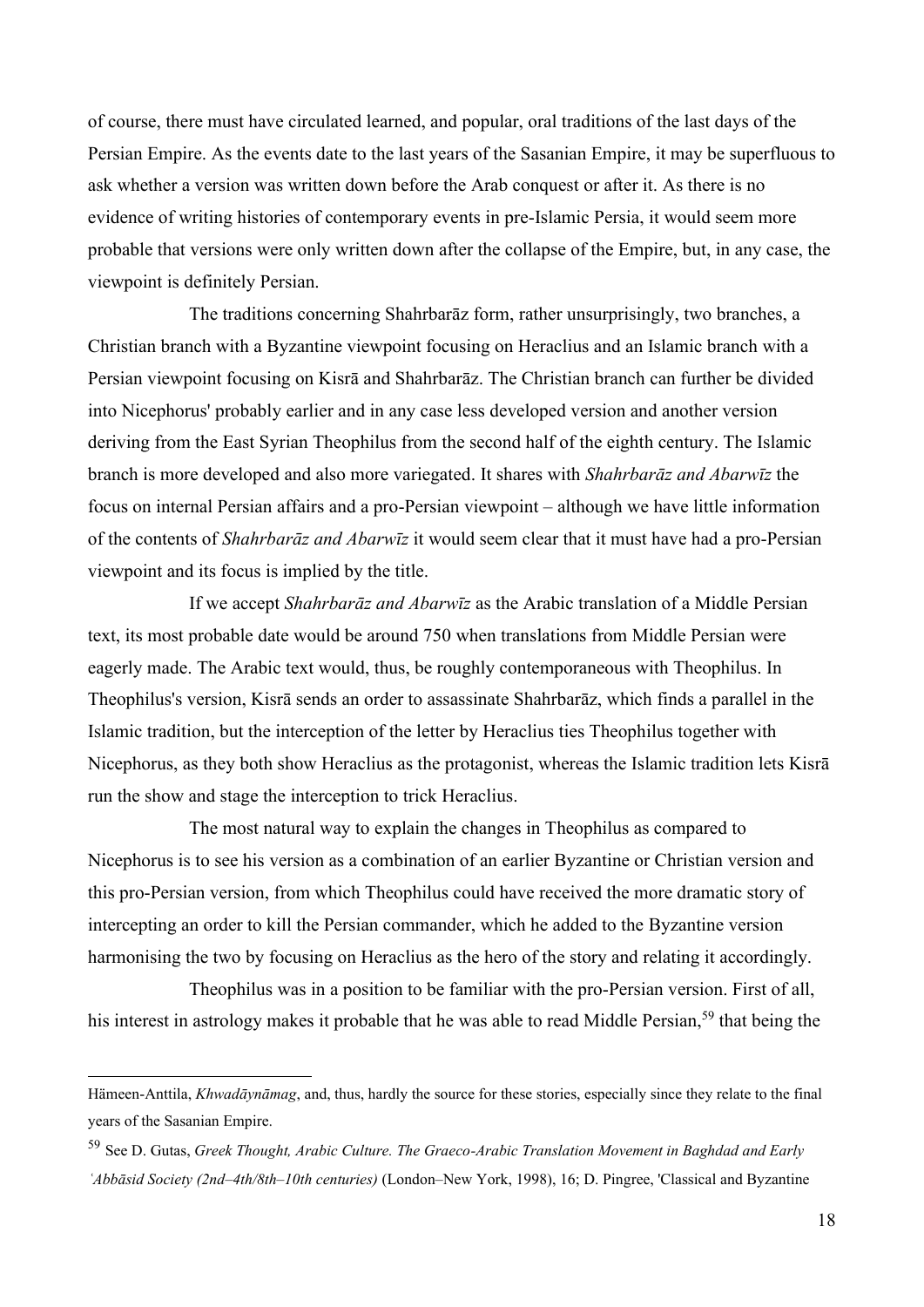dominant language of astrology in the 8th century, or he could have profited from oral lore circulating in the formerly Sasanian area. He could also have used the Arabic translation of *Shahrbarāz and Abarwīz* or learned oral lore based on it, as he was in contact with the ʿAbbāsid court and the Caliph al-Mahdī himself.

Transmission to the other direction, from Theophilus (or some unknown predecessor of his) to the Islamic tradition, is more problematic.<sup>60</sup> Even though modern scholarship<sup>61</sup> has discussed the possibility of the influence of Syriac historiography, in general, on Arabic historiography, in this case it seems unadvisable to assume the influence to have gone this direction, as it would raise all too many questions. Islamic stories have a Persian viewpoint, which points to a Persian source. They have very little to say about the Byzantines, which points to a non-Byzantine source. Ibn al-Nadīm is able to name a monograph, which he considers to be a translation of a Persian book, and its existence is partly verified by Arab and Persian authors who refer to an abundance of material concerning Shahrbarāz. This being the case, it is rather superfluous to speculate on other, non-attested sources. Firdawsī's information on Gurāz could be taken as an indication that a similar story was available to him in the *Prose Shāhnāme*, which is known to have used primarily Middle Persian sources.<sup>62</sup> Even the motif of Shahrbaraz using the king's letter to incite other Persians to rebel, found in Theophilus' version, is a motif that is also used elsewhere in the autochthonous sources on the history of Persia in, e.g., the case of Bahrām Chūbīn, <sup>63</sup> and it would be the easiest way to explain it as a Persian topos attached to this story.

astrology in Sassanian Persia,' *Dumbarton Oaks Papers* 43 (1989), 227--39, here 236--9. In Sasanian times, many learned East Syrian Christians would probably have been able to read Middle Persian and there is some evidence that this continued at least occasionally until the ninth century. For a particular case, see F. de Blois, 'The Middle Persian inscription from Constantinople: Sasanian or post-Sasanian?', *Studia Iranica* 19 (1990), 208–18, and R.E. Payne, *A State of Mixture. Christians, Zoroastrians, and Iranian Political Culture in Late Antiquity* (Oakland, California, 2015), 202. Note also that some of the Christians of the area spoke Early New Persian as their mother tongue.

<sup>60</sup> Kaegi–Cobb, 'Heraclius', 103, 107, consider both directions equally possible. Somewhat surprisingly, they only discuss the relations between Arabic and Christian historiographies, but do not even mention the possibility of Middle Persian historiography being involved.

<sup>&</sup>lt;sup>61</sup> Cf. Kaegi–Cobb, 'Heraclius', 107. See also Z. Rubin, "Ibn al-Muqaffa` and the account of Sasanian history in the Arabic codex Sprenger 30," *Jerusalem Studies in Arabic and Islam* 30 (2005), 52--93, here 84; and E. Zychowicz-Coghill, *The First Arabic Annals. Fragments of Umayyad History* (Berlin–Boston, 2021), 47–9.

<sup>62</sup> For the sources of the *Prose Shāhnāme*, see Hämeen-Anttila, *Khwadāynāmag*, 143. It must be pointed out, though, that there is no firm evidence that the *Prose Shāhnāme* only used Middle Persian sources.

<sup>63</sup> Cf., e.g., Miskawayhi, *Tajārib*, ed. L. Caetani, *The Tajârib al-Umam or History of Ibn Miskawayh*, 8 vols. (Leiden– London, 1909), I: 221. This version of Bahrām Chūbīn's rebellion resembles Shahrbarāz's story in several details.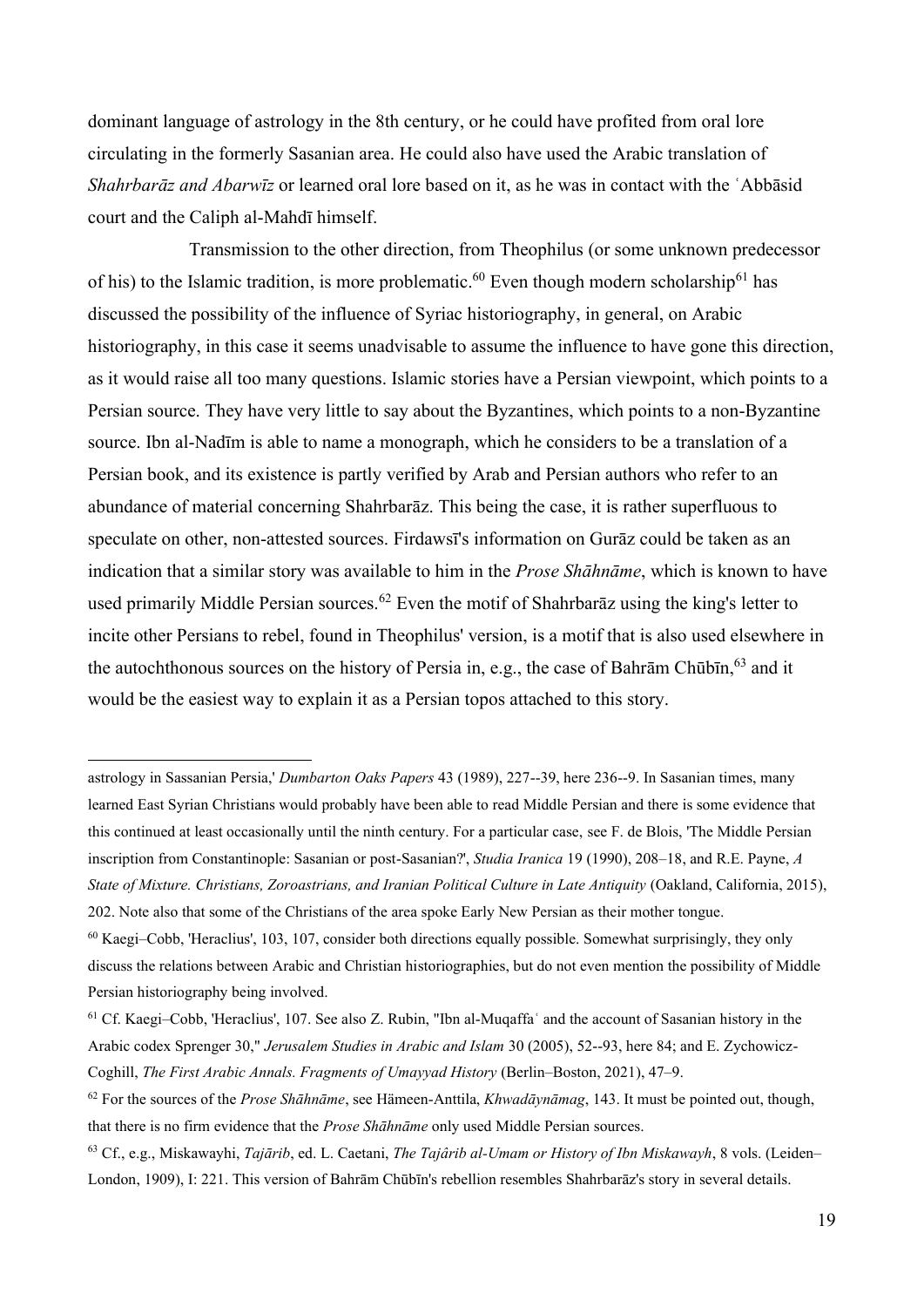Thus, it seems probable that the Arabic historiography received its Shahrbarāz material from Iran, and Theophilus possibly from Arabic sources, although he might also have directly benefitted from the Persian tradition.

Persian historical material was transmitted to the Islamic historiography in several ways. Even though early historians wrote in Arabic, some of them were of Iranian origin and lived in areas dominated by Iranian culture, so they could well have themselves been transmitters of Persian cultural material. Few, if any, would have been able to read Middle Persian sources in the tenth century from where our sources date, but they had the Arabic translation of *Shahrbarāz and Abarwīz* at their disposal.

Then there was the oral lore. In modern scholarship, the term usually refers to popular lore (folklore), and such lore there must have existed, as there is no reason to assume that the people of Iran suffered of any kind of collective amnesia. The more detailed, however, the information is the more probable it is that it has been carried over the linguistic boundary by learned oral tradition. We know several learned transmitters of pre-Islamic Persian material, such as ʿUmar Kisrā and *al*mōbad al-Mutawakkilī,<sup>64</sup> and, e.g., directly after the story of Shahrbarāz, *Futūḥ*, 37, Ibn ʿAbd al-Ḥakam mentions someone transmitting from Persians their traditional lore: *ḥaddathanī man yasūqu l-aḥādīth min al-aʿājim fīmā tawārathū min ʿilmihi* "I have been told by someone who reported stories from the Persians concerning what they transmitted about him" (i.e., Dhū l-Qarnayn) (on the identity of Dhū l-Qarnayn).

Such learned tradition may partly have depended on written books or notes and it is only the transmission that was oral, which also explains why this mode of transmission was able to preserve names and other details that popular folklore tends to miss or distort.

The late Sasanian period was fertile ground for creating new stories, as has been shown by Orsatti, 'The last years'. Some of these were set back in time and relocated in the mythical past, like the story of Gushtāsp and Katāyūn, clearly modelled after Kisrā Abarwīz and Maryam, whilst others were attached to the names of the late Sasanian rulers themselves, like Bahrām Gūr, Bahrām Chūbīn, and Kisrā Abarwīz. In earlier studies, I have shown that some stories must have existed already in the late eighth century, like *Sharwīn of Dastabay*, <sup>65</sup> or certainly by the mid-ninth

Likewise, the suspicion in al-Thaʿlabī's version that Shahrbarāz only sent a small amount of the loot to the king resembles the similar suspicion in Bahrām Chūbīn's story.

<sup>64</sup> See Hämeen-Anttila, *Khwadāynāmag*, 74–6.

<sup>65</sup> Hämeen-Anttila, 'Sharwīn of Dastabay'.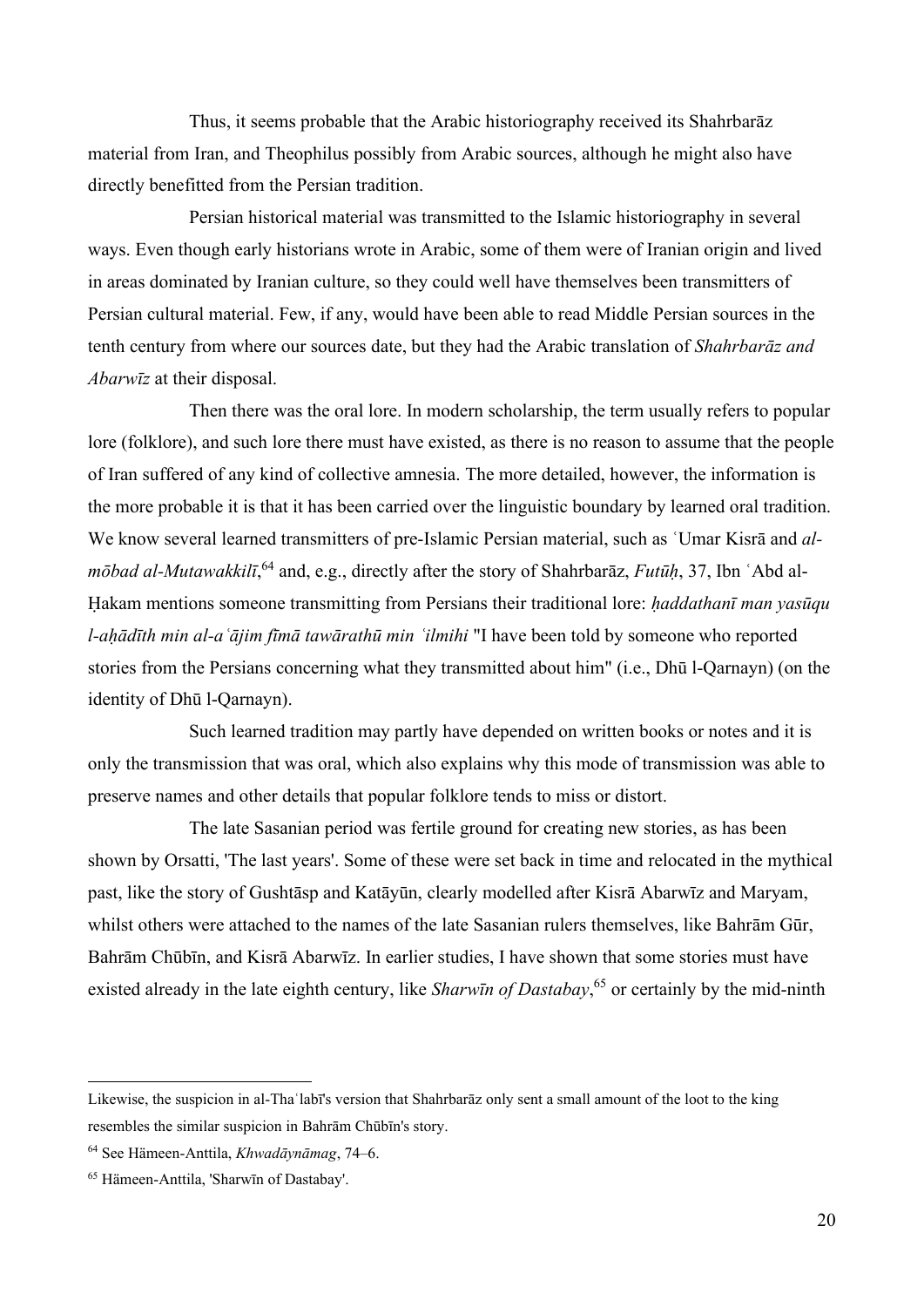century but probably already a century earlier, like the *Story of Balāsh*. <sup>66</sup> *Shahrbarāz and Abarwīz* fits the late Sasanian context that was productive of historical stories. Almost all of this narrative literature has later been lost, and we only have some references to stories and books and the bare skeleton of the story buried in the historiographical literature in Arabic and Persian.

A detailed study of the available sources and their mutual relations should always precede the use of these sources to create a narrative of past events. The case study of the letters of Shahrbarāz shows that in this case at least the existing narratives in Islamic sources result from literary embellishment around a core story that is created from a Persian point of view, focusing on the Sasanian king and his commanders and leaving Heraclius and the Byzantines in secondary roles, as marionettes, who are brought on stage to motivate the action of the main characters.

#### **APPENDIX**

#### 1. **Excerpt from Miskawayhi,** *Tajārib*

The following excerpt from Miskawayhi, *Tajārib*, is translated from Caetani's facsimile edition, I: 257–61.<sup>67</sup> The use of personal names in the translated excerpt follows their use in the original. The Arabic text is also based on Caetani's facsimile.

**ذكر حيلة ألبرويز على ملك الروم** كان أبرويز وجّه رجلا من جِلّة أصحابه في جيش جرّار إلى بلاد الروم فنكا فيهم وبلغ منهم وفتح الشامات وبلغ اً الدرب في آثارهم فعظم أمره وخافه أبرويز فكاتبه بكتابين }يأمره{ في أحدهما أن يستخلف على جيشه من يثق به ويقبل إليه ويأمره في اآلخر أن يقيم بموضعه فإنه لما تدبّر أمره وأجال الرأي لم يجد من يسدّ مسدّه ولم يأمن الخلل إن غاب عن موضعه. وأرسل بالكتابين رسوال من ثقاته وقال له: "أوصل الكتاب األول باألمر بالقدوم فإن خفّ لذلك فهو ما أر دتُ وإن كر ه وتثاقل عن الطاعة فاسكُتْ عليه أياما ثم أعلمْه أن الكتاب الثاني ورد عليك وأوصله إليه ليقيم بموضعه " ْ

<sup>66</sup> J. Hämeen-Anttila, 'When Scheherazade fails: the story of Balāsh and the Indian Princess', *Zeitschrift der Deutschen Morgenländischen Gesellschaft* (forthcoming).

<sup>67</sup> = Miskawayhi, *Tajārib al-umam wa-taʿāqub al-himam*, ed. A. Emāmī (Tehran, 2001), 8 vols., I: 243–6 = ed. Ḥasan I: 162–4. These two editions are in practice identical and even share the same mistakes, which implies that one is a simple copy of the other, and it seems ed. Emāmī was published a year before ed. Ḥasan. The passage is also quoted in al-Maqrizī, *Khabar/Persia* II §§ 218–21, where I give the text translated according to al-Maqrizī's reading.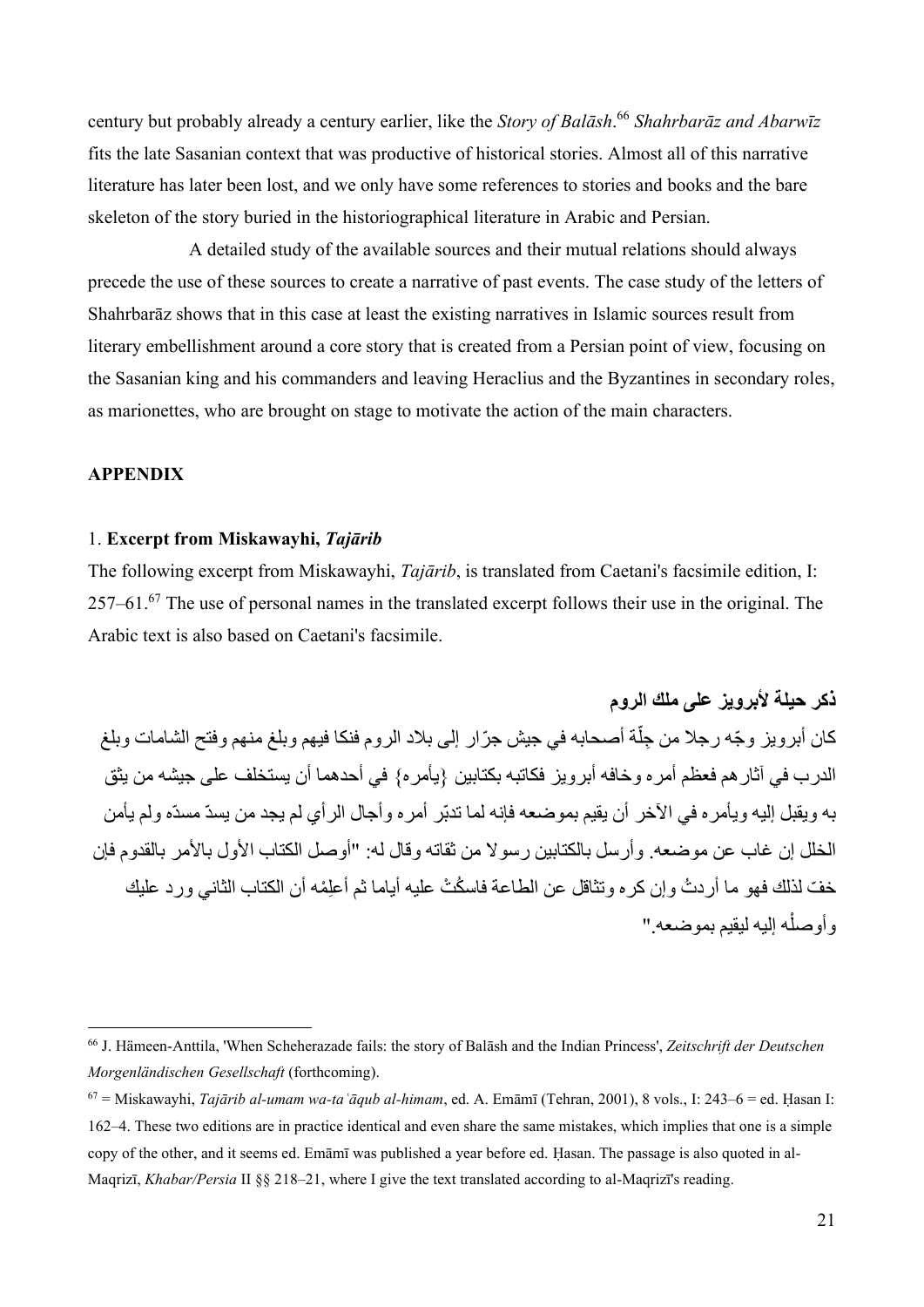فخرج رسول كسرى حتى ورد على صاحب الجيش ببلاد الشام فأوصل الكتاب إليه. فلما قر أه قال: "إمّا أن يكون كسرى قد تغيّر لي وكره موضعي أو يكون قد اختلط عقله بصرف مثلي وأنا في } نحر{ العدو." فدعا أصحابه وقرأ عليهم الكتاب فأنكروه. فلما كان بعد ثلاثة أيام أوصل الكتاب الثاني بالمُقام وأوهمه أن رسولا ورد به. فلما قر أه قال: "هذا تخليط." فلم يقع منه موقعا ودسّ إلى ملك الروم من ناظره في إيقاع صلح بينهما على أن يخلّي الطريق لملك الروم حتى يدخل بلاد العراق على غرّة من كسرى وعلى أن لملك الروم ما تغلب عليه من دون ڵ العراق وللفارسي ما وراء ذلك إلى بالد الفارس.

فأجابه ملك الروم إلى ذلك وتنحّى الفارسي عنه في ناحية من الجزيرة وأخذ أفواه الطُرُق فلم يعلم كسرى حتى ورد خبر ملك الروم من ناحية قرقيسياء وكسرى غير معدّ وجنده متفرقون في أعماله. فوثب من سريره مع قراءة الخبر قال: "هذا وقت حيلة لا وقت شدّة!" وجعل ينكت في الأرض مليا ثم دعا برقّ وكتب فيه كتابا صغيرا بخط دقيق إلى صاحبه بالجزيرة يقول فيه: "قد علمتَ ما كنتُ أمرتُك به من مواصلة صاحب الروم وإطماعه في نفسك وتخلية الطريق له حتى إذا تولّج في بلادنا أخذتُه من أمامه وأخذتَه أنت ومن ندبناه لذلك من خلفه فيكون ذلك بوار ه وقد تمّ في هذا الوقت ما دبّرناه وميعادك في الإيقاع به يوم كذا "

ثم دعا ر اهبا كان في دير بجانب مدينته وقال له: "أيّ جار كنتُ لك؟" قال:" أفضل جار ." قال: "قد بدت لنا إليك حاجة." قال الراهب: "الملك أجلّ من أن يكون له حاجة إلى مثلي ولكن عندي بذل نفسي في الذي يأمر به الملك." قال كسرى: "تحمل لي كتابا إلى فالن صاحبي؟" قال: "نعم." قال كسرى: "فإنك ستجتاز بأصحابك النصارى فأخْفِه.'' قال: ''نعم.'' فلما ولّـى عنه الراهب قال له كسرى: ''أعلمتَ ما في الكتاب؟'' قال: ''لا.'' قال: "فال تحمله حتى تعلم ما فيه." فلما قرأه أدخله في جيبه ثم مضى.

فلما صار في عسكر الروم ونظر إلى الصلبان والقسيسين وضجيجهم بالتقدس والصلوات احترق قلبه لهم وأشفق مما خاف أن يقع بهم وقال في نفسه: "أنا أشرّ الناس إن حملتُ بيدي حتف النصر انية و هلاك هؤلاء الخلق." فصاح: "أنا لم يحمّلني كسرى رسالة ولا معي كتاب!" فأخذوه ووجدوا الكتاب معه.

وقد كان كسرى و ّجه رسوال قبل ذلك اختصر الطريق حتى مّر بعسكر الروم وكأنه رسول إلى كسرى من صاحبه الذي طابق ملك الروم ومعه كتاب فيه: "إن الملك كان قد أمرني بمقاربة ملك الروم وأن أختدعه وأخلّي له الطريق فيأخذه الملك من أمامه وآخذه أنا من خلفه وقد فعلتُ ذلك فرأي الملك في إعلامي وقت خروجه إليه." فأخذ ملك الروم الرسول وقرأ الكتاب وقال: "قد عجبتُ أن يكون هذا الفارسي أدهن على كسرى!"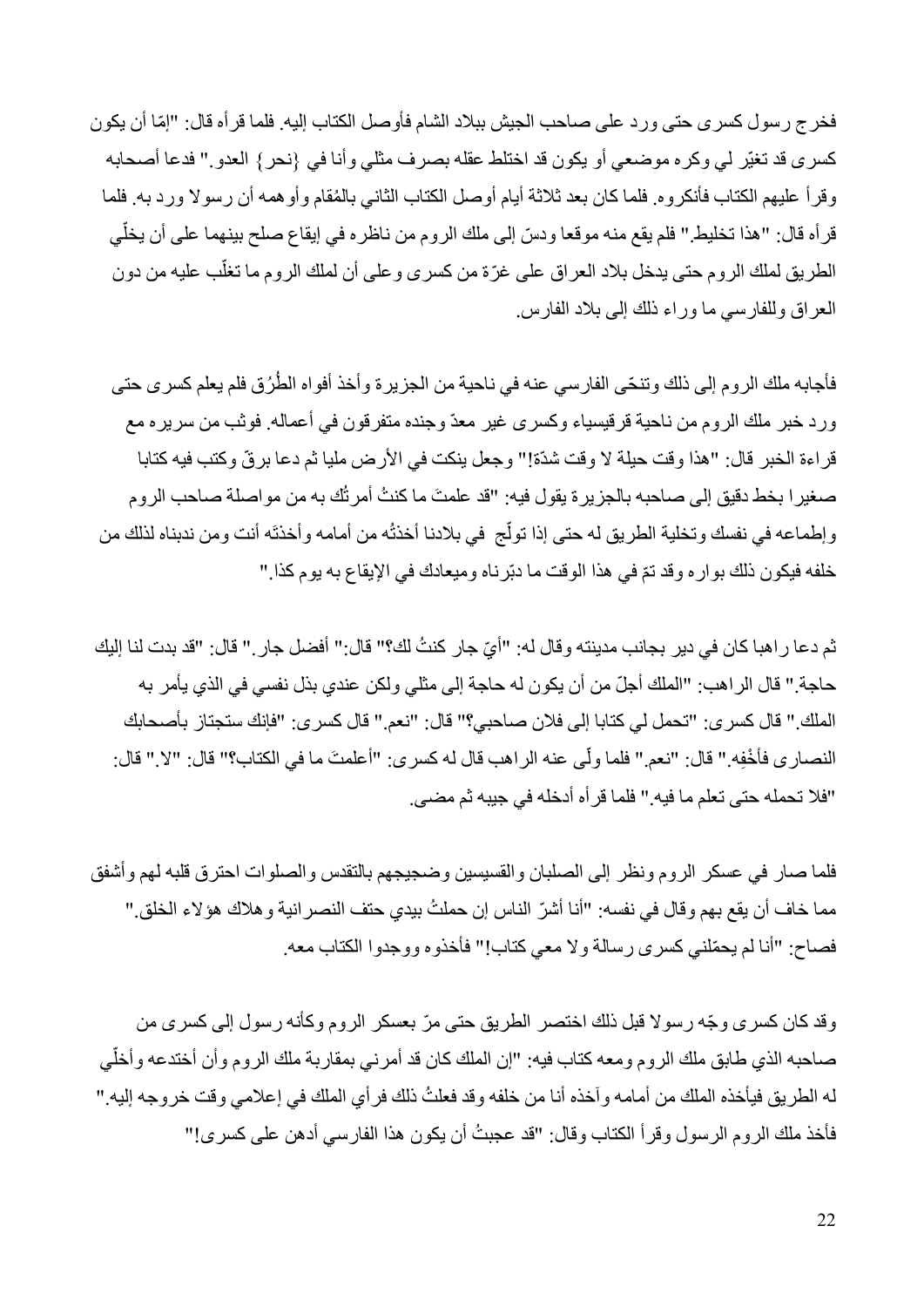ووافاه أبرويز في من أمكنه من جنده فوجد ملك الروم قد ولى هاربا فاتّبعه يقتل ويأسر من أدرك وبلغ صاحب كسرى هزيمةُ الروم فأحبّ أن يجلّي نفسه ويسترذنبه لما فاته ما دبّر فخرج خلف الروم الهاربين فلم يسلم منه إلا القليل.

#### *Mention of a trick Abarwīz played on the king of the Byzantines*

Abarwīz had sent one of his chief companions with a huge army against the Byzantines, and he caused great damage among them. He conquered Syria and reached al-Darb, pursuing them. He grew powerful, and Abarwīz became fearful of him. He sent him two letters, in one of which he ordered<sup>68</sup> him to leave someone whom he trusted to take over the command of the army and to come to him. In the other, he ordered him to stay where he was, because when he had further considered the matter and thought about it, he had realised that no one could take his place and if he were to leave his place, he was afraid that some damage might be caused. He sent the two letters with a trusted messenger, advising him: "Give him the first letter, which orders him to come here. If he is fine with that, I have got what I wanted, but if he dislikes it and is reluctant to obey, let him be for a couple of days. Tell him then that another letter has arrived and give it to him, so that he will stay where he is."

The messenger of Kisrā left and came to the commander of the army in Syria and gave him the (first) letter. When he (the commander) read it, he thought: "Either Kisrā has changed his attitude towards me and dislikes what I have achieved or his reason has left him, as he calls back a man like me when I am busy killing enemies."<sup>69</sup> He called his companions and read the letter to them, and all disapproved of it. After three days, the messenger gave him the second letter ordering him to remain (where he was) and implied that a messenger had brought it. He read it and thought: "This is all confused!" He did not care to obey it, but sent a messenger to the king of the Byzantines to negotiate a peace between the two of them on the condition that he leaves the way open for the king of the Byzantines to enter Iraq without Kisrā noticing it and that the king of the Byzantines gets what he conquers except for Iraq itself and the Persian (commander) gets everything else, until the country of Fārs. The Byzantine king accepted this, and the Persian (commander) withdrew to one part of the Jazīra and guarded the mouths of the roads. Kisrā noticed nothing until he received word of the Byzantine king approaching from the direction of Qirqīsiyā. Kisrā was unprepared and his army was dispersed in various provinces.

<sup>68</sup> Both editions read *amruhu*, but Caetani's facsimile has clearly *ya'muruhu*, which is the correct reading.

<sup>69</sup> Both editions read *baḥr*, but Caetani's facsimile has *naḥr*.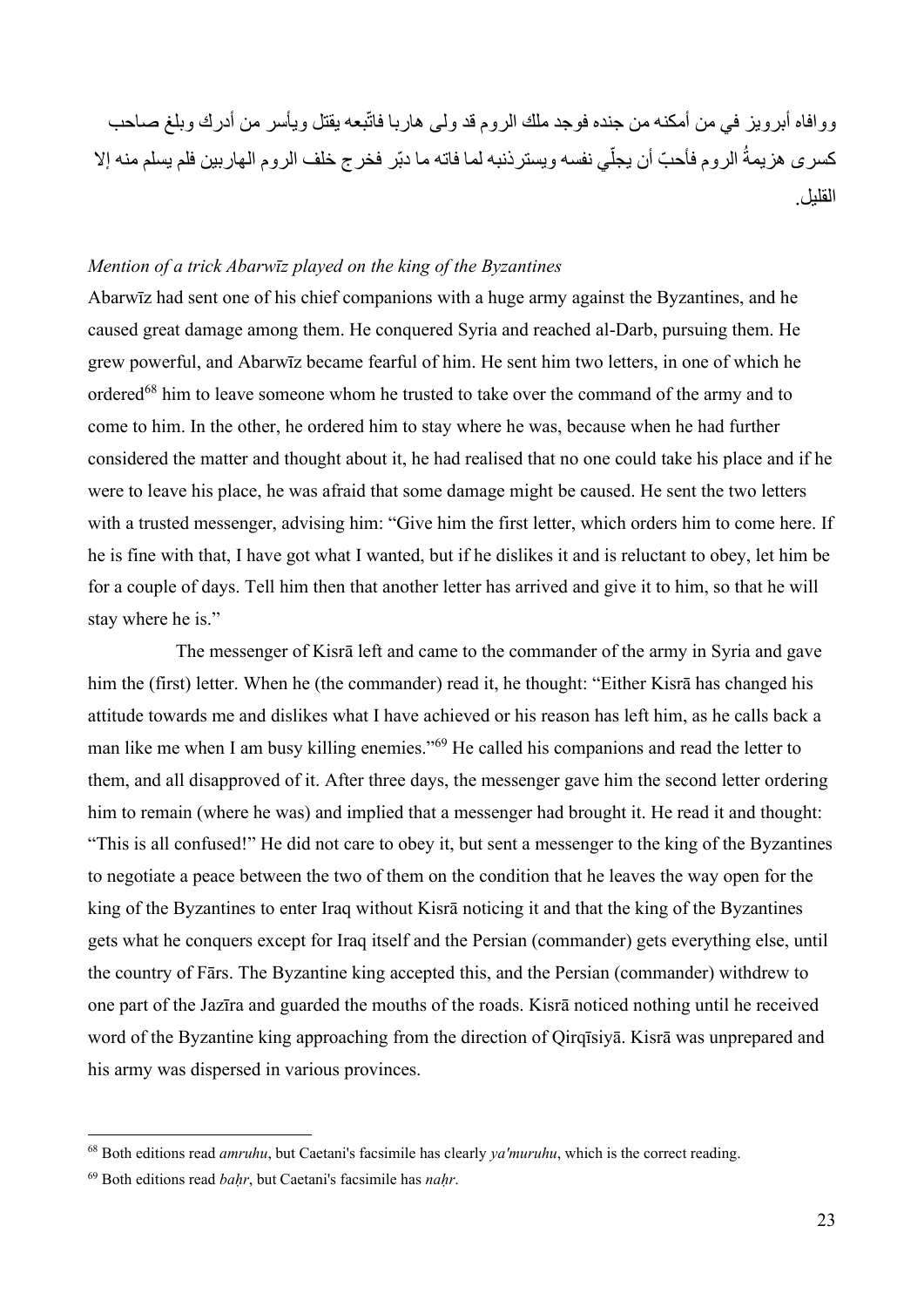When he read the report, he jumped from his throne and said: "Now is the time for cunning, not force." He tapped the soil for a while and then asked for some parchment to be brought and wrote a small-size letter with thin script to his commander in the Jazīra saying: "You will remember that I ordered you to make contact with the Byzantine to make him desirous of you changing sides and I ordered you to leave the roads open for him, so that he becomes entangled in our country. Then I will attack him from front and you and those who we have commissioned to do so from behind. That will be his end! What we have planned is now going to happen. You are to attack him on the day so-and-so."

Then he called a monk from a monastery close to his city and said: "What kind of a neighbour have I been to you?" The monk replied that he had been a very good neighbour, and he went on: "Now I have something to ask from you." The monk replied: "The king is all too great to have to ask someone like myself, but I am ready to sacrifice myself to accomplish what he commands." Kisrā said: "Would you carry a letter of mine to my commander so-and-so?" The monk promised to do so, and Kisrā continued: "You will go through the area of your Christian coreligionists, but hide the letter from them." The monk promised to do so. When he was ready to go, Kisrā asked: "Do you know what there is in the letter?" The monk said he did not, and he said: "Don't carry it without first reading it."

When the monk had read the letter, he put it in his pocket and left. When he was in the Byzantine camp and saw the crosses and the priests and heard their voices chanting glorifications and prayers, his heart burned for them and he was concerned about what would befall them. He thought: "I will be the worst of all people if I carry by my own hand the destruction of Christianity and the death of all these people." Then he shouted: "Kisrā has not given me a letter to carry! I do not have a letter!" They took him and found the letter. Before this Kisrā had sent another messenger, who took shortcuts and went by the camp of the Byzantines as if he were a messenger going to Kisrā from the commander who had come into an understanding with the Byzantine king. He carried a letter, which said: "The king gave me orders to make friends with the Byzantine king in order to deceive him. He also ordered me to let him pass freely so that the king may attack him from the front and I from behind. I have done this. The king may now decide whether to inform me when he will set out for him." The king of the Byzantines caught the messenger, read the letter, and thought: "I did wonder why that Persian was deceiving Kisrā!" While he was thinking about this, Abarwīz attacked him with what he had been able to assemble of his army and found that the king of the Byzantines had turned away, fleeing. He followed him, killing and taking prisoner whomever he could catch. Kisrā's commander heard about the defeat of the Byzantines and wanted to clear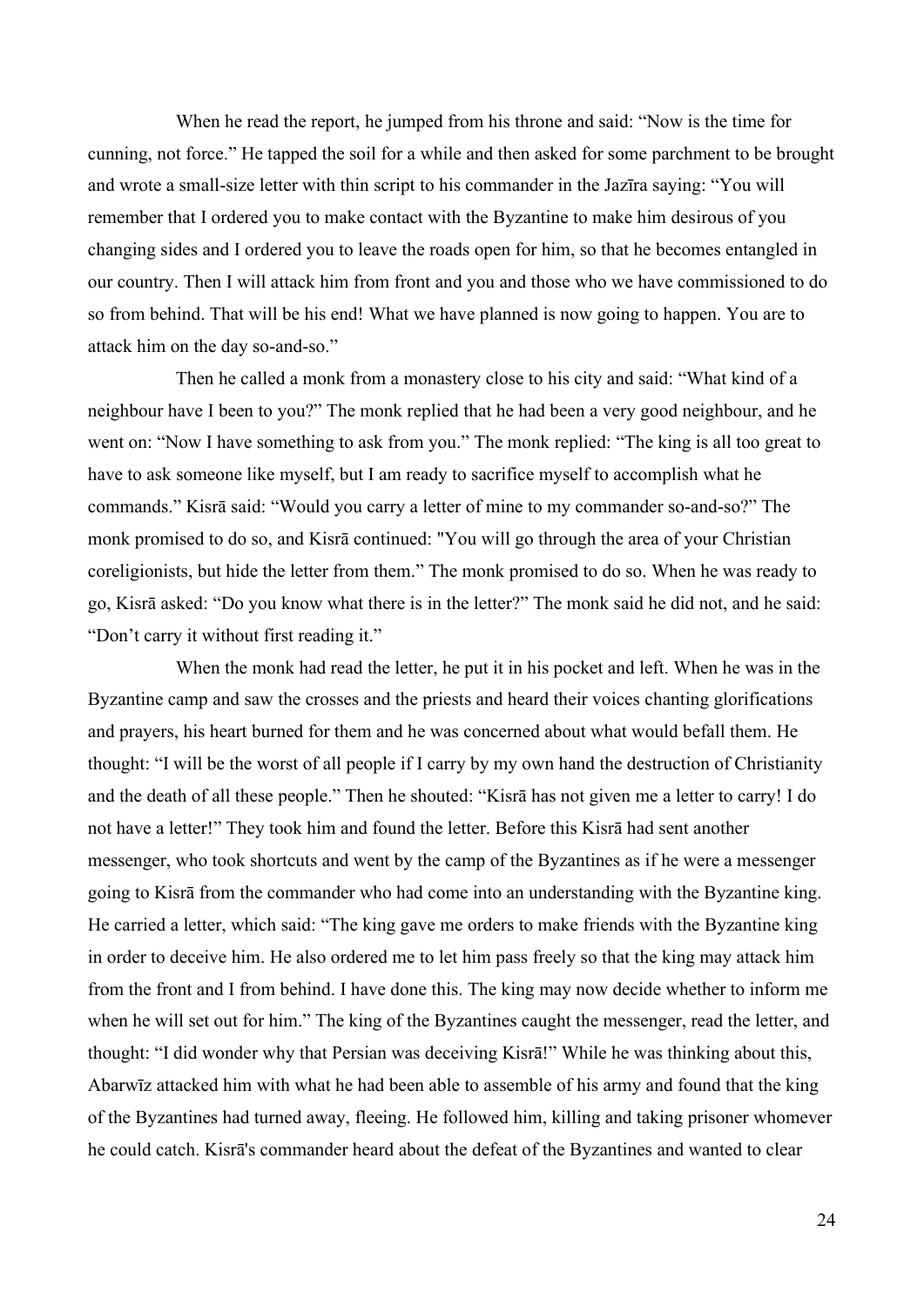himself of suspicions and hide his guilt, as he had already lost what he had planned. He followed the fleeing Byzantines and left only few of them alive.

#### **2. Excerpt from al-Thaʿlabī,** *Akhlāq***, 180–7**

مكابد كسر *ي* أبر و بز

وكان كسرى أبرويز بعد بهرام جور صاحب مكايد و ِخدَع في الحروب ونكاية في العدو. وكان قد و ّجه شهربراز لمحاربة ملك الروم وكان مقدما عنده في الرأي والنجدة والبسالة ويُمن النقيبة. وكان شهربراز قد ضيّق على ملك الروم قرار داره وأخذ بمُخْنَقه حتى همّ بمهادنته وملّ محاربته وطلب الكف عنه فأبى ذلك عليه شهربراز.

واستعدّ له ملك الروم بأفضل عدّة وأتمّ ألة وأحدّ شوكة وتأهّب للقائه في البحر . فجاءه في جمع لا تحصىي عدّته. قد أعدّ في البحر كل ما يحتاج إليه من مال وسالح و ُكراع وآلة وطعام وغير ذلك والسفن موقرة. فبينا هو كذلك إذ عصفت ريح في تلك الليالي فقلعت أوتاد تلك السفن كلها وحملتها إلى جانب شهربراز فصارت في ملكه. و أصبح ملك الر و م قد ذهب أكثر ما كان بملك من الأمو ال و الخز ائن و العُدد و السلاح.

فوجّه شهربراز بتلك الخزائن والأموال إلى أبرويز. فلما رأى أبرويز ما وجّه به شهربراز كبُر في عينه وعظُم في قلبه وقال: "ما نفس أحقّ بطيّب الثناء ورفيع الدعاء والشكر على الفعل الظاهر من شهربراز. جاد لنا بما لا تسخو به النفوس ولا تطيب به القلوب." فجمع وزراءه وأمر بتلك الأموال والخزائن فوُضِعَتْ نُصْب عينيه. ثمّ قال لوزرائه: "هل تعلمون أحدا أعظم خطرا وأمانة وأحرى بالشكر من شهربراز؟" فقامت الوزراء وتكلم كل واحد منهم بعد أن حمد الله وشكره ومجّده وأثنى على الملك وهنّأه ثم ذكر ما خص الله به الملك من يُمن نقيبة شهربراز وعفافه وطهارته ونبله وعظيم عنايته حتى إذا فرغوا أمر بإحصاء تلك األموال والخزائن. ثم قام أبرويز فدخل إلى نسائه.

وكان للملك غلام يقال له رُسْته وكان {سيّء} الرأي في شهربراز فقال: "أيها الملك قد ملأ قلبك قليل من كثير وصغير من كبير وتافه من عظيم. خانك فيه شهربراز وآثر نفسه. ولئن كان الملك مع رأيه الثاقب وحزمه الكامل يظنّ أن شهربراز أدّى الأمانة لقد بعد ظنّه من الحق وخُسّ نصيبه." فوقع في نفس أبرويز ما قال رسته فقال له: "ما أظنّك إال صادقا فما الرأي عندك؟" قال: "تكتب إليه بالقدوم وتوهمه أن بك حاجة إلى مناظرته ومشاورته في {} أمر لم تجز الكتابة به فإنه إذا قدم لم يخلّف ما يملك وراءه إذ كان لا يدري أيرجع إلى ما هناك أم لا فيكون كل ما يقدم به نُصْب عينيك."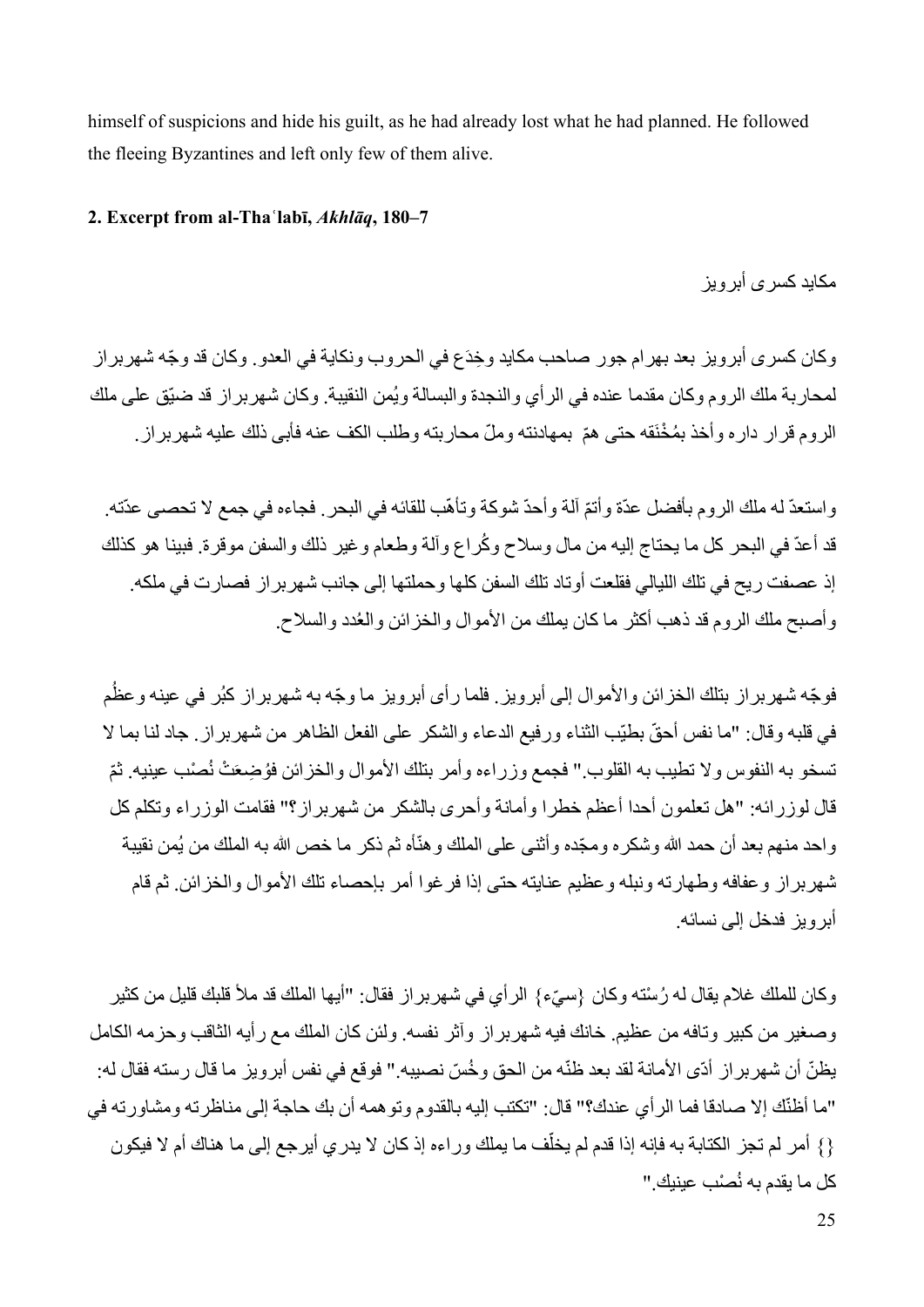فكتب أبرويز إلى شهربراز يأمره بالقدوم عليه لمناظرته ومشاورته في أمر يدقّ عن الكتاب والمراسلة. فلما مضى الرسول أردفه برسول آخر وكتب إليه: "إني كنت كتبت إليك آمرك بالقدوم ألناظرك في مهّم من أمري. ثم علمتُ أن مقامك هناك أقدح في عدوك وأنكى له وأصلح للملك وأوفر على المملكة فأقِمْ وكُنْ من عدوك على حذر ومن غُرّته على تيقُّظ فإنه من ذهب ماله حمل نفسه على التلف أو الحتف والسلام."

قال للرسول الثاني: "إن قدمتَ فر أيته قد تأهّب للخروج إليّ وظهر ذلك في عسكره فادفع إليه هذا الكتاب." وكتب: "أما بعد فإني كتبتُ إليك وقد استبطأتُ جواب قدومك وحركتك و علمتُ أن ذلك لأمر تصلحه من أمر نفسك أو مكيدة عدوك. فإذا أتاك كتابي هذا فخلِّفْ أخاك على عملك وأُغِذَّ السير ولا تعرّ ج على مهمّ ولا غيره إن َ شاء الله." "وإن لم تره استعدّ للخروج ولا تأهّب له فادفع إليه الكتاب الأول." فقدم الرسول الثاني وليس لشهربراز في الخروج عزم ولا خاطر ولا همّ به فدفع إليه الكتاب الأول. فقال شهربراز: "أول كل قتلة حيلة."

وكان خليفة شهربر از بباب الملك قد كتب إليه ما كان من قول رسته للملك وما كان من جواب الملك له. ثم نازعت أبرويزَ نفسُه ودعاه شر هُه إلى إعادة الكتاب إلى شهربراز بالقدوم عليه. فلما قرأ شهربراز كتابه الثالث قال: "كان الأمر قبل اليوم باطنا فأما اليوم فقد ظهر ."

ّفلما علم أبرويز أن نية شهربراز قد فسدت وأنه لا يقدم عليه كتب إلى أخي شهربراز : "إني قد ولَّيثُك أمر ذلك الجيش ومحاربة ملك الروم. فإن سلَّم لك شهربراز ما ولَّيثُك وإلا فحارِبْه.'' فلما أناه كتابه أظهره وبعث إلى ļ ڵ<br>ڵ شهربراز يخبره أن الملك قد ولّاه موضعه وأمره بمحاربته إن أبي أن يسلّم إليه ما ولّاه. فقال له شهربراز : "أنا اً أعلم بأبرويز منك. هو صاحب ِحيَل ومكايد وقد فسدت نيته لي ولك فإن قتلني اليوم قتلك غدا وإن قتلك اليوم كان قتلي غدا أقوى."

ّثم إن شهربر از صـالح ملك الروم لمـا خاف أبرويز وتوثق كل واحد منهما من صـاحبه واجتمعا على محاربة أبرويز. فقال له شهربراز: "دعني أتولى محاربته فإني أبصر بمكايده وعوراته." فأبى عليه ملك الروم وقال: "بل أقِمْ في دار مملكتي حتى أتولى أنا محاربته بنفسي." فقال شهر بر از : "أما إذ أبيتَ عليّ فإني مصور لك صورة فاعملْ بما فيها وامتثِلْها." ثم صوّر له كل منزل ينزله بينه وبين أبرويز في طريقه كله وأيّ المنازل ينبغي له أن يقيم فيها وأيها يجعلها طريقا وسيرا ماضيا حتى إذا أقامه من طريقه كله على مثل وضح النهار قال له: "فإذا صرتَ بالنهروان فأقِمْ دونه ولا تقطعه إليه واجعله منزلك وجهِّزْ جيوشك وعساكرك إليه." فمضىي ملك الروم نحوه.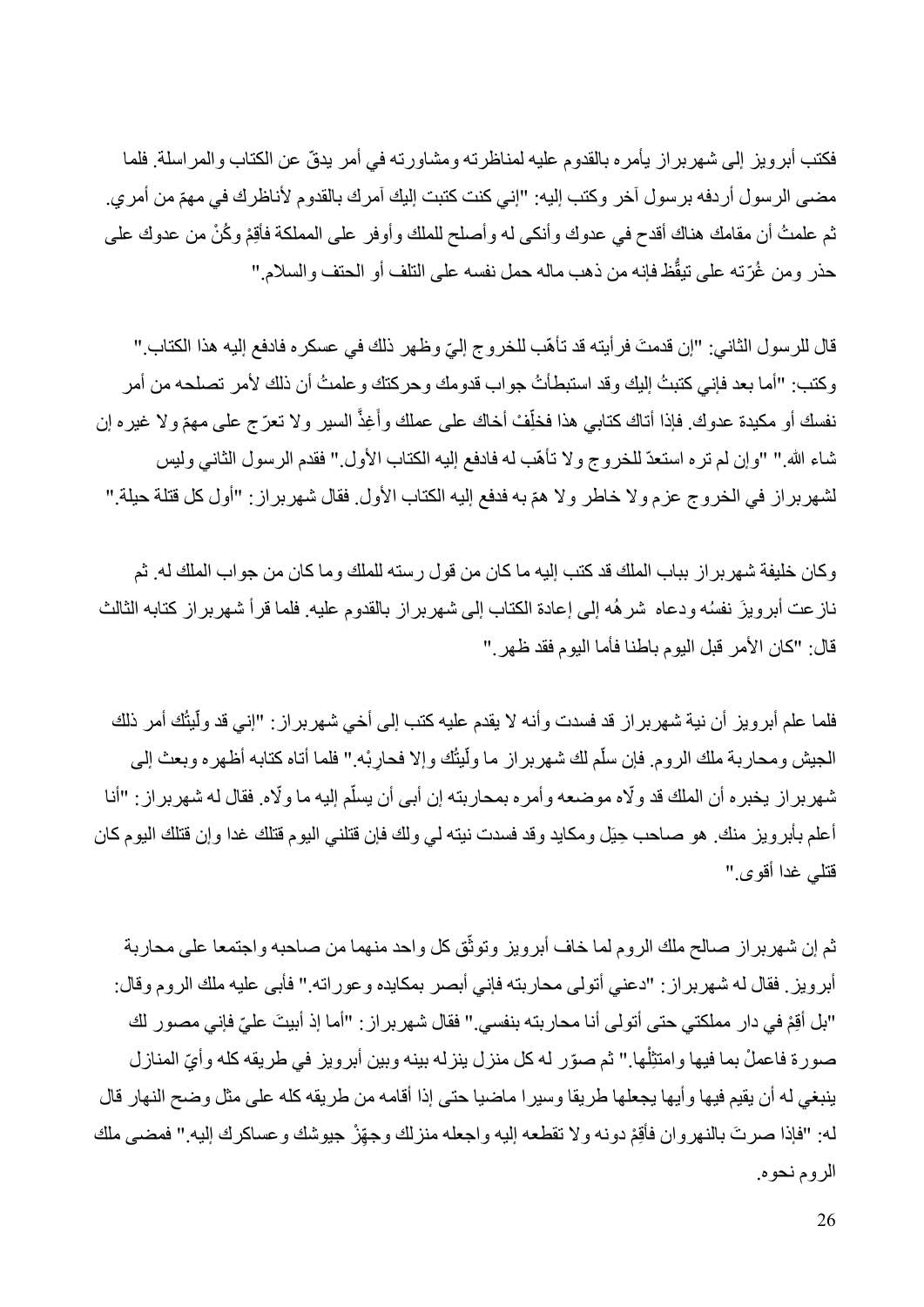وبلغ أبرويز الخبرُ فضاق به ذر عه وارتجّ عليه أمره فكان أكثر جنوده قد تفرقوا لطلب المعاش لقطعه عنهم ما كان يجب لهم من إقطاعاتهم وأرزاقها فبقي في جند كالميّت أكثرهم هزلى أض ّراء. وكان ملك الروم يعمل على ما صّوره له شهربراز في طريقه كله حتى إذا أشرف على النهروان عسكر هناك واستعدّ للقاء أبرويز. وقد بلغه قلة جموعه وتفرُّق جنوده وسوء حال من بقي معه وكان في أربعمائة ألف قد ضاقت بهم الفجاج والمسالك فطمع في قتل أبرويز ولم يشكّ في الظفر به.

فدعا أبرويز رجال من النصارى كان جدّه قد أنعم على جدّ النصراني واستنقذه من القتل أيام قتل ماني وكان من أصحابه الذين استجابوا له فقال له أبرويز : "قد علمتَ ما تقدم من أيادينا عندكم أهل البيت قديما وحديثا." قال: "أجل أيها الملك وإني لشاكر ذلك لك ولأبائك." قال: "فخذْ هذه العصـا وامضِ بـها إلى شهربراز فأْتِه في قرار ْ ملك الروم فادفعه إليه من يدك إلى يده."

وعمد إلى عصا مثقوبة فأدخل فيها كتابا صغيرا منه إلى شهربراز : "أما بعد فإني كتبتُ إليك كتابي هذا واستودعتُه العصـا. فإذا جاءك فحرّ قْ دار مملكة الروم واقتل المقاتلة واسبِ الذرية وانهب الأموال ولا تتركنّ عينا تطرف وال أذنا تسمع وال قلبا يعي إال كان لك فيه حكم واعلم أني واثب بملك الروم يوم كذا وكذا فليكن هذا وقتُك الذي تعمل فيه ما أمرتُك."

قال: وأمر للنصر اني بمال وجهّزه وقال: "لا تعرّجنّ على شيء ولا تقيمنّ يوما واحدا وإياك ثم إياك أن تدفع العصا إال إلى شهربراز من يدك إلى يده." ثم ودّعه ومضى النصراني. فلما عبر النهروان اتّفق أن كان عبوره مع وقت ضرب النواقيس فسمع قرع عشرة آلاف ناقوس أو أكثر فانهملت عيناه وقال: "بئس الرجل أنا إن أعنتُ على دين النصر انية وأطعتُ أمرٍ هذا الجبار الظالم."

فأتى باب ملك الروم فاستأذن عليه فأذن }له{ فأخبره بقصة أبرويز حرفا حرفا ثم د فع إليه العصا فأخذها ونظر فيها ثم استخرج الكتاب منها فقُرِيَ عليه فنخر وقال: "خدعني شهربراز . ولئن وقعت عيني عليه لأقتلنّه." وأمر فقُوّضت أبنيته من ساعته وِنادي في الناس بالرحيل وخرج ما يلوي على أحد. ووجّه أبرويز عينا له يجيئه بخبره فانصر ف إليه فأخبر ه أن الملك قد مضى ما يلتفت لفتة فضحك أبر ويز و قال: "إن كلمة و احدة هز مت أر بعمائة ألف لجليل قدرها ورفيع ذكرها."

*Plots of Kisrā Abarwīz*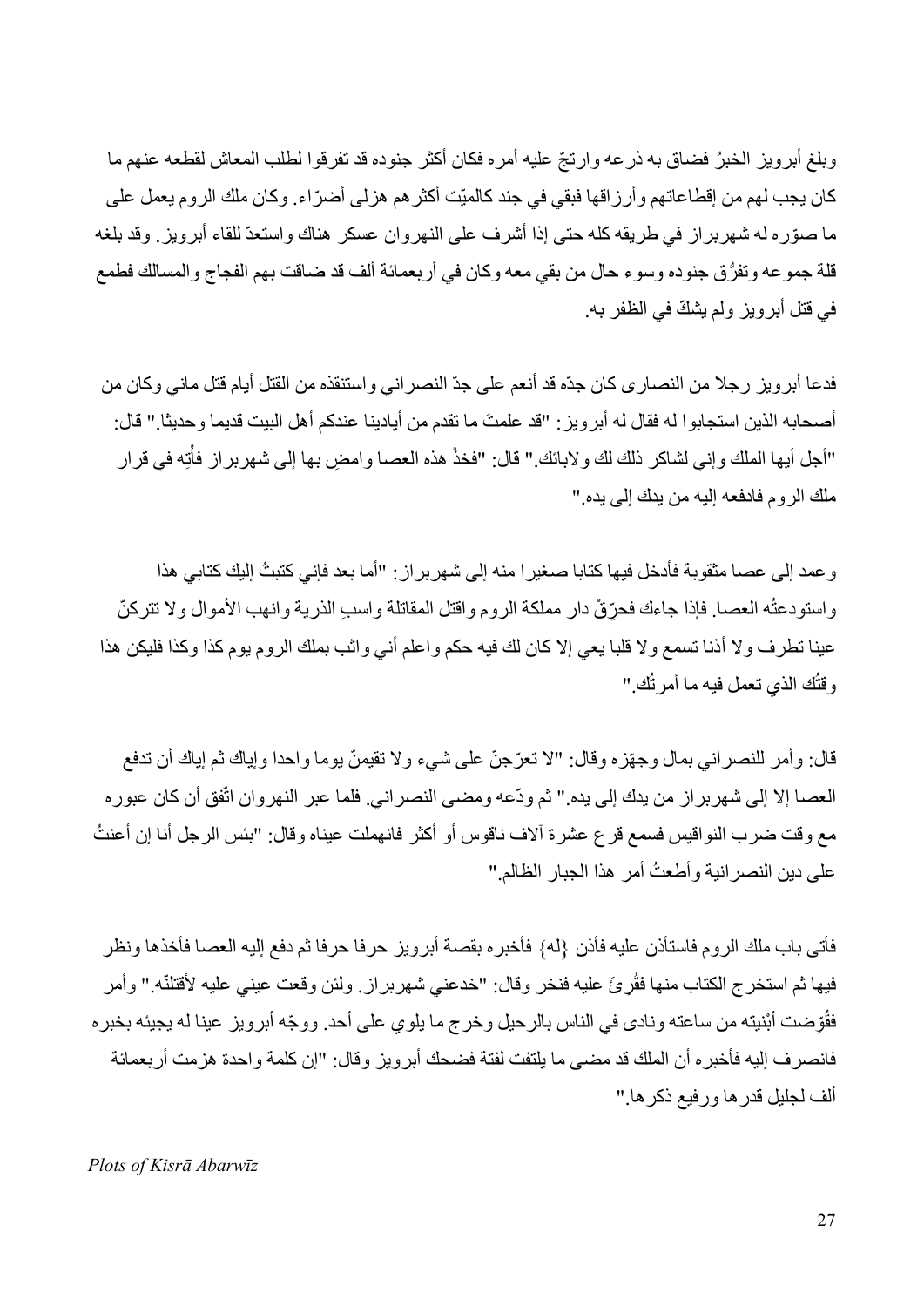After Bahrām Jūr,<sup>70</sup> Kisrā Abarwīz was a man of plots and deceptions in war, a real grievance to his enemies. He had sent Shahrbarāz to wage war against the king of the Byzantines. Abarwīz had a high opinion of Shahrbarāz's judgement, courage, fearlessness, and fortunate disposition.

Shahrbarāz had forced the king of the Byzantines into a difficult position and had him by the neck, so that the Byzantine king wanted to call for a truce with him and had grown weary of fighting, asking him to hold back. Shahrbarāz refused all this. Then the king of the Byzantines prepared himself in the best way, with full arms and all his might, preparing to meet him at sea. He came with innumerable men and had arranged at sea all that he needed, money, arms, horses, utensils, food, and everything, so that the ships were heavily loaded.

Then, during those nights, a heavy wind started blowing and all the anchor chains of the ships were broken and the wind pushed the ships towards Shahrbarāz, who took them. In the morning, the king of the Byzantines had lost most of the money and treasures, equipment and arms that he had had.

Shahrbarāz sent those treasures and moneys to Abarwīz. When he saw what Shahrbarāz had sent to him Abarwīz was impressed and liked it in his heart and said: "No one is more deserving of praise, exaltation, and gratitude than Shahrbarāz! He has been generous towards us in a way most would not and hearts would not agree to!"

Abarwīz gathered his viziers and gave orders that the money and treasures were to be displayed before his eyes. Then he said to them: "Do you know anyone more important and faithful and better entitled to gratitude than Shahrbarāz?" Each of the viziers rose and spoke, first praising God, thanking and glorifying Him. Then they praised the king and congratulated him, mentioning how God had favoured him with the intelligence, virtue, purity, nobility, and great solicitude of Shahrbarāz. When they had finished, Abarwīz ordered the money and treasures to be counted, after which he rose and went to his wives.

The king had a servant called Ruste, who thought badly<sup>71</sup> of Shahrbaraz, and he said: "O King, a little out of much, a small part of a multitude, and a trifle from a hoard has filled your heart!

 $70$  Bahrām is mentioned here as the preceding story was about his military stratagems.

<sup>71</sup> For the text's *shay'* read *sayyi'*.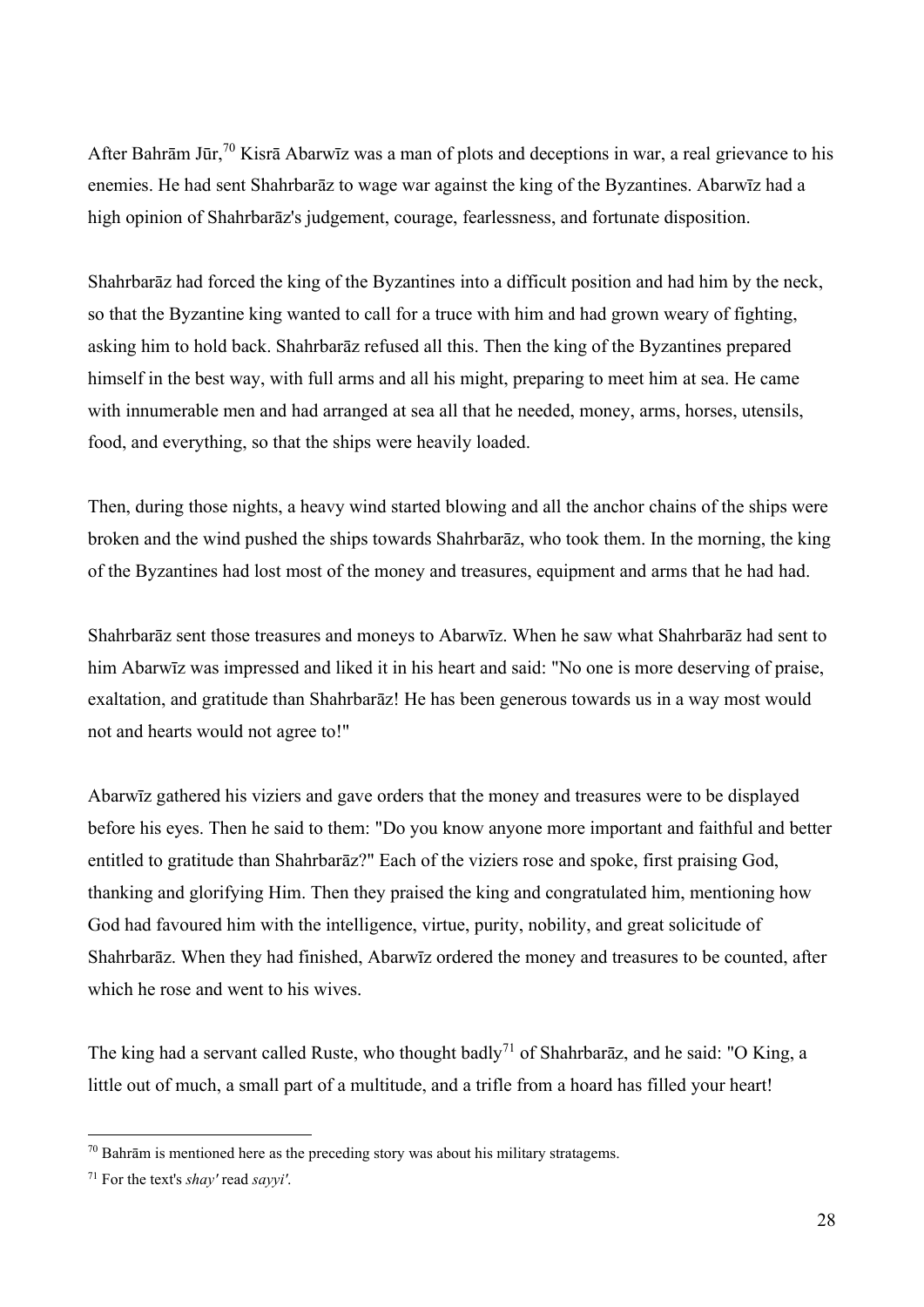Shahrbarāz has deceived you and prefers to keep the treasure to himself. If the king, with all his penetrating discernment and perfect determination, thinks that Shahrbarāz has acted loyally, his belief is far from the truth and his share diminished."

What Ruste said penetrated Abarwīz's mind, and he said: "I think you are right. What should I do?" Ruste answered: "Write to him and give him orders to come here, intimating that you want to discuss something<sup>72</sup> with him and ask his opinion, something that cannot be put in writing. If he comes, he will not leave behind his property because he would not know whether he is going to return or not. Then you will have everything that he brings before your eyes."

Abarwīz wrote to Shahrbarāz ordering him to come, so that he could ask his opinion about and discuss with him a matter that was too delicate to be put down in writing and sent by mail. When the messenger was gone, Abarwīz sent after him another one, writing: "I have written to you, ordering you to come so that I can discuss an important matter with you. Then I realised that your presence there is more detrimental and calamitous to your enemy and more useful to the king and more beneficial to the kingdom. So stay there and watch out for your enemy and be ready to use their unguarded moments. Who has lost his money, brings himself to destruction or death.<sup>73</sup> Greetings."

To the second messenger Abarwīz said: "Coming to him, if you see that he is making preparations to come to me and that is noticeable in his camp, give him this letter." (In this letter), he said: "To come to the point, I write to you as I have found you slow in coming and setting on the road. I know that it is either because you are organising your matters or because of some ruse of your enemies, but when this my letter comes to you, leave your brother in charge of your affairs and come post haste, without turning to see to any matter, important or not, if God so wills."

(Abarwīz said to the messenger): "If you see that he has not prepared and readied himself to come, give him the first letter." The second messenger came (and saw that) Shahrbarāz had no intention to go and did neither have this in mind nor preoccupied himself with it, so he gave him the first letter.

<sup>72</sup> The text has a redundant *lam* before *amr*.

<sup>73</sup> There is a manuscript variant, *fatḥ* "victory" for *ḥatf* "death," which would make better sense, i.e., such a person is ready risk everything.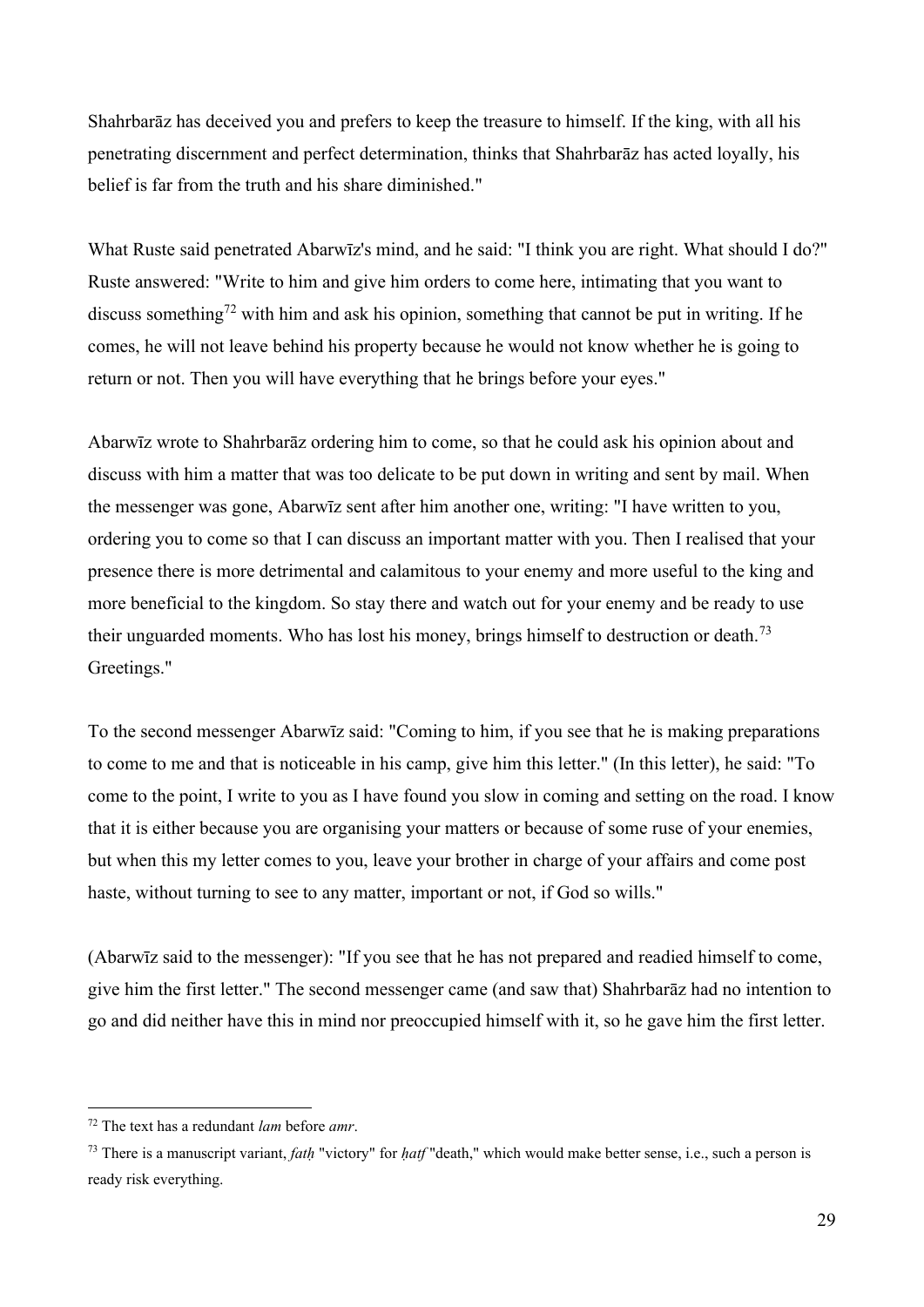Shahrbarāz thought: "Every murder begins with a ruse." The deputy of Shahrbarāz was in the court of the king and had written to him about what Ruste had said to the king and how the king had answered him. Abarwīz was tempted by his lower soul and his greed drove him to write again to Shahrbarāz to tell him to come to him. When he read the third letter Shahrbarāz thought: "Before today this matter was concealed but today it has become evident."

When Abarwīz realised that Shahrbarāz had become disloyal and was not going to come to him, he wrote to Shahrbarāz's brother: "I have put you in command of this army and the fight against the king of the Byzantines. If Shahrbarāz hands the command over, fine, but if not, you must make war on him!" When the letter came to him, he showed it (to others) and sent a word to Shahrbarāz, letting him know that the king had appointed him in his stead and ordered him to fight if Shahrbarāz refused to hand the command over to him.

Shahrbarāz said to him: "I know Abarwīz better than you do. He is full of ruses and deceptions and has grown suspicious of both you and me. If he kills me today, he will kill you tomorrow, and if he kills you today, he will all the harsher kill me tomorrow."

Now that he had become afraid of Abarwīz, Shahrbarāz made peace with the king of the Byzantines. They took sureties from each other and decided to fight Abarwīz (together). Shahrbarāz said: "Let me take charge of the war, as I know better his ruses and weak points." The king of the Byzantines refused this and replied: "No! You stay in my capital, while I take charge of the war."

Shahrbarāz replied: "As you refuse my wish, let me draw a map for you. Proceed according to it and follow it!" He drew all the stopping places on the road from where he was to where Abarwīz was and indicated where he should camp and where he should continue marching on, until he had made his whole route clear as daylight. Finally, he said: "When you come to (the canal of) al-Nahrawān, stay there and do not cross it to his side. Take it as your campsite and send your troops and armies against him (from there)."

The king of the Byzantines then marched against Abarwīz, who heard about this. He was shocked and unable to defend himself, as most of his armies were dispersed to support themselves because he had discontinued their land tenures and salaries. All he was left with was like an army of the dead, most of his men emaciated and poorly.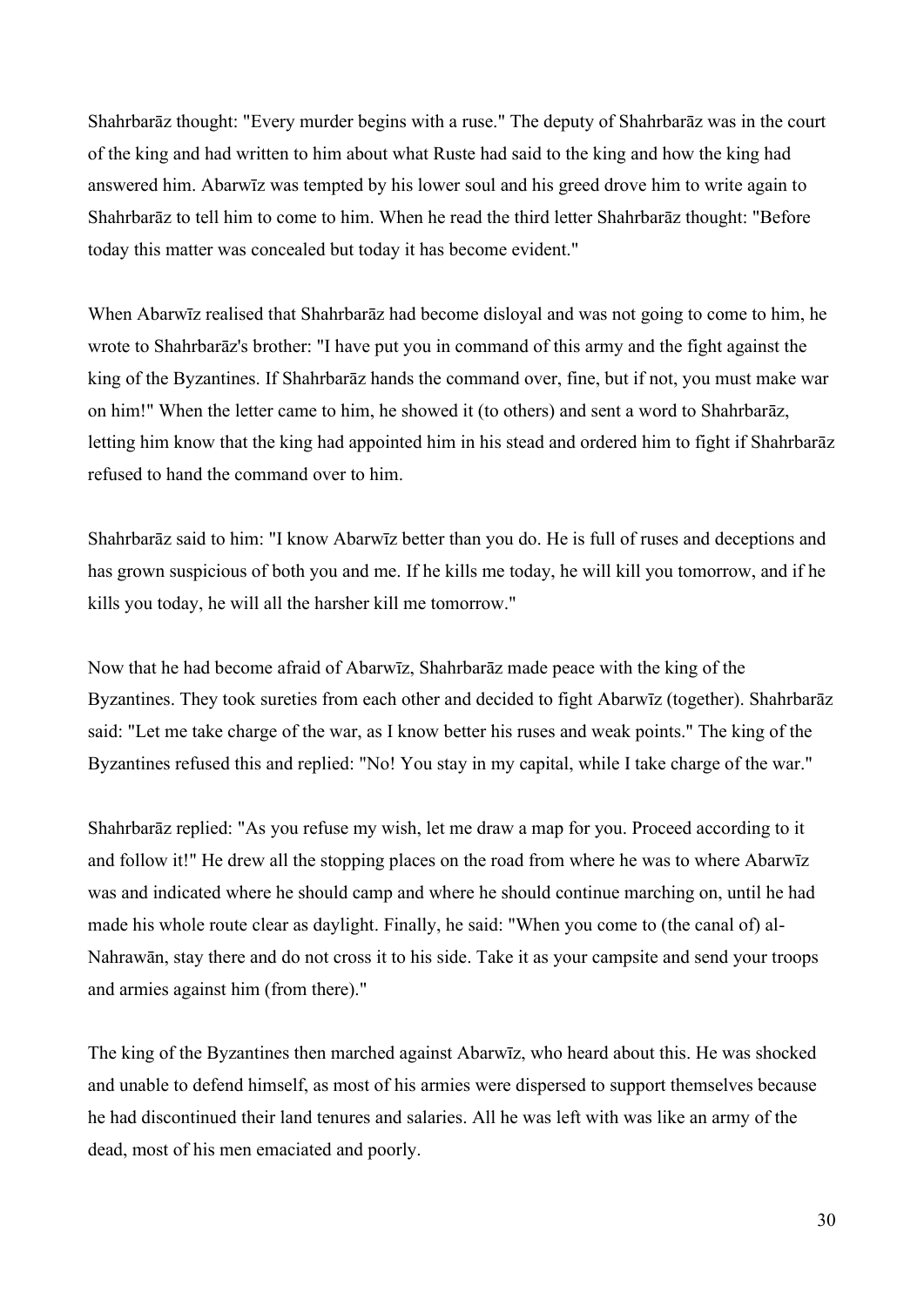The king of the Byzantines followed Shahrbarāz's map all the way until he was close to al-Nahrawān where he encamped and prepared to meet Abarwīz. He had heard that Abarwīz's troops were few, his armies dispersed, and those who remained with him were in poor condition. The Byzantine king had 400,000 men, so that roads and mountain passes were cramped with them. He wanted to kill Abarwīz and was certain of his victory.

Abarwīz called a Christian, to whose grandfather his grandfather had bestowed favours and saved him from death at the time Mani had been killed. He had been one of those who became his followers. Abarwīz said to him: "You know the favours that we, the royal family, have bestowed on you in past and present times." The Christian replied: "Yes, I do, o King. I am thankful for that to you and your fathers." Abarwīz said: "Take this rod to Shahrbarāz. You will find him in the capital of the king of the Byzantines. Give it to him from your own hand."

Abarwīz had inserted a small letter to Shahrbarāz, into a pierced rod.<sup>74</sup> (The letter said): "To come to the point, I have written this letter to you and put it into the rod. When you receive it, burn the capital of the Byzantines, kill the soldiers, take their families captive, loot their property, and leave no seeing eye, nor hearing ear, nor perceiving heart outwith your power. Know that I will attack the king of the Byzantines on such-and-such day, which shall be when you shall do what I have told you to."

He said:<sup>75</sup> Abarwīz ordered some money to be given to the Christian and sent him on his mission, saying: "Do not turn aside or stop for a single day. Beware, beware of giving the rod to anyone else than Shahrbarāz from your own hand!"

Abarwīz said farewell to the Christian. The latter happened to cross (the canal of) al-Nahrawān at the time they were sounding the clappers.<sup>76</sup> When he heard the sound of ten thousand or more clappers, his eyes filled with tears and he thought: "Wretched man would I be if I helped someone

<sup>74</sup> Al-Thaʿlabī probably understood *mathqūb* as "hollow," Abarwīz inserting (*adkhala fīhā*) a letter in it. This should, however, probably be taken as an example of the secret script of the Sāsānians, called the script of the rod (*kitābat al-ʿaṣā*), the use of which is explained in Ḥamza al-Iṣfahānī, *Kitāb al-Tanbīh ʿalā ḥudūth al-taṣḥīf*, ed. M.A. Ṭalas (Beirut, 1992), 24–5.

 $<sup>75</sup>$  Reference to the (unidentified) narrator. Such intervening, "empty" references to the narratorial voice are common in</sup> Arabic literature.

<sup>76</sup> I.e., ringing the church bells.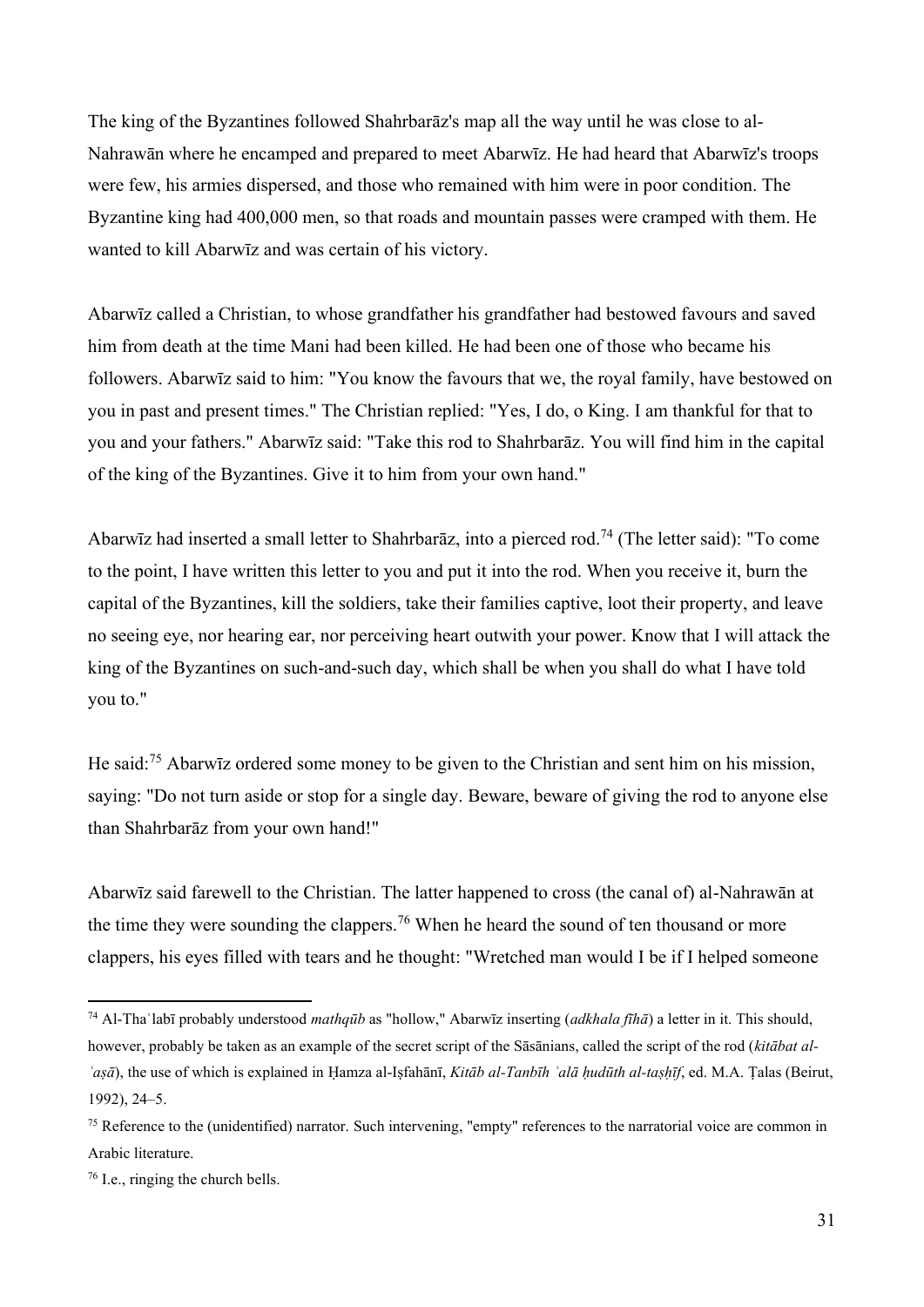against Christianity and obeyed that oppressive tyrant." So he went to the court of the Byzantine king, asked for an audience, and told him his story with Abarwīz, word by word. Then he gave the rod to the king, who took it and inspected it. The king pulled out the letter, which was read to him. He snorted and said: "Sharbarāz deceived me! If I get him in my hands, I will kill him!" The king gave orders for the tents to be immediately taken down and the marching signal be sounded and set on the road without turning to anything.

Abarwīz had sent a scout to bring him news, and when he returned and told how the king had left without turning to anything Abarwīz laughed and said: "One word, which sent 400,000 men to flight, must be of great value and fame!"

#### **3. Excerpt from the commentary of** *Dīwān al-Aʿshā***, 158–9**

قال: كان من حديث مسير قيصر إلى كسر ي بن هر مز بن كسر ي أنو شر و ان و كان ر جلا سيّء الظن شديد الملك وكان يبعث شهربراز الإصبهبد إلى الروم في جيش عظيم فأُعطي من الظفر ما لم يُعْطَه أحد قبله وهو الذي أصاب خزائن الروم وكانوا عملوها ليحّولوها إلى غير مكانها فضربتها الريح وهي في الخور فانتهت إليه فأخذها فبعث بها إلى كسرى. فلما بلغ تلك المبالغ حذره وحسده فبعث إليه رجال من آذربيجان. فلما رأى مكانه وهيئته قال: "ما يصلح قثْلُ هذا من ۖ غير جرم." فأخبره لما أرسله كسرى إليه.

فأرسل شهربراز إلى قيصر: " إني أريد لقاءك." فالتقيا فقال: "إن هذا الخبيث قد أراد قتلي ظالما ووالله لأريد منه ما أراد منّي فاجْعلْ لي ما {أطمئنّ} إليه وأعطيك مثل ذلك. لإن قتلتَه وأخذتَ لك ملكه لتجعلني عليه وأجعل لك أال أغزوك أبدا وال أتناول شيئا من أرضك وأن أعطيك من بيوت أموال كسرى مثل ما أنفق َت في مسيرك هذا." فأعطاه قيصر ما سأل وسار قيصر في أربعين ألف مقاتل وخلّف شهربراز في أرض الروم وقد أخذ منه العهود والمواثيق ولم يعلم كسرى بذلك حتى دنا منه قيصر.

فلما بلغه ذلك علم أن شهربراز هو الذي فعل ذلك. وكانت جنوده قد تفرقت وكان كسرى قد أبغضه أهل مملكته وعرف بالءه عند الناس فاحتال له فعمد إلى قس نصراني مستبصر في دينه فقال: "إني أكتب معك كتابا لطيفا في جريدة واجعله في قناة إلى شهربراز." وأعطاه على ذلك ألف دينار وقال للقس: "إن الروم قد هلكت }وغ ّرهم{ شهربراز }وخدعهم{." وقد عرف كسرى أن ذلك القس ال يذهب بكتابه وال يحب هلكة الروم. وكتب في كتابه إلى شهر بر إن: "إني كتبتُ إليك وقد دنا قيصر ٍ مني وقد أحسن الله إليك بصنيعتك وقد فرّقتُ له الجيوش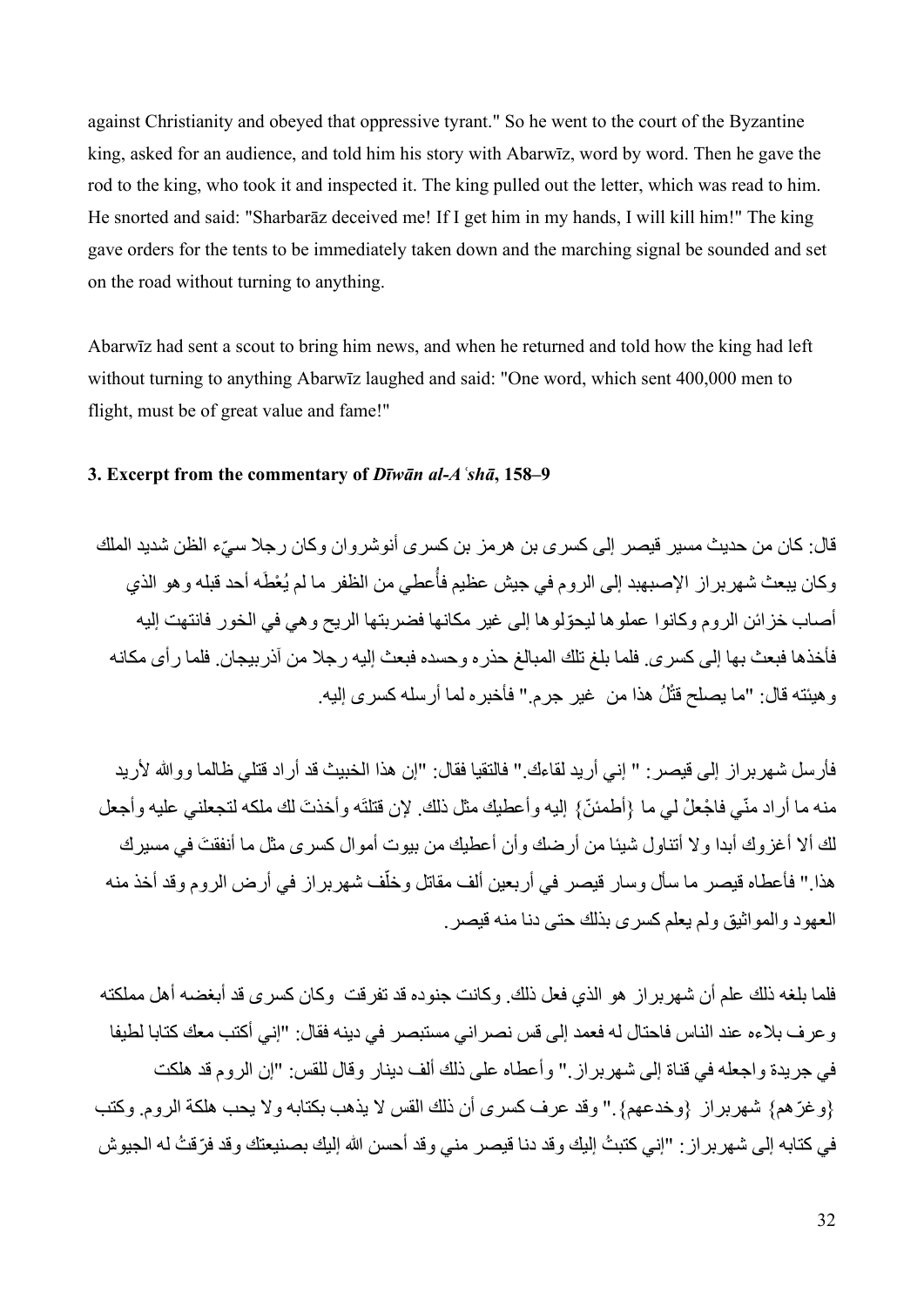وأنا تاركه حتى }يدنو{ من المدائن ثم أتت عليهم الخيول في كل يوم كذا وكذا. وإذا كان ذلك اليوم فا ْعدُ على ما قبلك فإنه استئصالهم."

فخرج القس بالكتاب حتى لقي قيصر به وقد كانت صُوِّرتْ لقيصر العراق وصُوِّرَتْ له نهروان في غير حين المدّ ولم يصّور بجسر. فلما انتهى إليه انتهى في المدّ وليس عليه جسر. فلما قرأ الكتاب قال: "هذا الحق!" ورجع منهزما وتبعه كسرى بإياس بن قبيصة بن أبي عفر الطائي وكان يتيمن به ويفزع إليه في حروبه ويعجبه. فأدركهم بساتيدمى مرعوبين مغلوبين من غير قتال.

قال: فقتلوا {قتل} الكلاب ونجا قيصر في خواصّ من أصحابه.

He  $(= al-Qāsim al-Anbārī)$  said: (The following) is from the story of the campaign of Qaysar against Kisrā ibn Hurmuz ibn Kisrā Anūshirwān, who was a suspicious and harsh ruler. Kisrā had sent the commander (*al-iṣbahbad*) Shahrbarāz against Byzantium with a large army. Shahrbarāz was granted greater victories than anyone before him – he was the one who got hold of the treasuries of the Byzantines. These had been prepared for transport to another place, but winds took them when they were in a bay, and they ended up to Shahrbarāz, who took them and sent them to Kisrā.

When Shahrbarāz had achieved all this, Kisrā became wary and envious of him. He sent to him an Azerbaijanian man (to assassinate him), but when the man saw Shahrbarāz's standing and bearing, he said to himself: "It is not right to kill a man like this without reason." So he told Shahrbarāz why Kisrā had sent him. Shahrbarāz sent a word to Qayṣar: "I want to meet you." So the two met, and Shahrbarāz said: "That evil Kisrā wanted to have me killed without right. By God, now I want for him what he wanted for me! Give me what satisfies me and I will give the same to you. If you kill him and take his kingship and give it to me, I will promise you that I will never raid you and will never take any of your land, but I will give you from the treasuries of Kisrā as much as you have spent in your campaign."

Qayṣar gave him what he had asked and marched (against Kisrā) with 40,000 soldiers, leaving Shahrbarāz in Byzantium after receiving his pledges and promises. Kisrā was unaware of all this until Qayṣar was close by. When he heard about this, he knew that it was Shahrbarāz who had done this. His armies had been dispersed, and his subjects hated him. Kisrā knew what people thought of him, so he decided to plot. He went to a Christian priest, well versed in his religion, and said to him: "I will send with you a small letter written on palm-leaf stalk put in a hollow reed to